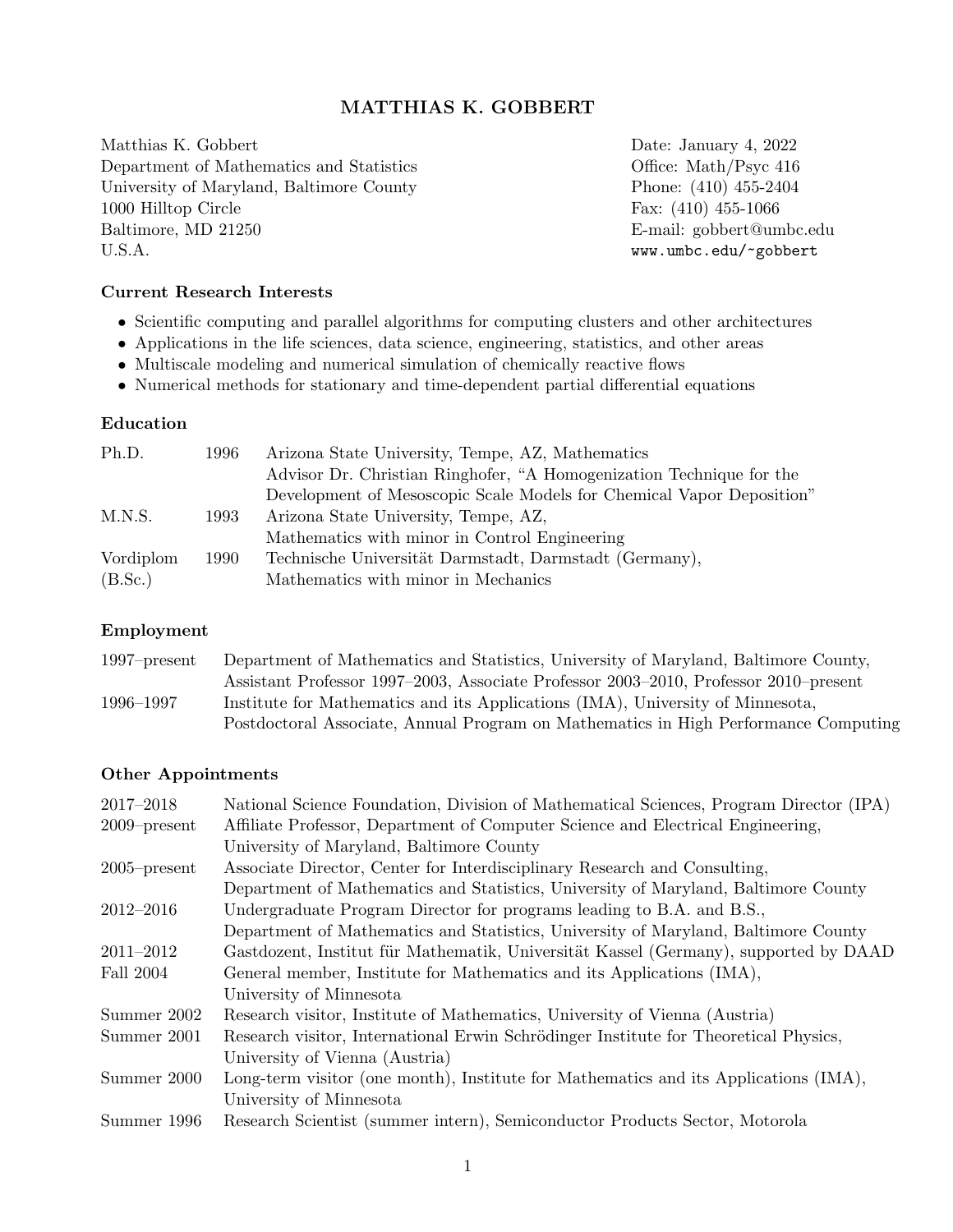## GRANTS AND AWARDS

# External Support:

| $2021 - 2024$ | \$293,710, National Science Foundation, OAC-2050943, "REU Site: Online Interdisciplinary                                                                                                 |
|---------------|------------------------------------------------------------------------------------------------------------------------------------------------------------------------------------------|
|               | Big Data Analytics in Science and Engineering," co-PI with PI Jianwu Wang,                                                                                                               |
| $2020 - 2023$ | programs for 8 supported students in Summers 2021, 2022, and 2023, bigdatareu.umbc.edu<br>\$372,258, NSF/NIH-NIGMS, DMS-1953423, "Hybrid Mathematical Modeling for Cell                  |
|               | Fate Determination in Clustered Cell Migration," co-I with PI Bradford E. Peercy and                                                                                                     |
|               | co-PI Michelle A. Starz-Gaiano and co-I Tagide N. deCarvalho                                                                                                                             |
| $2019 - 2022$ | \$428,571 (including \$128,571 cost-sharing), National Science Foundation, CNS-1920079,                                                                                                  |
|               | "MRI: Acquisition of a Heterogeneous GPU Cluster to Facilitate Deep Learning Research at<br>UMBC," co-I with PI Hamed Pirsiavash and co-PIs C. Matuszek, F. Ferraro, N. Karimi, D. Doyle |
| $2019 - 2020$ | \$48,000, National Science Foundation, REU Supplement to "CyberTraining: DSE: Cross-Training                                                                                             |
|               | of Researchers in Computing, Applied Mathematics and Atmospheric Sciences using Advanced                                                                                                 |
|               | Cyberinfrastructure Resources," for six students, my portion for G. C. Kroiz and J. Basalyga                                                                                             |
| $2017 - 2020$ | \$789,076 (including \$236,723 cost-sharing), National Science Foundation, OAC-1726023,                                                                                                  |
|               | "MRI: Acquisition of Cutting-Edge GPU and Phi Nodes for the Interdisciplinary                                                                                                            |
|               | UMBC High Performance Computing Facility," lead-PI for institutional proposal                                                                                                            |
|               | with 51 investigators from 13 departments and research centers across campus                                                                                                             |
| 2017-2020     | \$499,970, National Science Foundation, OAC-1730250, "CyberTraining: DSE:                                                                                                                |
|               | Cross-Training of Researchers in Computing, Applied Mathematics and Atmospheric Sciences                                                                                                 |
|               | using Advanced Cyberinfrastructure Resources," co-PI with PI Jianwu Wang and                                                                                                             |
|               | co-PIs Zhibo Zhang and Aryya Gangopadhyay                                                                                                                                                |
| $2017 - 2018$ | \$55,000, National Security Agency, "REU Site: Interdisciplinary Program in High                                                                                                         |
|               | Performance Computing," with Nagaraj K. Neerchal, Kofi P. Adragni, and Bradford E. Peercy,                                                                                               |
|               | program for 4 supported students in Summer 2017, hpcreu.umbc.edu                                                                                                                         |
| $2016 - 2017$ | \$125,000, National Security Agency, "REU Site: Interdisciplinary Program in High                                                                                                        |
|               | Performance Computing," with Nagaraj K. Neerchal, Kofi P. Adragni, and Bradford E. Peercy,                                                                                               |
|               | program for 9 supported students in Summer 2016, hpcreu.umbc.edu                                                                                                                         |
| $2015 - 2017$ | \$514,286 (including \$154,286 cost-sharing), CNS-1531491, National Science Foundation,                                                                                                  |
|               | "MRI: Acquisition of PI2, a CAVE2-Inspired Display for Discovery Science, Creativity,<br>and Education," co-I with PI Jian Chen                                                          |
| $2015 - 2018$ | \$500,000, National Science Foundation and Department of Defense, DMS-1460652,                                                                                                           |
|               | "REU Site: Interdisciplinary Program in High Performance Computing,"                                                                                                                     |
|               | with Nagaraj K. Neerchal, Kofi P. Adragni, and Bradford E. Peercy,                                                                                                                       |
|               | programs for 12 supported students in Summers 2015, 2016, and 2017, hpcreu.umbc.edu                                                                                                      |
| 2015-2016     | \$179,434, National Security Agency, "REU Site: Interdisciplinary Program in High                                                                                                        |
|               | Performance Computing," with Nagaraj K. Neerchal, Kofi P. Adragni, and Bradford E. Peercy,                                                                                               |
|               | program for 12 supported students in Summer 2015, hpcreu.umbc.edu                                                                                                                        |
| 2014-2017     | \$500,000, National Science Foundation, OAC-1440477, "CC*IIE Networking Infrastructure:                                                                                                  |
|               | Enabling Big Computing and Data Intensive Cyberinfrastructure (EBCDIC),"                                                                                                                 |
|               | co-PI with PI Jack Suess and co-PI Don Engel                                                                                                                                             |
| $2013 - 2014$ | \$10,000, IBM Faculty Award, for CIRC RA Sarah Swatski in Fall 2014                                                                                                                      |
| $2013 - 2014$ | \$40,000 (including \$20,000 UMBC matching funds), University System of Maryland                                                                                                         |
|               | Carnegie Course Redesign Initiative Cohort 3, MATH 150 Pre-Calculus Mathematics                                                                                                          |
|               | Redesign, PI for departmental proposal with six co-PIs                                                                                                                                   |
| $2012 - 2013$ | \$10,000, National Science Foundation and National Security Agency, REU Supplement to                                                                                                    |
|               | "REU Site: Interdisciplinary Program in High Performance Computing,"                                                                                                                     |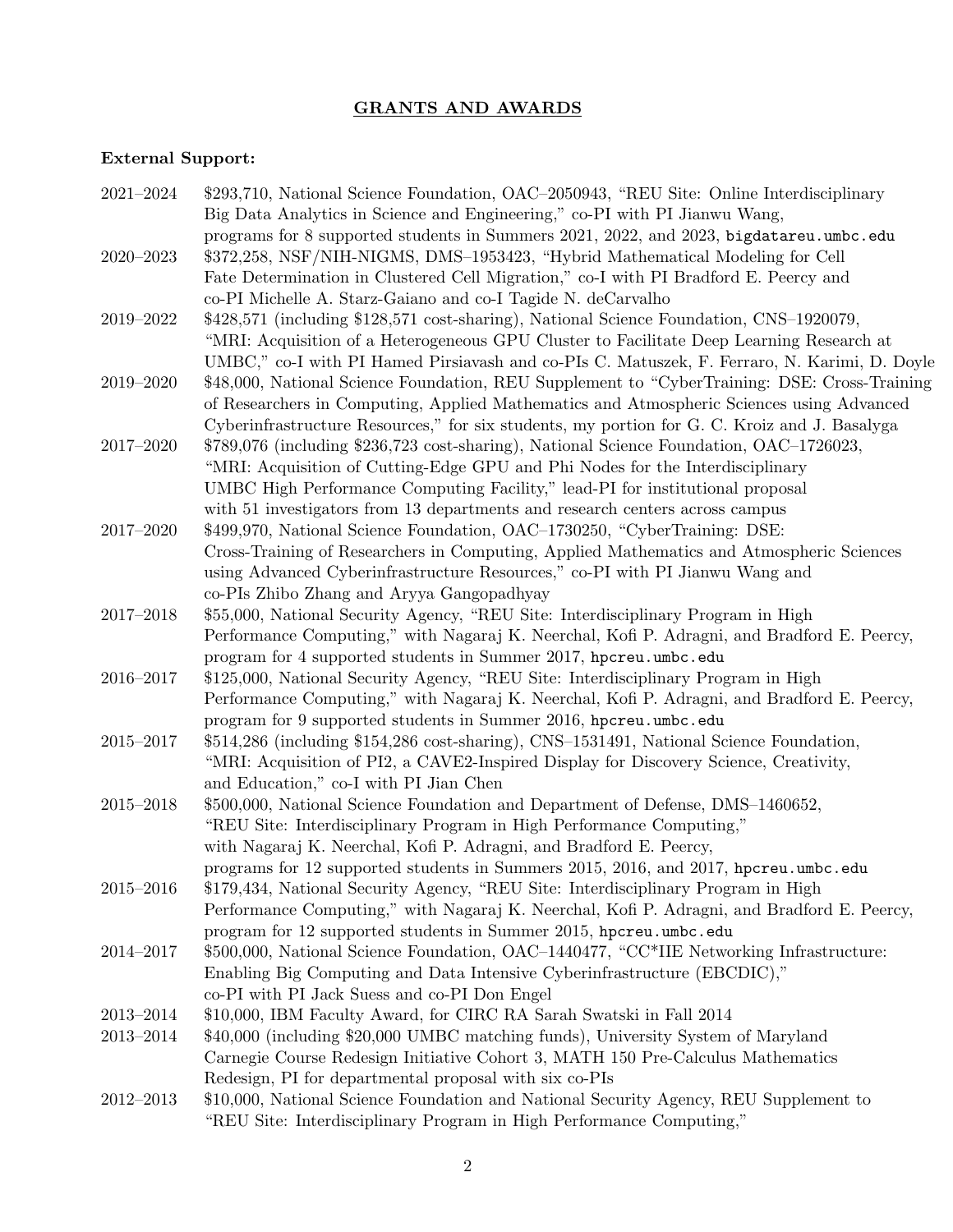|               | for participant travel to national conferences                                                    |
|---------------|---------------------------------------------------------------------------------------------------|
| $2012 - 2015$ | \$428,571 (including \$128,571 cost-sharing), National Science Foundation, CNS-1228778,           |
|               | "MRI: Acquisition of Hybrid CPU/GPU Nodes for the Interdisciplinary                               |
|               | UMBC High Performance Computing Facility," lead-PI for institutional proposal                     |
|               | with 30 investigators from 10 departments and research centers across campus                      |
| $2012 - 2015$ | \$450,000, National Science Foundation and National Security Agency, DMS-1156976,                 |
|               | "REU Site: Interdisciplinary Program in High Performance Computing," with N. K. Neerchal,         |
|               | programs for 12 supported students in Summers 2012, 2013, and 2014, hpcreu.umbc.edu               |
| 2011          | \$8,000, National Science Foundation, REU Supplement to "SCREMS: Parallel Computing               |
|               | for Interdisciplinary Research in Mathematics and Statistics," for Michael Curtis                 |
| $2010 - 2015$ | \$699,995, National Science Foundation, BIO-1031420, "UBM: Interdisciplinary Training and         |
|               | Research for Undergraduates in Biological and Mathematical/Statistical Sciences at UMBC,"         |
|               | co-I in interdisciplinary team of 10 researchers from Biology and Mathematics/Statistics,         |
|               | UBM@UMBC, ubm.umbc.edu, research projects with Ivan Erill and with Kevin Omland                   |
| 2009-2011     | \$194,283, National Science Foundation, DMS-0851749,                                              |
|               | "REU Site: Interdisciplinary Program in High Performance Computing," with N. K. Neerchal,         |
|               | programs for 8 supported students in Summers 2010 and 2011, hpcreu.umbc.edu                       |
| 2008-2011     | \$285,714 (including \$85,714 cost-sharing), National Science Foundation, CNS-0821258,            |
|               | "MRI: Acquisition of an Interdisciplinary Facility for High-Performance Computing,"               |
|               | lead-PI for institutional proposal with 23 investigators from 10 departments and research centers |
| 2008-2011     | \$40,000, National Science Foundation, DMS-0821311, "SCREMS: Parallel Computing for               |
|               | Interdisciplinary Research in Mathematics and Statistics," lead-PI for departmental proposal      |
|               | with Andrei Draganescu, Nagaraj K. Neerchal, and Florian Potra                                    |
| 2006          | \$6,000, National Science Foundation, DMS-0620297, co-PI with PI Kathleen A. Hoffman,             |
|               | "Conference: Advances in Control of Partial Differential Equations"                               |
| $2002 - 2005$ | \$150,000 (including \$75,000 cost-sharing), National Science Foundation, DMS-0215373,            |
|               | "Scientific Computing Research Environments for the Mathematical Sciences (SCREMS),"              |
|               | co-PI with Jonathan Bell (PI), Madhu Nayakkankuppam, and Florian Potra                            |
| 1999          | \$1,000, SIAM travel grant to ICIAM 99 in Edinburgh, Scotland                                     |
| 1998-2001     | \$68,000, National Science Foundation, DMS-9805547,                                               |
|               | "Computational Methods for the Simulation of Chemical Vapor Deposition on Rough Surfaces"         |

# Internal Support:

| 2014-2015     | \$10,000, Hrabowski Fund for Innovation, "Pilot Study of an Integrated                    |
|---------------|-------------------------------------------------------------------------------------------|
|               | Active Team-Based Learning Redesign of MATH 155 Applied Calculus,"                        |
|               | PI with co-PIs Elizabeth Stanwyck, Raji Baradwaj, and Brian Dean                          |
| 2008–2009     | \$5,000, UMBC Alex. Brown Center for Entrepreneurship, "Development of Off-Campus         |
|               | Marketing for the Center for Interdisciplinary Research and Consulting," with Nagaraj K.  |
|               | Neerchal, Faculty Innovation Grant, sub-grant of Kauffman Foundation grant to UMBC        |
| 2007          | \$1,000, Alternate Delivery Program (ADP), Office of Summer, Winter, and Special Programs |
| 2006          | \$2,000, Alternate Delivery Program (ADP), Office of Summer, Winter, and Special Programs |
| 2004-2005     | \$13,545, UMBC DRIF Research Assistantship Support "Adaptive Mesh Refinement for          |
|               | Transient Problems with Non-Standard Refinement Criteria," with Thomas I. Seidman         |
| 2004          | \$2,500, UMBC DRIF Summer Faculty Fellowship                                              |
| $2002 - 2003$ | \$500, UMBC Office of the Provost, education stipend for faculty teaching a               |
|               | First-Year Seminar in AY 2002-2003                                                        |
| $2002 - 2003$ | \$7,000, UMBC DRIF Research Assistantship Support "Parallel Multi Scale"                  |
|               | Simulation of Atomic Layer Deposition" (for Samuel G. Webster)                            |
| $2001 - 2002$ | \$12,000, UMBC DRIF Research Assistantship Support "Numerical Modeling of                 |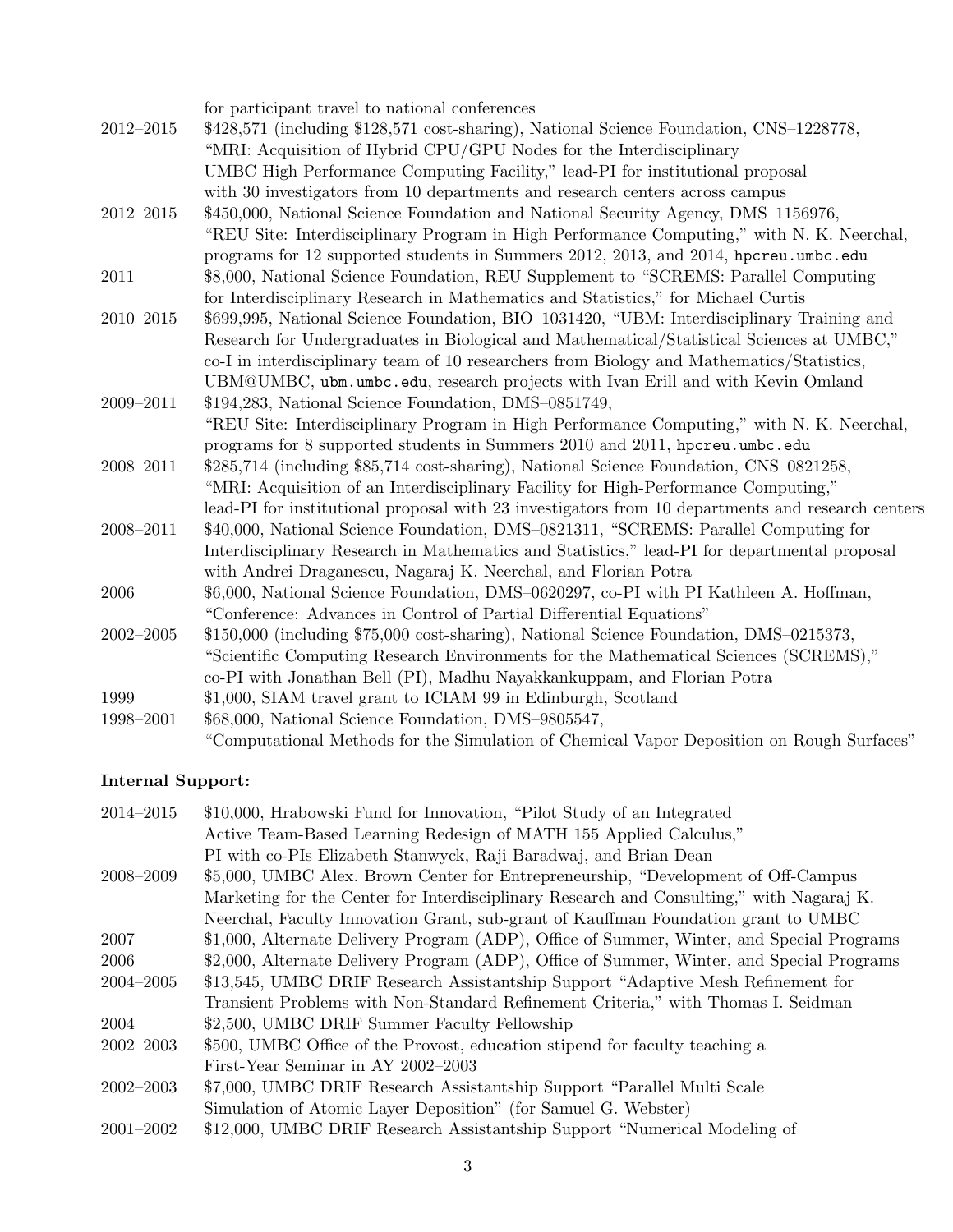|      | Calcium Waves in Heart Cells," with Thomas I. Seidman (for Alexander L. Hanhart) |
|------|----------------------------------------------------------------------------------|
| 2001 | \$4,000, UMBC DRIF Summer Faculty Fellowship                                     |
| 1998 | \$5,000, UMBC DRIF Summer Faculty Fellowship                                     |

## Student Awards:

| $2021 - 2022$       | Gerson C. Kroiz, Goldwater Scholarship for STEM Research "Deep Learning Methods for         |
|---------------------|---------------------------------------------------------------------------------------------|
|                     | Image Reconstruction in Proton Radiotherapy," \$7,500                                       |
| $2020 - 2021$       | Gerson C. Kroiz, Undergraduate Research Award "Multi-site Daily Precipitation Generation of |
|                     | Satellite Precipitation Estimates using a Generative Adversarial Network," \$200            |
| 2019-2020           | Gerson C. Kroiz, Undergraduate Research Award "Analysis of the Introduction of a            |
|                     | Calsequestrin Species in a System of Partial Differential Equations                         |
|                     | that Model the Calcium Dynamics of a Cardiomyocyte," \$75                                   |
| $2015\hbox{--}2016$ | Jack Slettebak, B.S. December 2015, Undergraduate Research Award                            |
|                     | "Pushing the Limits of the Cluster Maya: Testing with the HPCG Benchmark," \$1,000          |
| 2013–2014           | Matthew W. Brewster, B.A. May 2014, Undergraduate Research Award                            |
|                     | "Numerical Methods and Modeling of Calcium Waves in Heart Cells," \$1,500                   |
| 2008–2009           | Michael J. Reid, B.S. December 2008, Undergraduate Research Award                           |
|                     | "Numerical Simulation of Silicon Wafer Etching Using Parallel Programming," \$1,500         |
| $2003 - 2004$       | Tomasz J. Macura, B.S. May 2004, Undergraduate Research Award                               |
|                     | "Detecting Spheres in Computed Tomography using Parallel Computers," \$1,500                |
| $2003 - 2004$       | Kevin P. Allen, B.S. May 2003, Undergraduate Research Award "A Matrix-Free                  |
|                     | Implementation of the Conjugate Gradient Method for Cluster Computing," \$1,500             |
| $2001 - 2002$       | Steven C. Foster, B.S. August 2003, Undergraduate Research Award                            |
|                     | "Numerical Simulation of Atomic Layer Epitaxy using MPI," \$1,500                           |
|                     |                                                                                             |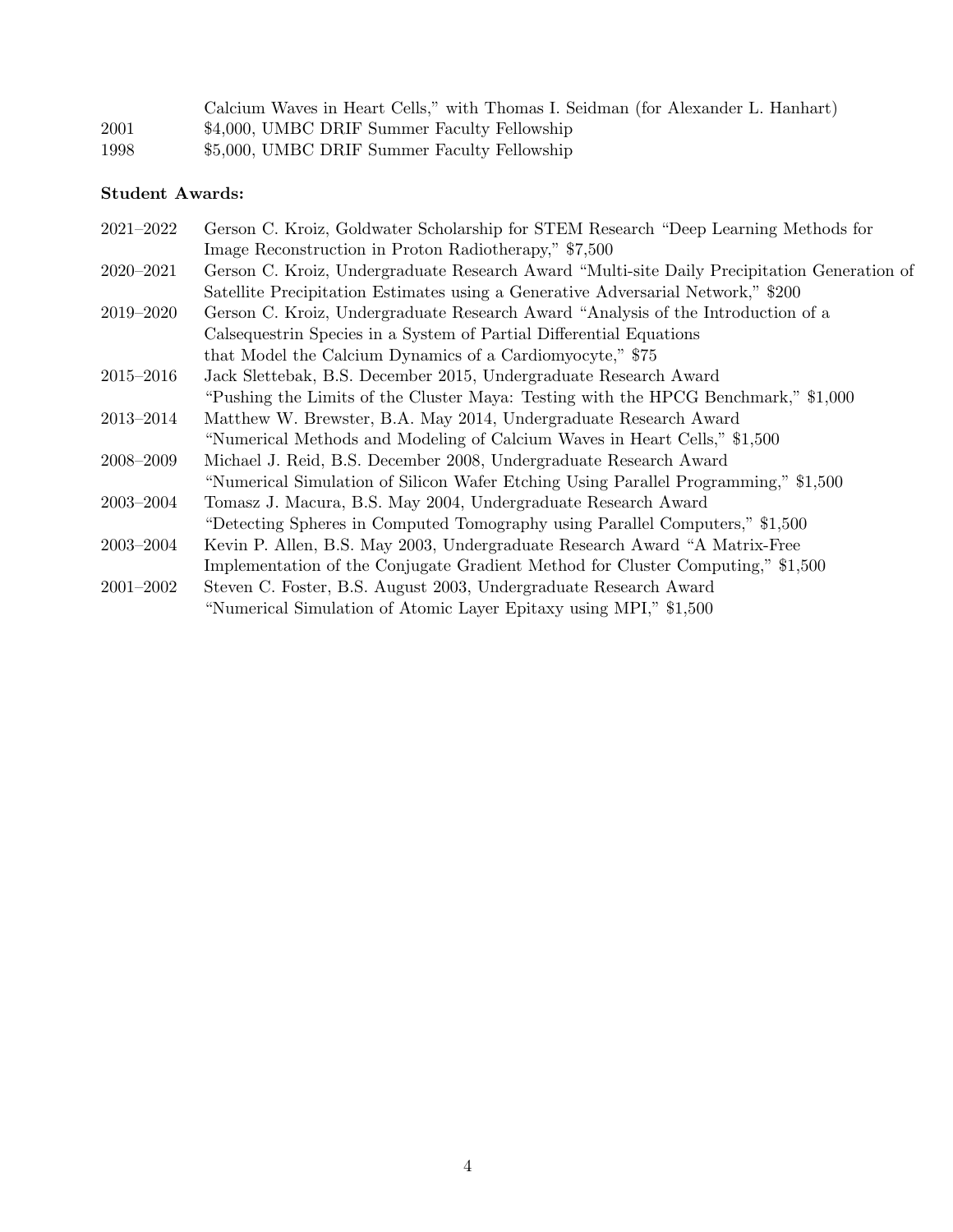#### STUDENTS

#### Ph.D. Students

Daniel J. Kelly, on-going (Fall 2021–present)

Carlos A. Barajas, CNMS Graduate Research Award May 2021, on-going (Summer 2017–present), committee chair and research mentor for publications  $[3, 5, 6, 9, 12, 13, 45-47, 49, 51-53, 55-57, 59, 92, 96-99, 101-106, 108-110, 115, 197]$ 

his RA in HPCF from Summer 2017–present, and in the REU Site in Summer 2017

Michael Muscedere, on-going (Fall 2014–present), *committee chair and research mentor* for publications [21, 148, 152, 162, 164]

Jonathan S. Graf, Ph.D. May 2017, "Parallel Performance of Numerical Simulations for Applied Partial Differential Equation Models on the Intel Xeon Phi Knights Landing Processor" [198], *committee chair and research mentor for publications*  $[7, 10, 13, 62, 63, 113–119, 121, 123, 124, 128]$ , his RA in HPCF from Spring 2014–Spring 2017, and in the REU Site in Summers 2014, 2015, and 2016

Samuel Khuvis, Ph.D. May 2016, "Porting and Tuning Numerical Kernels in Real-World Applications to Many-Core Intel Xeon Phi Accelerators" [200], *committee chair and research mentor* for publications  $[14, 17, 67, 68, 116-118, 122-126, 129, 130]$ , his RA in HPCF from Summer 2014 to Spring 2016, and in the REU Site in Summers 2013–2015

Xuan Huang, Ph.D. May 2015, "An MPI-CUDA Implementation of a Model for Calcium Induced Calcium Release in a Three-Dimensional Heart Cell on a Hybrid CPU/GPU Cluster" [202], *committee chair and research mentor* for publications  $[16, 63–65, 68, 120, 123, 124, 127, 131, 132]$ , his RA in CIRC in Fall 2011, in HPCF from Spring 2012 to Spring 2015, and in the REU Site in Summers 2013 and 2014

Jonathan McHenry, Ph.D. December 2014, "Parallel Regularized Maximum Likelihood Estimation for Proportional Odds Models" [203], committee chair and research co-mentor with Nagaraj K. Neerchal (Statistics), mentor for his RA in CIRC from Fall 2011 to Fall 2013 and in the REU Site in Summer 2012 [135]

Zhibin Sun, Ph.D. August 2007, "Geomagnetic Data Assimilation Using Ensemble Methods to Estimate Forecast Error Covariance" [212], committee chair and co-mentor with Andrew Tangborn (NASA/JCET)

Samuel G. Webster, Ph.D. May 2004, "Stability and Convergence of a Spectral Galerkin Method for the Linear Boltzmann Equation" [213], *committee chair and research mentor* for [26, 35, 82, 84, 171]

Committee member for Zhen Qie (Electrical Engineering), on-going; Tiantian Xie (Computer Science), Ph.D. August 2021; Janita Patwardhan, Ph.D. May 2020; Lai Wang (Mechanical Engineering), Ph.D. December 2019, and research mentor for [4, 112]; Ari Rapkin Blenkhorn (Computer Science), Ph.D. December 2018, and research mentor for [116–118]; Yu Wang (Computer Science), Ph.D. December 2015, co-mentor for her RA in HPCF from Fall 2011 to Spring 2012 and for publications [69, 123, 138]; Zhengtao Cui (Environmental Engineering), Ph.D. December 2015;

Zana Coulibaly, Ph.D. August 2015, research mentor for publications [15, 63];

Nuno Pinto, Ph.D. (Chemical Engineering) December 2013; Dan Wang, Ph.D. August 2008;

Hai Zhang, Ph.D. (Physics) May 2006; Valeriy R. Korostyshevskiy, Ph.D. May 2005;

Alexandra L. Chaillou, Ph.D. August 2003; Padmanabhan Seshaiyer, Ph.D. May 1998

#### Master's Students (Master's Theses)

Carlos A. Barajas, M.S. December 2019, "An Approach to Tuning Hyperparameters in Parallel: A Performance Study Using Climate Data" [197], committee chair

Ryan D. Day, M.S. May 2016, "Parallel Performance Studies for a Linear Parabolic Test Problem Using the Intel Xeon Phi" [199], committee chair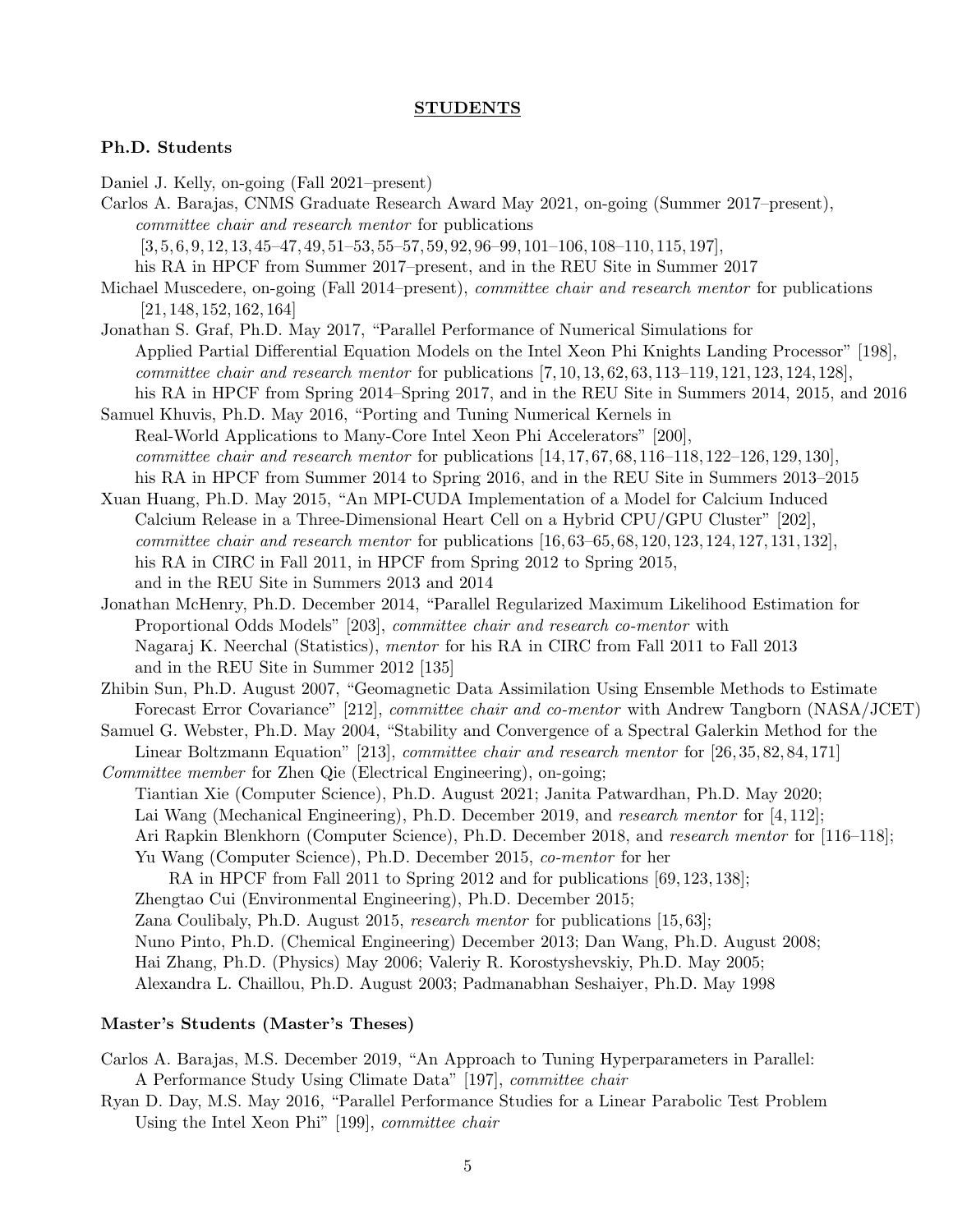Samuel Khuvis, M.S. May 2013, "Efficiency Improvements in Numerical Methods for Studying Connectivity in a Model of a Pancreatic Islet of Heterogeneous Beta Cells" [205], committee chair and research mentor for publications [14, 17, 67, 68, 130]

- Neeraj Sharma, M.S. August 2010, "A Comparative Study of Several Numerical Computational Packages" [209], committee chair and research mentor for publications [146, 157]
- Alexander L. Hanhart, M.S. May 2002, "Coarse-Grained Parallel Solution of a Three-Dimensional Model for Calcium Concentration in Human Heart Cells" [216], committee chair and research mentor for [31, 172]
- Committee member for Jinglong Sun (Computer Science), M.S. December 2021; Mattie Whitmore, M.S. December 2011, *research mentor* for [70]; Marlene Roush, M.S. May 2007; Yevgen Tymofyeyev, M.S. December 2002; Jennifer Deering, M.S. May 2002

### Undergraduate Students (Senior Theses for graduation with departmental honors)

Michelle Ramsahoye, research mentor for senior thesis

Gerson C. Kroiz, Goldwater Scholarship for STEM Research 2021–2022, Winter 2019–present, research mentor for CyberTraining REU Supplement, publications [5, 6, 45, 46, 51, 54, 98, 99, 178], and senior thesis "A Comparison of Stochastic Precipitation Generation Models for the Potomac River Basin" [195]

Jonathan N. Basalyga, B.S. May 2020, research mentor for CyberTraining REU Supplement, publications [3, 53, 95, 98, 99], and senior thesis "Parallel Hyperparameter Tuning of Accuracy for Deep Learning based Tornado Predictions" [196]

- Jack Slettebak, B.S. December 2015, research mentor for publications [124, 180] and the senior thesis "The HPCG Benchmark for Cluster Computing" [201]
- Matthew W. Brewster, B.A. May 2014, co-mentor with Ivan Erill (Biological Sciences) in the UBM@UMBC program, research mentor for [63, 134, 137, 141, 187, 189] and the senior thesis "The Influence of Stochastic Parameters on Calcium Waves in a Heart Cell" [204]
- Randal Mckissack, B.S. (Computer Science) May 2014, research mentor for publication [139] and the senior thesis "Cluster computing using Intel Concurrent Collections" [206]
- Ecaterina "Oana" Coman, B.S. May 2012, research mentor for publication [134] and the senior thesis "IDL: A Possible Alternative to Matlab?" [207]
- Robert Forder, B.S. May 2012, co-mentor with Ivan Erill (Biological Sciences) in the UBM@UMBC program for publications [142, 191] and the senior thesis "Simulating the Evolution of Transcriptional Regulatory Motifs" [208]
- Peter Hinkey, B.S. December 2009, *co-mentor* with Erricos C. Pavlis (NASA/JCET) for Practicum (Summer 2008) and senior thesis "Improvement of numerically integrated satellite orbits by inclusion of temporal variations in Earth's gravitational field from GRACE" [210]
- Michael J. Reid, B.S. December 2008, *research mentor* for [161, 192] and the senior thesis "Comparison of Parallel Performance between MVAPICH2 and OpenMPI Applied to a Hyperbolic Test Problem" [211]

Steven C. Foster, B.S. August 2003, research mentor for [173, 194] and the senior thesis "Application of the Boltzmann Equation to the Modeling of Atomic Layer Deposition with Performance Studies" [214]

Kevin P. Allen, B.S. May 2003, *research mentor* for the [80,170,193] and the senior thesis "A Parallel Matrix-Free Implementation of the Conjugate Gradient Method for the Poisson Equation" [215]

#### Additional Work with Students:

- Ph.D. students: Reetam Majumder (Statistics), CNMS Graduate Research Award May 2021, Spring 2019–present, research mentor for [50, 54, 93, 99, 102] and his RA in HPCF during Spring 2019–present Nadeesri Wijekoon (Statistics), mentor for her RA in HPCF during Fall 2017
	- Sai K. Popuri (Statistics), Ph.D. May 2018, research mentor for publications [11, 61, 111, 133, 134, 137] and for his RA in HPCF from Fall 2016 to Spring 2017

Kourosh M. Kalayeh (Mechanical Engineering), research mentor for [62, 119, 181, 183]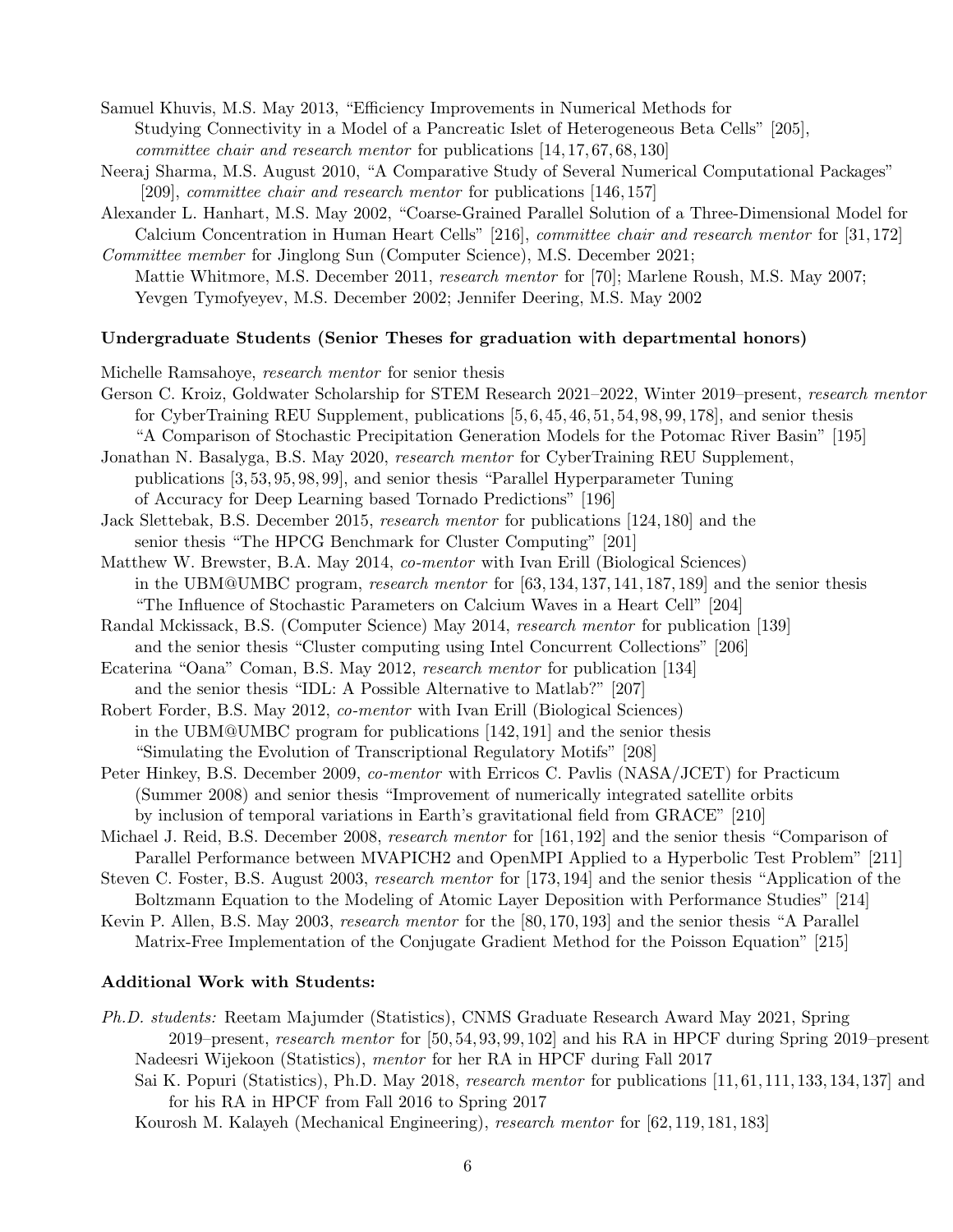Andrew M. Raim (Statistics), Ph.D. May 2014, research mentor for [18, 132, 136, 139, 148–150]

- and his RA in HPCF from Fall 2009 to Spring 2014 and in the REU Site in Summers 2010–2013
- Yushu Yang, Ph.D. August 2011, *research mentor* for [164] and for her RA in CIRC in Summer 2008 Alen Alexanderian, Ph.D. August 2010, research mentor for [20, 166] and
	- for his RA in CIRC from Summer 2006 to Fall 2007
- Noemi Petra, Ph.D. August 2010, research mentor for publications [74, 154]
- Ana Maria Soane, Ph.D. May 2008, research mentor for publications [29, 169]
- Master's students: Richard Ebadi, University of Kassel (Germany), research mentor for [105]
	- Kritesh Arora (Information Systems), M.S. May 2018, *research mentor* for publication [108] and for his RA in HPCF from Fall 2017 to Spring 2018
	- Sarah Swatski, M.S. (non-thesis) May 2015, research mentor for her
		- RA in CIRC from Fall 2014 to Spring 2015 and for publications [125, 184]
	- Sven Wallbaum, University of Kassel (Germany), M.Sc. 2014, *research mentor* for [66]
	- David Stonko, M.S. August 2014, *research mentor* for publication [126]
	- Jonas Schäfer, University of Kassel (Germany), Dipl.-Math. 2013, research mentor for [16,188]
	- Hafez Tari, M.S. Mechanical Engineering August 2011, research mentor for publication [147]
	- David W. Trott, M.S. (non-thesis) May 2011, research mentor for publications [19, 70–72, 143–145],
	- his RA in HPCF from Fall 2010 to Summer 2011, and his TA in the REU Site in Summer 2011

Kyle Stern, M.S. (non-thesis) May 2010, research mentor for [143], for his TA in the REU Site in Summer 2010, and for his RA in CIRC from Fall 2009 to Spring 2011

- Aaron Churchill, M.S. (non-thesis) May 2010, research mentor for [73, 151, 155] and for his RA in CIRC from Spring to Summer 2009
- Amanda Gassman, M.S. (non-thesis) May 2009, research mentor for [156]
- Shiming Yang, M.S. (non-thesis) December 2008, research mentor for [22, 75, 160, 167] and for his RA in CIRC in Spring 2008
- Guan Wang, M.S. (non-thesis) December 2008, research mentor for [73, 153, 155] and for his RA in CIRC from Summer 2008 to Fall 2008
- Aaptha Murthy, M.S. (non-thesis) May 2007, mentor for her RA in CIRC in Spring 2006

Mark L. Breitenbach, M.S. (non-thesis) December 2004, *research mentor* for publication [77]

- Undergraduate students: James Della-Guistina, Community College of Baltimore County, research mentor for his REU Site team in Summer 2017 and for publications [9, 59, 109]
	- Hayley Richardson, Spring 2014–Spring 2016, co-mentor with Kevin Omland
		- (Biological Sciences) in the UBM@UMBC program
	- Tylynn Pettrey, Spring 2013–Spring 2014, co-mentor
		- with Kevin Omland (Biological Sciences) in the UBM@UMBC program
	- Andrew Li, B.S. December 2012, co-mentor with Kevin Omland (Biological Sciences) in UBM@UMBC Zana Coulibaly, B.S. May 2009, research mentor for [152]
	- Tomasz J. Macura, B.S. May 2004, research mentor for his Undergraduate Research Award
- Service to the community: Greg E. McGlynn, Catonsville High School, graduated Spring 2007,

research mentor for project on parallel programming during Winter 2006

Rachel E. Bauer, Villa Julie College, B.A. May 2006, *research mentor* for senior project during Fall 2005

## Honors and Awards

- 2010 University System of Maryland Board of Regents' Faculty Award for Excellence in Mentoring 1993 Phi Kappa Phi National Honor Society 1991–1993 Konrad-Adenauer-Stiftung full academic scholarship
- 1988–1993 Konrad-Adenauer-Stiftung book stipend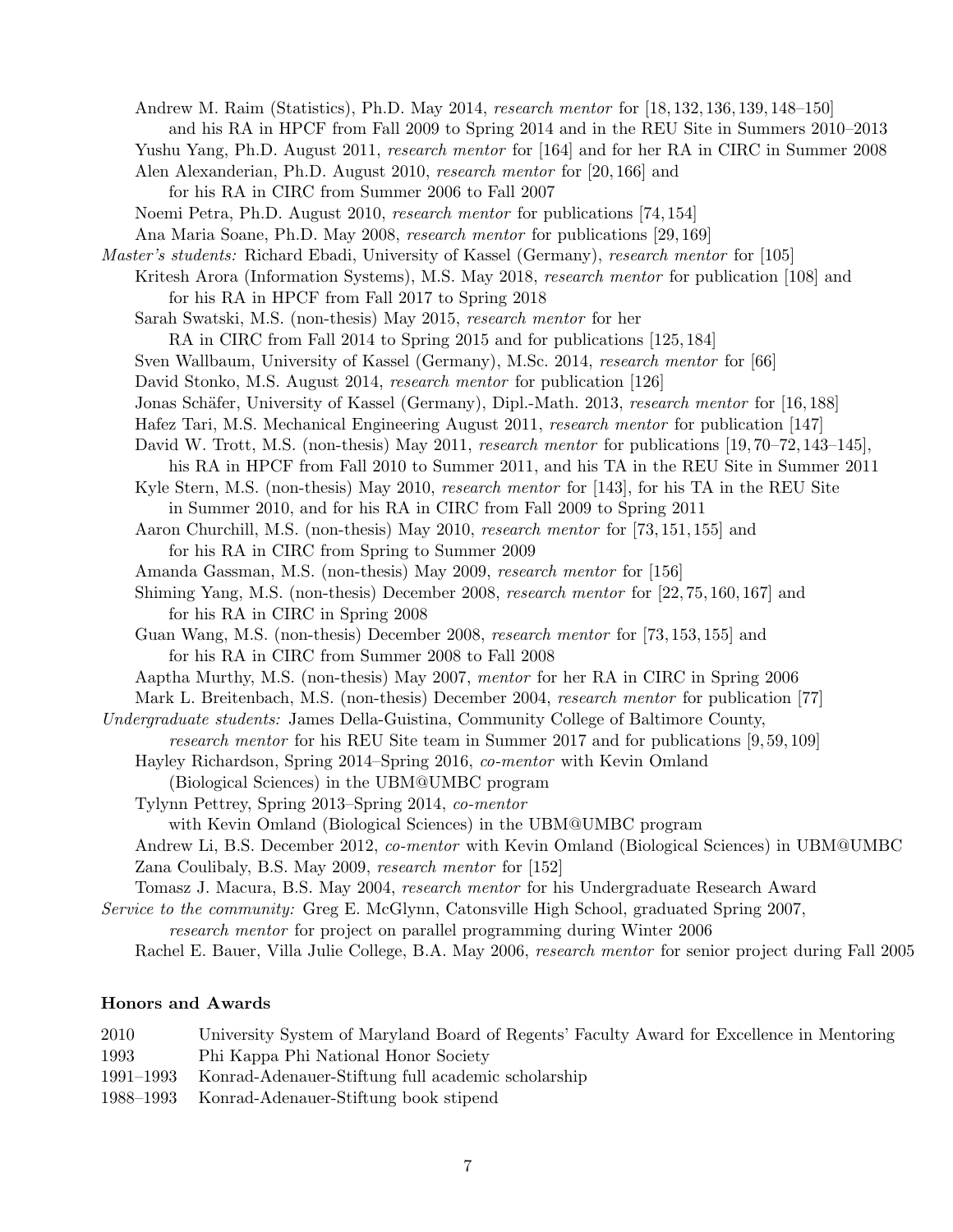#### Service to the University

- Initiated the UMBC High Performance Computing Facility (HPCF) in 2008. HPCF is the community-based, interdisciplinary core facility for scientific computing and research on parallel algorithms. Since its inception by over 20 researchers from 10 academic departments and research centers, over 400 users generated over 400 publications, including over 150 papers in peer-reviewed journals, 50 refereed conference papers, and 50 theses. I led three successful MRI grants (2008, 2012, 2017) totaling over \$1.5M (including cost-sharing). hpcf.umbc.edu
- Co-created the REU Site: Online Interdisciplinary Big Data Analytics in Science and Engineering with PI Jianwu Wang (Information Systems). This NSF-funded eight-week summer program for 2021, 2022, and 2023 creates a novel online team-based REU Site on Big Data and HPC applied to interdisciplinary projects. The 2021 program consists of 2 teams working on projects with outside collaborators from NASA and the University of Maryland School of Medicine. Out of more than 120 applications in 2021 from around the nation, the 9 participants include 3 females, 1 Native American, 2 African Americans, 3 Asians, 3 Caucasians, 1 Hispanic, and 1 student with a disability. bigdatareu.umbc.edu
- Facilitated university partnership with the University of Kassel, Germany, including an undergraduate exchange program; with UMBC partners Brigitte May (retired), Susanne Sutton, and many more. Institutional MOU signed in Spring 2015. From Fall 2015 to Fall 2019, typically three students studied at partner university every year for one semester. Kassel delegation visits in 2015 and 2016, visits to Kassel by UMBC leaders Antonio Moreira in March 2016 and Karl Steiner in April 2016. Faculty sabbaticals in 2011–12, 2013–14, Spring 2017, and Spring 2019.

Research Council, member 2013–2015 (Dec.) and 2016–2017, chair 2015 (Jan.–Dec.)

Academic Planning and Budget (APB) Committee, member 2014–2015

Provost Task Force on Interdisciplinary Activities, member 2013–2015

Faculty Senate Computer Policy Committee, member 1998–2004, 2005–2009, 2021–2023,

chair 2001–2004, 2005–2007, 2021–present

Research Park Advisory Committee, member 2014–2017, 2019–2023

Provost Information Technology (IT) Steering Committee, member 2001–2004, 2005–2017

Research Space Workgroup, 2015

URCAD Committee, member 2014–2015

Faculty Senate, Senator 2006–2010, 2016–2017

Faculty Senate Executive Committee, member 2006–2007, 2008–2011, 2015

Graduate School Emergency Fund (GSEF), evaluation panel, member 2021–2023

Represented College in university IT Restructuring Work Group, Spring 2010

Special task force on advancing UMBC's international partnerships and global engagement, 2018–2019

International Partnerships & Global Engagement Subcommittee, 2018–2019

Served on successful search committee for Director of the Albin O. Kuhn Library & Gallery, 2015 Served on Provost Office Search Committee, Spring 2005

Academic advisor during Summer and Winter orientation for incoming freshmen and transfer students

(Summer 2003, Winter 2004, Summer 2004, Summer 2005, Winter 2008, Summer 2008, Winter 2009)

DoIT's Instructional Technology Blackboard Ultra Faculty Ambassador 2019–2020

Faculty Development Center FLC SoTL Writing Accountability 2021–2022

Faculty Development Center FLC Flipping the Classroom 2018–2019

Faculty Development Center FLC Interdisciplinary Teaching and Learning 2016–2017

Faculty Development Center FLC Integration of Teaching and Research 2015–2016

Faculty Development Center FLC iTEACH: Using Tablet Computers in the Classroom 2014–2015

Participated in Hybrid Course Design Workshop in Spring 2006 for the redesign of Math 221 in Summer 2006

Participated in reading group on Learner-Centered Teaching and several workshops on

teaching techniques offered by the Faculty Development Center at UMBC during 2000–2005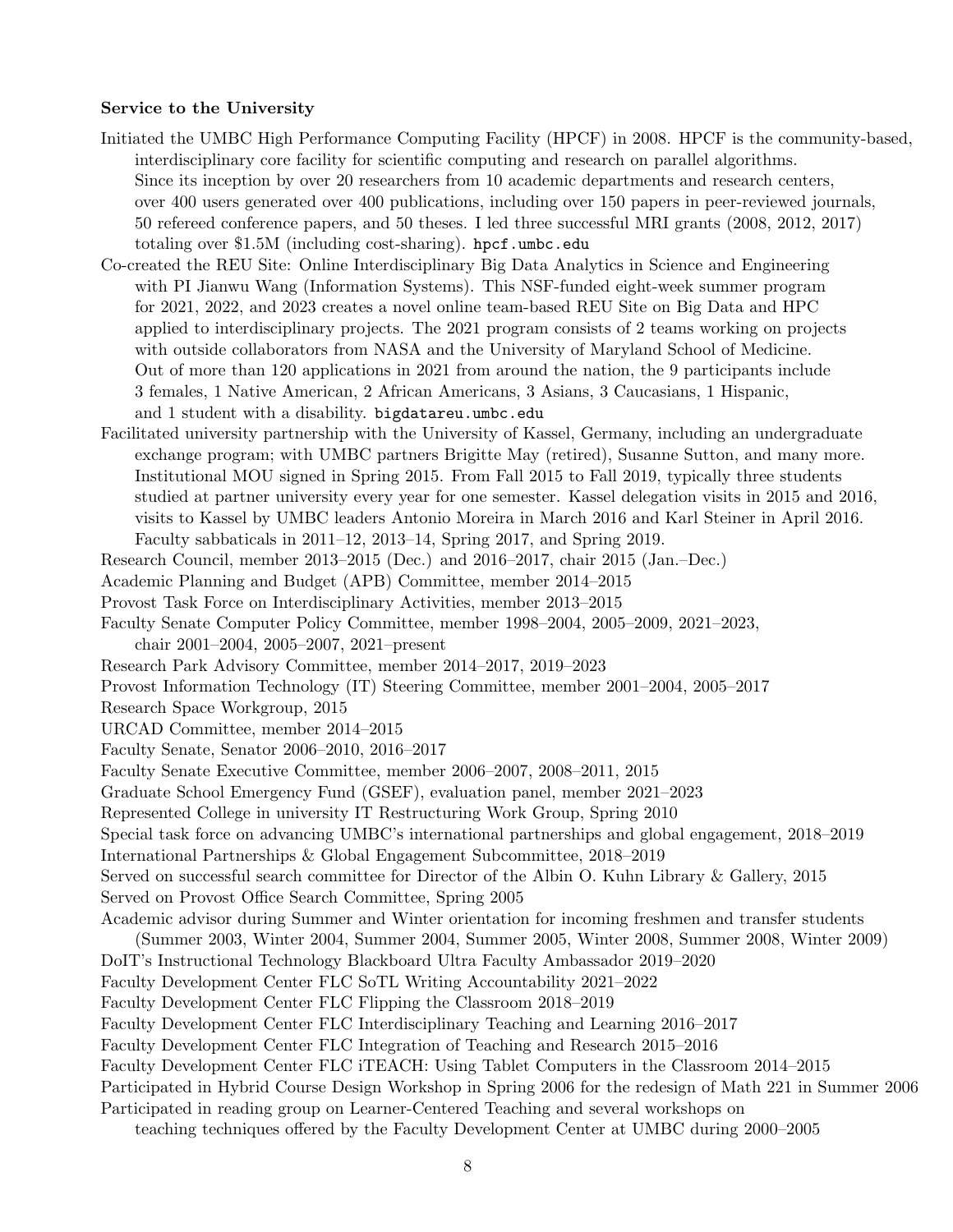#### Service to the Department

Created the REU Site: Interdisciplinary Program in High Performance Computing with

- Nagaraj K. Neerchal, Kofi P. Adragni, and Bradford E. Peercy. This eight-week summer program includes instruction in scientific, statistical, and parallel computing and research training by projects on interdisciplinary applications, in teams of participants with support by graduate assistants and faculty mentors. Over the eight years 2010 to 2017, our REU Site involved 21 graduate assistants and trained 158 participants, including 42 African Americans, 23 Asians, 2 Native Americans, and 20 Hispanics, as well as 5 students with disabilities and 3 military veterans. The research by student teams led to 65 publications, including 18 papers in reviewed journals for the participants, 4 refereed conference papers, 3 senior theses, and 40 technical reports. Three students affiliated with the program have been awarded the prestigious NSF Graduate Research Fellowships. The direct grants for this program from the NSF, NSA, and DOD total to over \$2.0M. hpcreu.umbc.edu.
- Co-created the Center for Interdisciplinary Research and Consulting (CIRC) with Nagaraj K. Neerchal in 2003. CIRC is a consulting service for mathematics and statistics dedicated to supporting interdisciplinary research for both the UMBC campus community and the general public. circ.umbc.edu
- Initiated graduate and research level MOU with the Institute of Mathematics at the University of Kassel, Germany, that has resulted in graduate students and post-docs from both sides visiting for long-term stays and the principal faculty spending sabbatical stays at the partner institution, 2011–2014. The effort led to a university partnership and institutional MOU in Spring 2015.
- Chaired the organizing committee for the conference "Advances in Control of Partial Differential Equations" in honor of colleague Thomas I. Seidman, October 28–29, 2006, www.umbc.edu/seidman,
	- with Stuart S. Antman (University of Maryland, College Park) and Kathleen A. Hoffman (UMBC)
- Initiated the semi-annual departmental newsletter News@Math&Stat and served as inaugural editor 2006–2009
- Departmental Undergraduate Program Committee, member 1998–2001, 2008–2011, chair 2012–2016
- Member of the departmental committee for the Academic Program Review, 2006–2007, 2013–2014
- Departmental Advisory Committee, member 2007–2008, 2012–2015
- Departmental Graduate Program Committee, member 2005–2006
- Departmental Computer Committee, member 1999–2004, 2005–2006
- Departmental Hiring Committee, member 1999–2000, 2012–2013
- Departmental Administration Committee, member 1998–1999
- Organizer of the Differential Equations Seminar, 2001–2003
- Created and taught new courses (complete list at www.umbc.edu/~gobbert/teaching): FYS 101A First-Year Seminar: Technological Disasters and Their Causes (Spring 2003), Math 426 Introduction to Mathematical Software Packages: Matlab (8 times), Math 447/627 Introduction to Parallel Computing (21 times) Math 490/710 Introduction to Asymptotic Analysis (Fall 1999)

Math 750 Introduction to Interdisciplinary Consulting (Fall 2003 and Spring 2004 as regular class) Other significant teaching (complete list at www.umbc.edu/~gobbert/teaching):

- Math 221 Introduction to Linear Algebra redesigned in hybrid format (Summer 2006, Summer 2007) Math 621 Numerical Methods for Partial Differential Equations (8 times) Independent Studies on various topics (Math 699 15 times, Math 750 7 times)
- Math 497 Senior Thesis for graduating with departmental honors (11 times)
- Participated in comprehensive exams and recommendations to the Graduate Program Director: Math 620 Numerical Analysis (27 times), Math 630 Matrix Analysis (21 times)
- Member of the departmental Core Advising Team for undergraduate majors and minors, Fall 2007–Spring 2017 Served as academic advisor for several non-thesis M.S. students:
	- Sarah Swatski (May 2015), David W. Trott (May 2011), Kyle Stern (May 2010), Aaptha Murthy (May 2007), Mark L. Breitenbach (December 2004), Samuel G. Webster (May 2001), Jiaqiao Hu (May 2001), Michael Muscedere (May 2001), and Kevin Puckace (May 2000)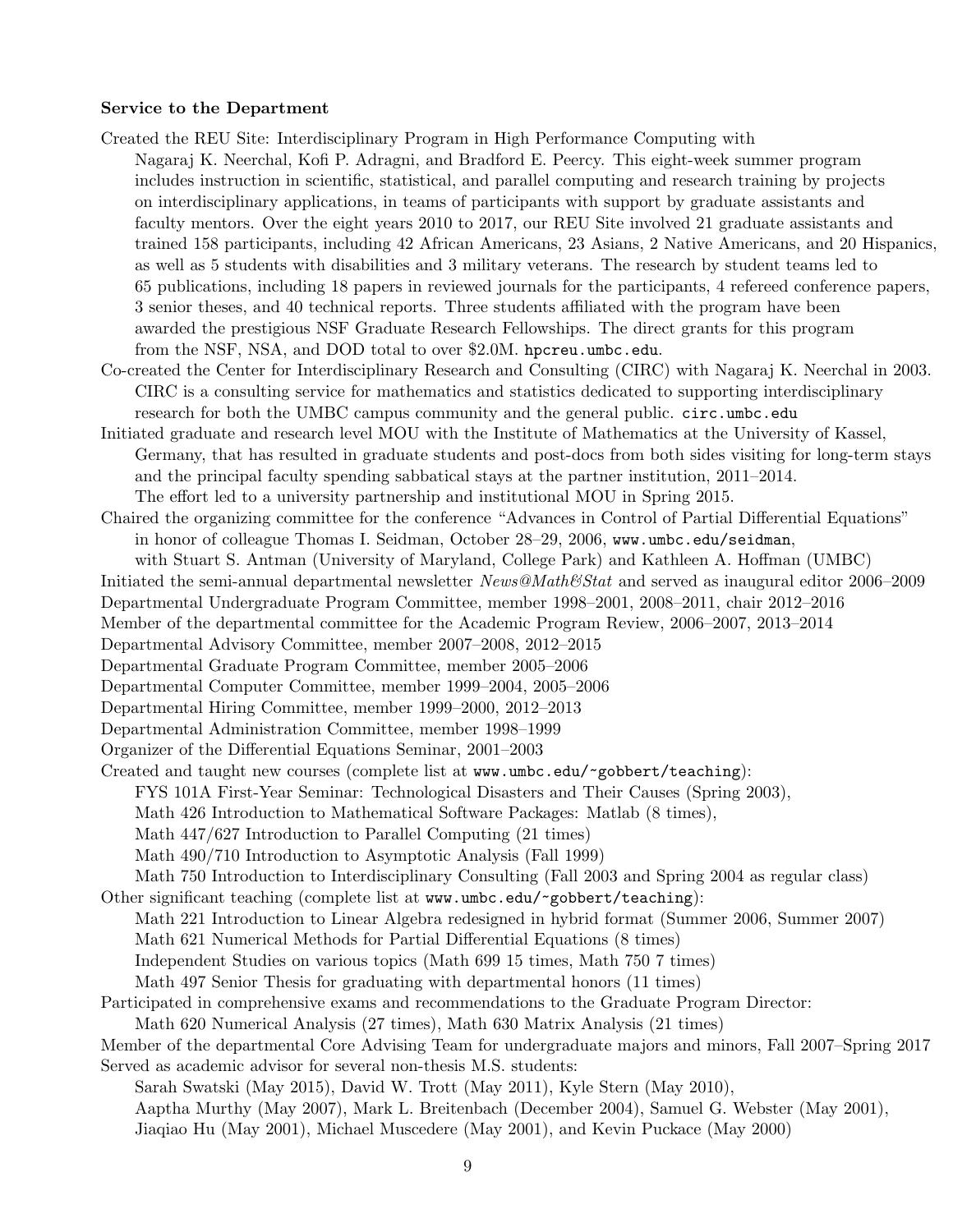#### Service to the Profession

Organized minisymposia: (i) SIAM Annual Meeting 2004, July 12–16, 2004, Portland, OR,

MS48 "Parallel Computing on Beowulf Clusters: Performance and Applications;"

(ii) SIAM Annual Meeting 2006, July 10–14, 2006, Boston, MA, MS33 "Parallel Computing for the Numerical Solution of Partial Differential Equations on Extremely Fine Meshes;"

(iii) SIAM Annual Meeting 2010, July 12–16, 2010, Pittsburgh, PA, MS65 and MS77 "Educational Strategies for Training Students for Interdisciplinary Applications and Research;"

(iv) SIAM Conference on Computational Science & Engineering 2011, February 28–March 04, 2011, Reno, NV, MS137 "Training Students in Skills for CS&E;"

(v) SIAM Annual Meeting 2012, July 09-13, 2012, Minneapolis, MN,

MS98 and MS111 "Best Practices for Introducing Undergraduate Students to

Computational and Interdisciplinary Research;"

(vi) SIAM Conference on Computational Science & Engineering 2013, February 25–March 01, 2013, Boston, MA, MS54 "Numerical Methods for Partial Differential Equations

on Modern Parallel Computing Platforms" and MS129 "Techniques for Workforce Development in Applied Mathematics and Computational Science;"

(vii) AMS 2014 Spring Eastern Sectional Meeting, March 29–30, 2014, Baltimore, MD,

SS 12A: "Special Session on Undergraduate Research and its Impact on Students and Faculty;"

(viii) SIAM Conference on Computational Science & Engineering 2015, March 14–18, 2015,

Salt Lake City, UT, MS197 and MS221 "Parallel Computing for Partial Differential Equations on CPUs, GPUs, and Intel Phi;"

(ix) SIAM Annual Meeting 2016, July 11–15, 2016, Boston, MA,

MS30 "Parallel Computing on Hybrid Nodes with Multiple CPUs, GPUs, and Intel Xeon Phi;"

(x) SIAM Conference on Applied Mathematics Education 2016, September 30–October 02, 2016,

Philadelphia, PA, MS13 "Experience of REU Site Directors in Applied Mathematics;"

(xi) SIAM Conference on Computational Science & Engineering 2017, February 27–March 03, 2017, Atlanta, GA, PP105 Minisymposterium: "Parallel Computing for Models

using Partial Differential Equations."

Program chair, 2021 National Symposium for NSF REU Research in Data Science, Systems, and Security (REU 2021 Symposium), collocated at the IEEE BigData 2021 Conference, Orlando, FL,

December 15–18, 2021, https://bigdatareu.umbc.edu/reu-symposium

SIAM Web Advisory Committee, member 2011–2018, chair 2014–2018

Local organizer for the DelMar Numerics Day 2014 at UMBC, May 10, 2014, delmar.math.umd.edu

Local host for the 2014 Spring Eastern Sectional Meeting of the American Mathematical Society (AMS)

at UMBC March 29–30, 2014, circ.umbc.edu/hosting/AMS\_Eastern\_Spring\_2014\_UMBC

Hosted the Finite Element Circus in Spring 2006 at UMBC, www.umbc.edu/~gobbert/fecircus, (semi-annual regional conference series with 30+ years' tradition)

Panel member for the program review of the Department of Mathematics at Arizona State University in 2001 National Science Foundation, panels and mail reviews in 2009–2015, 2020–2021, HPC workshops in 2009–2010 External evaluator for tenure at Temple University, 2020

External evaluator for promotion to (Full) Professor at Salisbury University, Salisbury, MD, 2017

External assessor for promotion to Associate Professor of Universiti Sains Malaysia, Malaysia, 2014

Outside reviewer for promotion to Associate Professor of Hashemite University, Jordan, 2012

Evaluation of the research outputs on behalf of the National Research Foundation of South Africa, 2007

Review of research proposal to the Technology Foundation STW, The Netherlands, 2007

Review of research proposal to the Austrian Science Fund (FWF), Austria, 2005 and 2006 Referee for various journals and conferences

Reviewer of various book proposals for the purpose of publication decisions Memberships: SIAM, AMS, MAA, ACM, AAUP, Phi Kappa Phi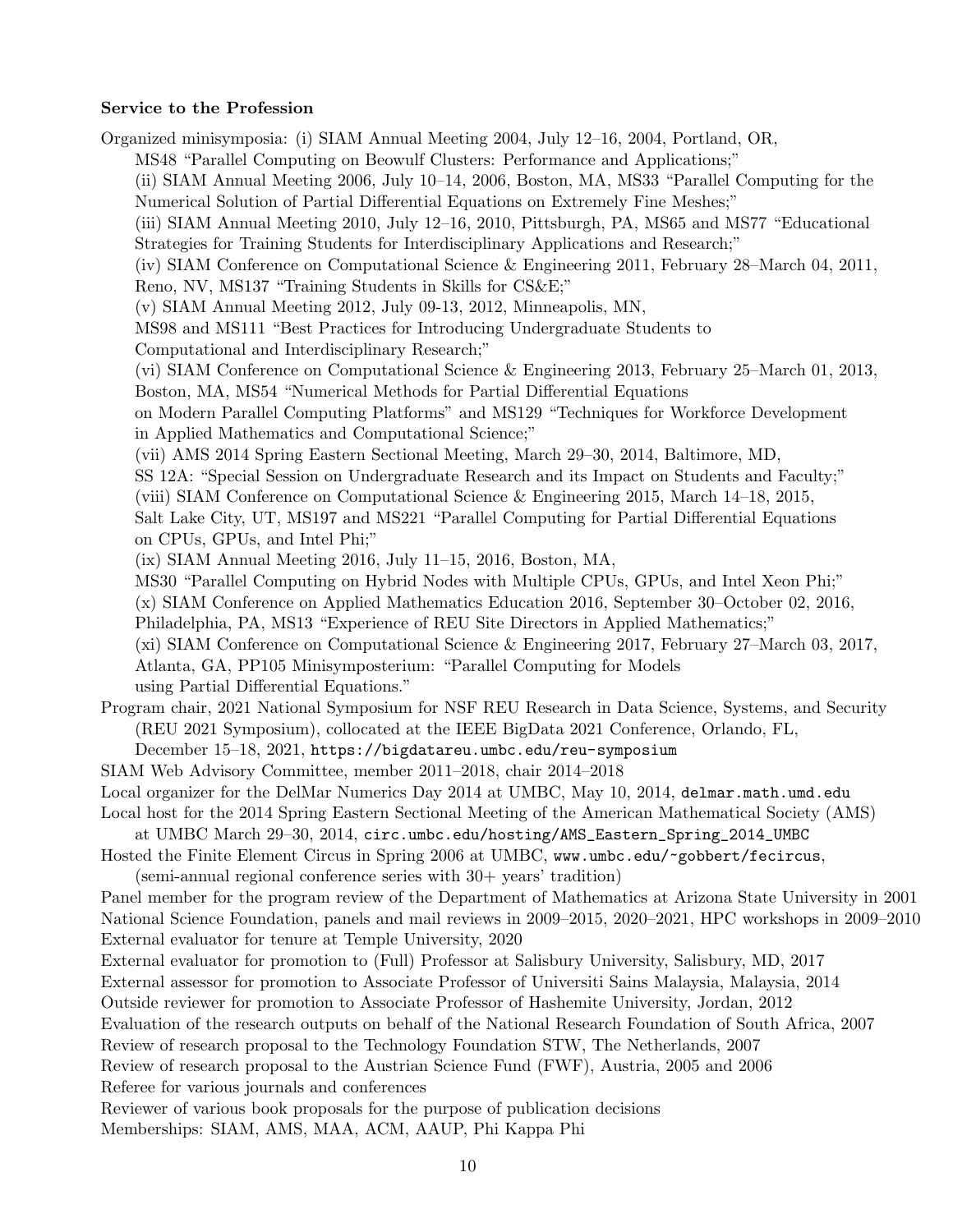## PUBLICATIONS

Links to reprints/preprints of many of the following publications are available at my homepage at http://www.umbc.edu/~gobbert. If any of these links do not work for you, do not hesitate to contact me. In the following list, student co-authors are indicated by superscripts, with  $U$  for an undergraduate and  $G$  for a graduate student.

#### Articles in Peer-Reviewed Journals

- [1] Carlos A. Barajas<sup>G</sup>, Matthias K. Gobbert, and Jerimy C. Polf. Deep Residual Fully Connected Neural Network Classification of Compton Camera Based Prompt Gamma Imaging for Proton Radiotherapy. Nature Comutational Science, submitted (2021).
- [2] Jerimy C. Polf, Carlos A. Barajas<sup>G</sup>, Stephen W. Peterson, Dennis S. Mackin, Sam Beddar, and Matthias K. Gobbert. Applications of Machine Learning to Improve the Clinical Viability of Compton Camera Based in Vivo Range Verification in Proton Radiotherapy. Frontiers in Physics, submitted (2021).
- [3] Jonathan N. Basalyga<sup>U</sup>, Carlos A. Barajas<sup>G</sup>, Matthias K. Gobbert, and Jianwu Wang. Performance Benchmarking of Parallel Hyperparameter Tuning for Deep Learning based Tornado Predictions. Big Data Research, vol. 25, no. 100212, 2021.
- [4] Lai Wang<sup>G</sup>, Matthias K. Gobbert, and Meilin Yu. A Dynamically Load-Balanced Parallel p-Adaptive Implicit High-Order Flux Reconstruction Method for Under-Resolved Turbulence Simulation. Journal of Computational Physics, vol. 417, no. 109581, 2020.
- [5] Gerson C. Kroiz<sup>U</sup>, Carlos Barajas<sup>G</sup>, Matthias K. Gobbert, and Bradford E. Peercy. Linkages of Calcium Induced Calcium Release in a Cardiomyocyte Simulated by a System of Seven Coupled Partial Differential Equations. Involve: A Journal of Mathematics, vol. 13, no. 3, pp. 399–424, 2020.
- [6] Carlos Barajas<sup>G</sup>, Matthias K. Gobbert, Gerson C. Kroiz<sup>U</sup>, and Bradford E. Peercy. Challenges and Opportunities for the Simulation of Calcium Waves on Modern Multi-Core and Many-Core Parallel Computing Platforms. International Journal for Numerical Methods in Biomedical Engineering, 2019;e3244.
- [7] F. Avraham Dilmanian, Sunil Krishnan, William E. McLaughlin, Brendan Lukaniec, Jameson T. Baker, Sandeep Ailawadi, Kara N. Hirsch, Renee F. Cattell, Rahul Roy, Joel Helfer, Kurt Kruger, Karl Spuhler, Yulun He, Ramesh Tailor, April Vassantachart, Dakota C. Heaney, Pat Zanzonico, Matthias K. Gobbert, Jonathan S. Graf<sup>G</sup>, Jessica R. Nassimi, Nasrin N. Fatemi, Mark E. Schweitzer, Lev Bangiyev, and John G. Eley. Merging Orthovoltage X-Ray Minibeams Spare the Proximal Tissues While Producing a Solid Beam at the Target. Scientific Reports, vol. 9, article number 1198, 2019.
- [8] Anna M. Kearns, John F. Malloy, Matthias K. Gobbert, Aude Thierry, Walter Boles, Leo Joseph, Amy C. Driskell, and Kevin E. Omland. Nuclear Introns Help Unravel the Diversification History of the Australo-Pacific Petroica Robins. Molecular Phylogenetics and Evolution, vol. 131, pp. 48–54, 2019.
- [9] James Della-Giustina<sup>U</sup>, Johnlemuel Casilag<sup>U</sup>, Elizabeth Gregorio<sup>U</sup>, Aniebet Jacob<sup>U</sup>, Carlos Barajas<sup>G</sup>, Matthias K. Gobbert, Dennis S. Mackin, and Jerimy Polf. Speedup Potential for Reconstruction Techniques for Prompt Gamma Imaging During Proton Radiotherapy. American Journal on Undergraduate Research, vol. 14, iss. 4, pp. 23–37, 2018.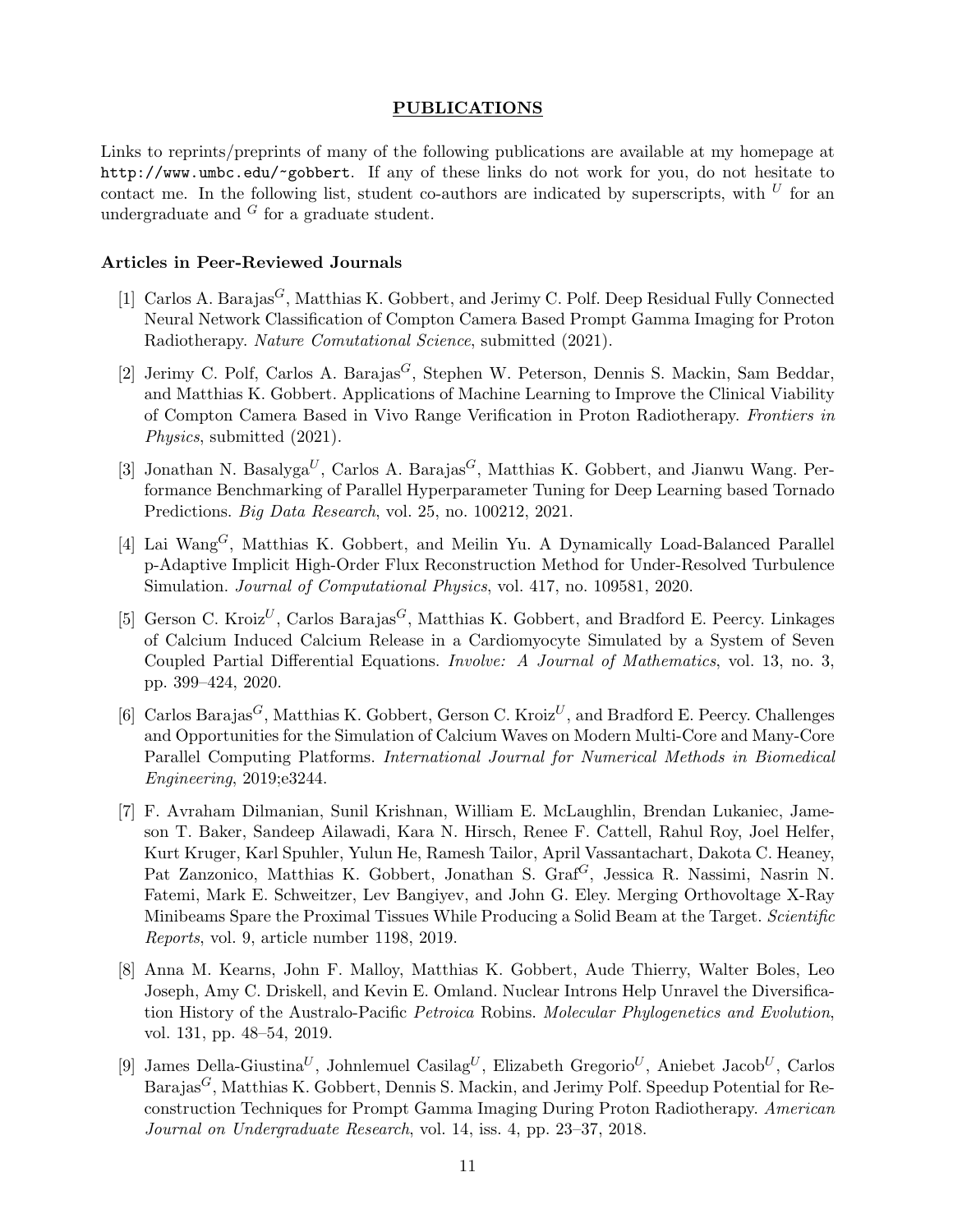- [10] Jonathan S.  $\text{Gra}^{G}$ , Matthias K. Gobbert, and Samuel Khuvis. Long-Time Simulations with Complex Code using Multiple Nodes of Intel Xeon Phi Knights Landing. Journal of Computational and Applied Mathematics, vol. 337, pp. 18–36, 2018.
- [11] Sai K. Popuri, Andrew M. Raim, Nagaraj K. Neerchal, and Matthias K. Gobbert. Parallelizing Computation of Expected Values in Recombinant Binomial Trees. Journal of Statistical Computation and Simulation, vol. 88, iss. 4, pp. 657–674, 2018.
- [12] Kristen Deetz<sup>U</sup>, Nygel Foster<sup>U</sup>, Darius Leftwich<sup>U</sup>, Chad Meyer<sup>U</sup>, Shalin Patel<sup>U</sup>, Carlos Barajas<sup>G</sup>, Matthias K. Gobbert, and Zana Coulibaly. Examining the Electrical Excitation, Calcium Signaling, and Mechanical Contraction Cycle in a Heart Cell. Spora: A Journal of Biomathematics, vol. 3, pp. 66–85, 2017.
- [13] Kallista Angeloff<sup>U</sup>, Carlos Barajas<sup>U</sup>, Alexander D. Middleton<sup>U</sup>, Uchenna Osia<sup>U</sup>, Jonathan S.  $\text{Graf}^G$ , Matthias K. Gobbert, and Zana Coulibaly. Examining the Effect of Introducing a Link from Electrical Excitation to Calcium Dynamics in a Cardiomyocyte. Spora: A Journal of Biomathematics, vol. 2, pp. 49–73, 2016.
- [14] Samuel Khuvis<sup>G</sup>, Matthias K. Gobbert, and Bradford E. Peercy. Time-Stepping Techniques to Enable the Simulation of Bursting Behavior in a Physiologically Realistic Computational Islet. Mathematical Biosciences, vol. 263, pp. 1–17, 2015.
- [15] Zana A. Coulibaly<sup>G</sup>, Bradford E. Peercy, and Matthias K. Gobbert. Insight into Spontaneous Recurrent Calcium Waves in a 3-D Cardiac Cell Based on Analysis of a 1-D Deterministic Model. International Journal of Computer Mathematics, vol. 92, no. 3, pp. 591–607, 2015.
- [16] Jonas Schäfer<sup>G</sup>, Xuan Huang<sup>G</sup>, Stefan Kopecz, Philipp Birken, Matthias K. Gobbert, and Andreas Meister. A Memory-Efficient Finite Volume Method for Advection-Diffusion-Reaction Systems with Non-Smooth Sources. Numerical Methods for Partial Differential Equations, vol. 31, no. 1, pp. 143–167, 2015.
- [17] Gemma Gearhart<sup>U</sup>, Shuai Jiang<sup>U</sup>, Thomas J. May<sup>U</sup>, Jane Pan<sup>U</sup>, Samuel Khuvis<sup>G</sup>, Matthias K. Gobbert, Bradford E. Peercy, and Arthur Sherman. Dynamics of Computational Islet Simulations: Islets with Majority Mutated Open KATP Channels Retain Bursting. Letters in Biomathematics, vol. 1, no. 1, 13 pages, 2014. [Invited paper for the inaugural issue of this journal, published originally in the Proceedings of the Sixth Symposium on BEER 2013 [67].]
- [18] Andrew M.  $\text{Rain}^G$ , Matthias K. Gobbert, Nagaraj K. Neerchal, and Jorge G. Morel. Maximum Likelihood Estimation of the Random-Clumped Multinomial Model as Prototype Problem for Large-Scale Statistical Computing. Journal of Statistical Computation and Simulation, vol. 83, no. 12, pp. 2178–2194, 2013.
- [19] Thomas I. Seidman, Matthias K. Gobbert, David W. Trott<sup> $G$ </sup>, and Martin Kružík. Finite Element Approximation for Time-Dependent Diffusion with Measure-Valued Source. Numerische Mathematik, vol. 122, no. 4, pp. 709–723, 2012.
- [20] Alen Alexanderian<sup>G</sup>, Matthias K. Gobbert, K. Renee Fister, Holly Gaff, Suzanne Lenhart, and Elsa Schaefer. An Age-Structured Model for the Spread of Epidemic Cholera: Analysis and Simulation. Nonlinear Analysis: Real World Applications, vol. 12, no. 6, pp. 3483–3498, 2011.
- [21] Michael Muscedere<sup>G</sup> and Matthias K. Gobbert. Parameter Study of a Reaction-Diffusion System Near the Reactant Coefficient Asymptotic Limit. Dynamics of Continuous, Discrete and Impulsive Systems Series A Supplement, pp. 29–36, 2009.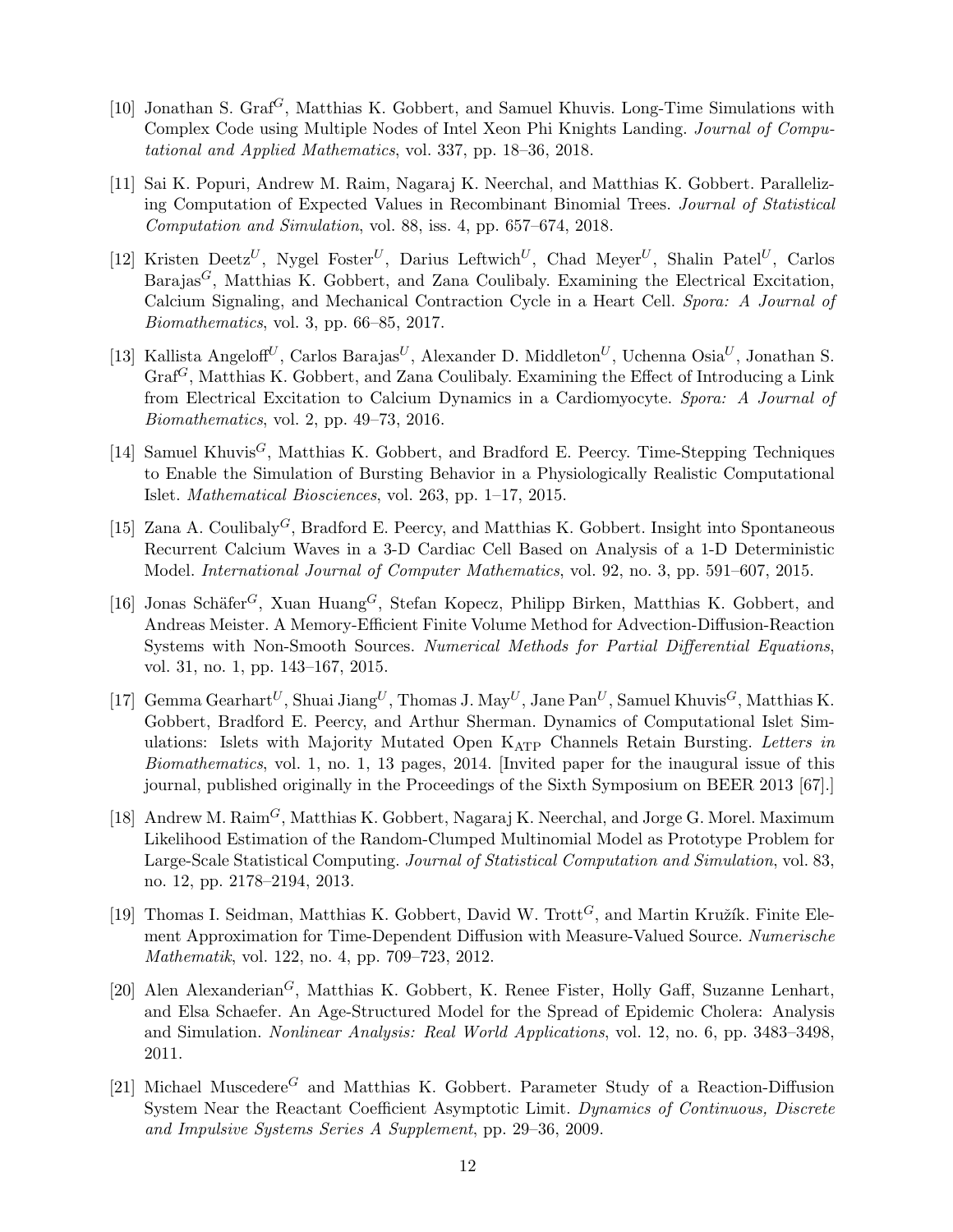- [22] Shiming Yang<sup>G</sup> and Matthias K. Gobbert. The Optimal Relaxation Parameter for the SOR Method Applied to the Poisson Equation in Any Space Dimensions. Applied Mathematics Letters, vol. 22, pp. 325–331, 2009.
- [23] Matthias K. Gobbert. Long-Time Simulations on High Resolution Meshes to Model Calcium Waves in a Heart Cell. SIAM Journal on Scientific Computing, vol. 30, no. 6, pp. 2922–2947, 2008.
- [24] Matthias K. Gobbert and Timothy S. Cale. Modeling Multiscale Effects on Transients During Chemical Vapor Deposition. Surface and Coatings Technology, vol. 201, no. 22–23, pp. 8830– 8837, 2007.
- [25] Timothy S. Cale, Max O. Bloomfield<sup>G</sup>, and Matthias K. Gobbert. Two Deterministic Approaches to Topography Evolution. Surface and Coatings Technology, vol. 201, no. 22–23, pp. 8873–8877, 2007.
- [26] Matthias K. Gobbert, Samuel G. Webster<sup> $G$ </sup>, and Timothy S. Cale. A Galerkin Method for the Simulation of the Transient 2-D/2-D and 3-D/3-D Linear Boltzmann Equation. Journal of Scientific Computing, vol. 30, no. 2, pp. 237–273, 2007.
- [27] Matthias K. Gobbert and Timothy S. Cale. Effect of the Knudsen Number on Transient Times During Chemical Vapor Deposition. International Journal for Multiscale Computational Engineering, vol. 4, no. 3, pp. 319–335, 2006.
- [28] Matthias K. Gobbert and Timothy S. Cale. A Kinetic Transport and Reaction Model and Simulator for Rarefied Gas Flow in the Transition Regime. Journal of Computational Physics, vol. 213, pp. 591–612, 2006.
- [29] Ana Maria Soane<sup>G</sup>, Matthias K. Gobbert, and Thomas I. Seidman. Numerical Exploration of a System of Reaction-Diffusion Equations with Internal and Transient Layers. Nonlinear Analysis: Real World Applications, vol. 6, no. 5, pp. 914–934, 2005.
- [30] Matthias K. Gobbert. Configuration and Performance of a Beowulf Cluster for Large-Scale Scientific Simulations. Computing in Science and Engineering, vol. 7, no. 2, pp. 14–26, March/April 2005.
- [31] Alexander L. Hanhart<sup>G</sup>, Matthias K. Gobbert, and Leighton T. Izu. A Memory-Efficient Finite Element Method for Systems of Reaction-Diffusion Equations with Non-Smooth Forcing. Journal of Computational and Applied Mathematics, vol. 169, no. 2, pp. 431–458, 2004.
- [32] Matthias K. Gobbert and Christian Ringhofer. A Homogenization Technique for the Boltzmann Equation for Low Pressure Chemical Vapor Deposition. SIAM Journal on Applied Mathematics, vol. 64, no. 1, pp. 196–215, 2003.
- [33] Matthias K. Gobbert, Vinay Prasad, and Timothy S. Cale. Predictive Modeling of Atomic Layer Deposition on the Feature Scale. Thin Solid Films, vol. 410, pp. 129–141, 2002.
- [34] Matthias K. Gobbert, Vinay Prasad, and Timothy S. Cale. Modeling and Simulation of Atomic Layer Deposition at the Feature Scale. Journal of Vacuum Science  $\mathscr B$  Technology B, vol. 20, no. 3, pp. 1031–1043, 2002.
- [35] Matthias K. Gobbert, Samuel G. Webster<sup>G</sup>, and Timothy S. Cale. Transient Adsorption and Desorption in Micrometer Scale Features. Journal of The Electrochemical Society, vol. 149, no. 8, pp. G461–G473, 2002.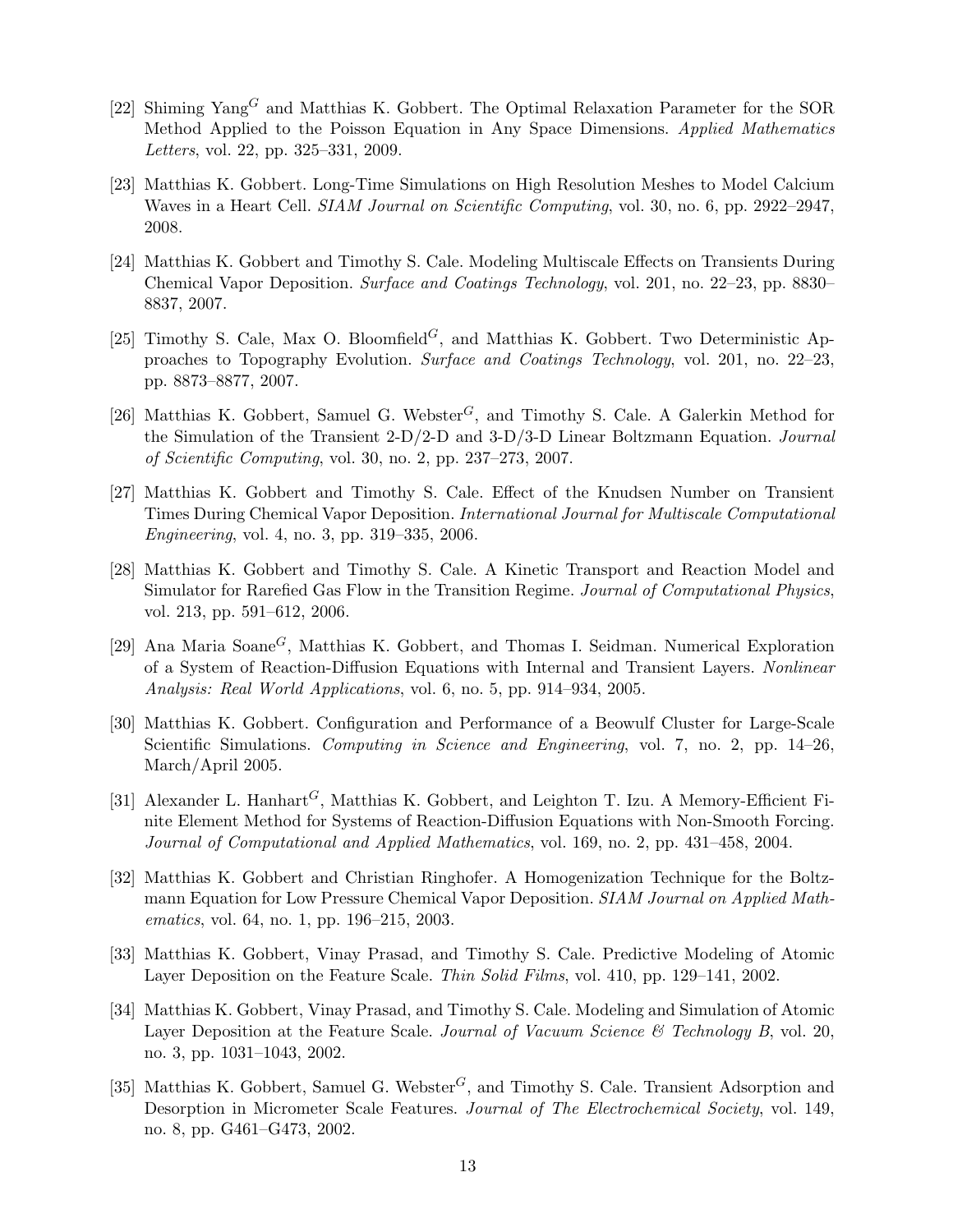- [36] Timothy S. Cale, Max O. Bloomfield<sup>G</sup>, David F. Richards, Kenneth E. Jansen, and Matthias K. Gobbert. Integrated Multiscale Process Simulation. Computational Materials Science, vol. 23, pp. 3–14, 2002.
- [37] Matthias K. Gobbert and Andreas Prohl. A Comparison of Classical and New Finite Element Methods for the Computation of Laminate Microstructure. Applied Numerical Mathematics, vol. 36, pp. 155–178, 2001.
- [38] Tushar P. Merchant, Matthias K. Gobbert, Timothy S. Cale, and Leonard J. Borucki. Multiple Scale Integrated Modeling of Deposition Processes. Thin Solid Films, vol. 365, no. 2, pp. 368– 375, 2000.
- [39] Matthias K. Gobbert and Andreas Prohl. A Discontinuous Finite Element Method for Solving a Multiwell Problem. SIAM Journal on Numerical Analysis, vol. 37, no. 1, pp. 246–268, 1999.
- [40] Matthias K. Gobbert, Timothy S. Cale, and Christian A. Ringhofer. The Combination of Equipment Scale and Feature Scale Models for Chemical Vapor Deposition Via a Homogenization Technique. VLSI Design, vol. 6, nos. 1–4, pp. 399–403, 1998.
- [41] Matthias K. Gobbert and Christian A. Ringhofer. An Asymptotic Analysis for a Model of Chemical Vapor Deposition on a Microstructured Surface. SIAM Journal on Applied Mathematics, vol. 58, no. 3, pp. 737–752, 1998.
- [42] Matthias K. Gobbert, Tushar P. Merchant, Leonard J. Borucki, and Timothy S. Cale. A Multiscale Simulator for Low Pressure Chemical Vapor Deposition. Journal of The Electrochemical Society, vol. 144, no. 11, pp. 3945–3951, 1997.
- [43] Matthias K. Gobbert, Christian A. Ringhofer, and Timothy S. Cale. Mesoscopic Scale Modeling of Microloading During Low Pressure Chemical Vapor Deposition. Journal of The Electrochemical Society, vol. 143, no. 8, pp. 2624–2631, 1996.

## Articles in Refereed Proceedings

- [44] Matthias K. Gobbert and Jianwu Wang. Lessons from an Online Multidisciplinary Undergraduate Summer Research Program. In: The 17th International Conference on Frontiers in Education: Computer Science & Computer Engineering (FECS'21), accepted (2021).
- [45] Gerson C. Kroiz<sup>U</sup>, Carlos A. Barajas<sup>G</sup>, Matthias K. Gobbert, and Jerimy C. Polf. Exploring Deep Learning to Improve Compton Camera Based Prompt Gamma Image Reconstruction for Proton Radiotherapy. In: The 17th International Conference on Data Science (ICDATA'21), accepted (2021).
- [46] Carlos A. Barajas, Gerson C. Kroiz, Matthias K. Gobbert, and Jerimy C. Polf. Classification of Compton Camera Based Prompt Gamma Imaging for Proton Radiotherapy by Random Forests. In: The 2021 International Conference on Computational Science and Computational Intelligence (CSCI 2021), 4 pages, in press (2021).
- [47] Sokhna A. York<sup>U</sup>, Alina M. Ali<sup>U</sup>, David C. Lashbrooke Jr.<sup>U</sup>, Rodrigo Yepez-Lopez<sup>U</sup>, Carlos A. Barajas<sup>G</sup>, Matthias K. Gobbert, and Jerimy C. Polf. Promising Hyperparameter Configurations for Deep Fully Connected Neural Networks to Improve Image Reconstruction in Proton Radiotherapy. In: 2021 National Symposium for NSF REU Research in Data Science, Systems, and Security (REU 2021 Symposium), in press (2021).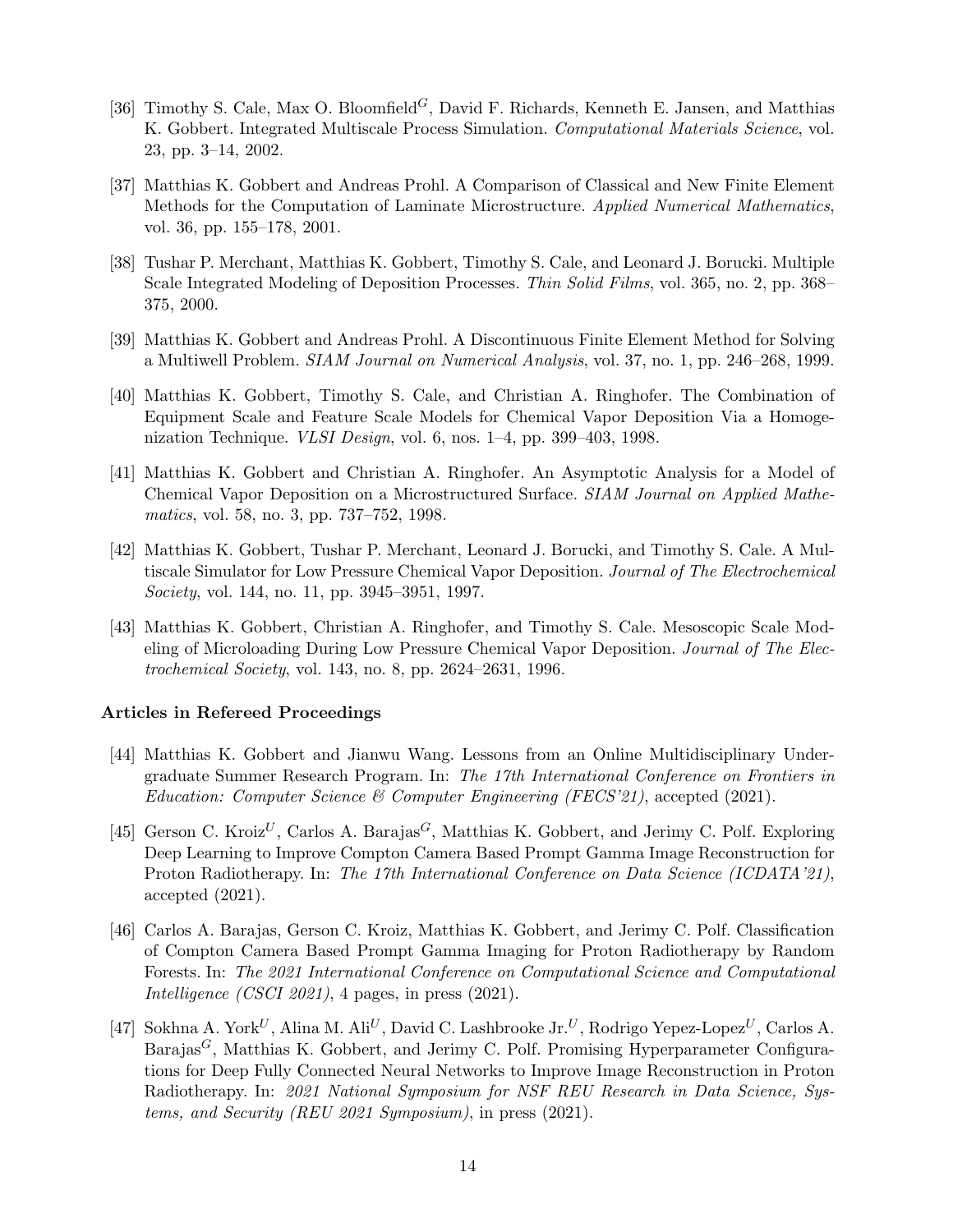- [48] Jianwu Wang, Matthias K. Gobbert, Zhibo Zhang, and Aryya Gangopadhyay. Team-Based Online Multidisciplinary Education on Big Data  $+$  High-Performance Computing  $+$  Atmospheric Sciences. In: Hamid R. Arabnia, Leonidas Deligiannidis, Fernando G. Tinetti, and Quoc-Nam Tran, editors, Advances in Software Engineering, Education, and e-Learning, Transactions on Computational Science and Computational Intelligence, Springer, pp. 43– 54, 2021.
- [49] Carlos A. Barajas<sup>G</sup>, Matthias K. Gobbert, and Jianwu Wang. Tornado Storm Data Synthesization using Deep Convolutional Generative Adversarial Network (DCGAN). In: The 16th International Conference on Data Science (ICDATA'20), in press (2021).
- [50] Reetam Majumder<sup>G</sup>, Matthias K. Gobbert, and Nagaraj K. Neerchal. A Modified Minibatch Sampling Method for Parameter Estimation in Hidden Markov Models using Stochastic Variational Bayes. In: Proceedings in Applied Mathematics and Mechanics (PAMM), vol. 21, no. 1, 2 pages, 2021.
- [51] Carlos A. Barajas<sup>G</sup>, Gerson C. Kroiz<sup>U</sup>, Matthias K. Gobbert, and Jerimy C. Polf. Using Deep Learning to Enhance Compton Camera Based Prompt Gamma Image Reconstruction Data for Proton Radiotherapy. In: Proceedings in Applied Mathematics and Mechanics (PAMM), vol. 21, no. 1, 2 pages, 2021.
- [52] Brice Coffer, Michaela Kubacki, Yixin Wen, Ting Zhang, Carlos A. Barajas<sup> $G$ </sup>, and Matthias K. Gobbert. Machine Learning with Feature Importance Analysis for Tornado Prediction from Environmental Sounding Data. Proceedings in Applied Mathematics and Mechanics (PAMM), vol. 20, no. 1, 2 pages, 2020.
- [53] Jonathan N. Basalyga<sup>U</sup>, Carlos A. Barajas<sup>G</sup>, Matthias K.Gobbert, Paul Maggi, and Jerimy Polf. Deep Learning for Classification of Compton Camera Data in the Reconstruction of Proton Beams in Cancer Treatment. Proceedings in Applied Mathematics and Mechanics (PAMM), vol. 20, no. 1, 2 pages, 2020.
- [54] Gerson C. Kroiz<sup>U</sup>, Reetam Majumder<sup>G</sup>, Matthias K.Gobbert, Nagaraj K. Neerchal, Kel Markert, and Amita Mehta. Daily Precipitation Generation using a Hidden Markov Model with Correlated Emissions for the Potomac River Basin. Proceedings in Applied Mathematics and Mechanics (PAMM), vol. 20, no. 1, 2 pages, 2020.
- [55] Carlos A. Barajas<sup>G</sup>, Matthias K. Gobbert, and Jianwu Wang. Performance Benchmarking of Data Augmentation and Deep Learning for Tornado Prediction. In: 2019 IEEE International Conference on Big Data (Big Data), pages 3607–3615, 2019.
- [56] Carlos Barajas<sup>G</sup>, Stefan Kopecz, Andreas Meister, Bradford E. Peercy, and Matthias K. Gobbert. Simulation of Calcium Waves in a Heart Cell on Modern Multi-Core Parallel Computing Platforms. Proceedings in Applied Mathematics and Mechanics (PAMM), vol. 19, 2 pages, 2019.
- $[57]$  Carlos Barajas $\sp{G},$  Pei $\rm Guo^G,$  Lipi Mukherjee $\sp{G},$  Susan Hoban, Jianwu Wang, Daeho Jin, Aryya Gangopadhyay, and Matthias Gobbert. Benchmarking Parallel Implementations of K-Means Cloud Type Clustering from Satellite Data. In: C. Zheng and J. Zhan, editors, Benchmarking, Measuring, and Optimizing. Bench 2018, Lecture Notes in Computer Science, vol. 11459, pp. 248–260, Springer-Verlag, 2019.
- [58] Stefan Kopecz, Andreas Meister, Bradford E. Peercy, and Matthias K. Gobbert. Parameter Identification for Calcium Release in a Heart Cell with Modified Patankar-Runge-Kutta Schemes. Proceedings in Applied Mathematics and Mechanics (PAMM), vol. 18, 2 pages, 2018.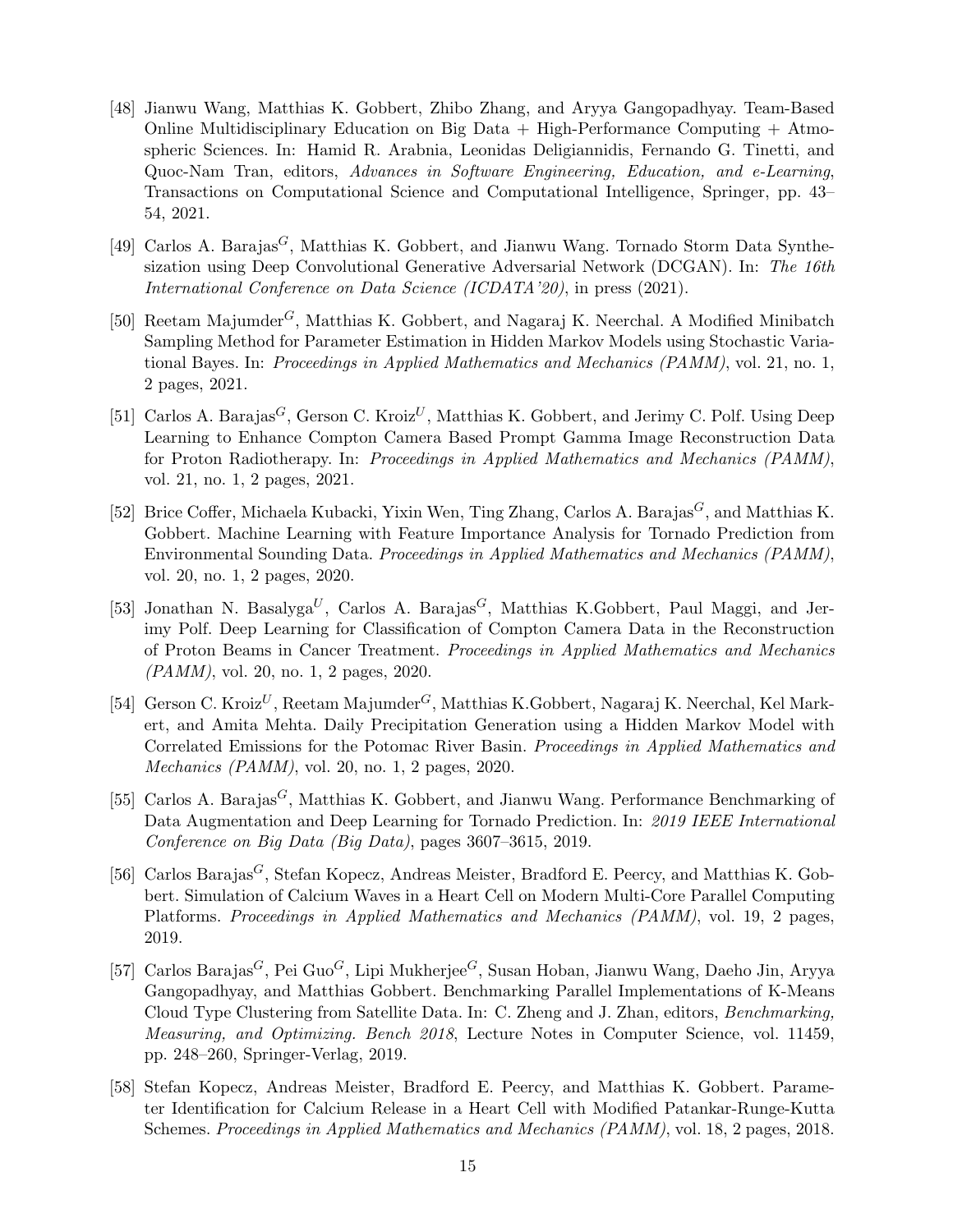- [59] James Della-Giustina<sup>U</sup>, Carlos Barajas<sup>G</sup>, Matthias K. Gobbert, Dennis S. Mackin, and Jerimy Polf. Hybrid MPI+OpenMP Parallelization of Image Reconstruction in Proton Beam Therapy on Multi-Core and Many-Core Processors. In: Proceedings of the High Performance Computing Symposium (HPC '18), Society for Computer Simulation International (SCS), article 11, pages 1–11, 2018.
- [60] Jianwu Wang, Matthias K. Gobbert, Zhibo Zhang, Aryya Gangopadhyay, and Glenn G. Page. Multidisciplinary Education on Big Data + HPC + Atmospheric Sciences. In: Proceedings of the Workshop on Education for High-Performance Computing (EduHPC-17), 8 pages, 2017.
- [61] Sai K. Popuri, Ross Flieger-Allison, Lois Miller, Danielle Sykes, Pablo Valle, Nagaraj K. Neerchal, Kofi P. Adragni, Amita Mehta, and Matthias K. Gobbert. Spatio-Temporal Analysis of Precipitation Data via a Sufficient Dimension Reduction in Parallel. In: JSM Proceedings, Section on Statistics and the Environment, American Statistical Association, pp. 3805–3815, 2016.
- [62] Kourosh M. Kalayeh<sup>G</sup>, Jonathan S. Graf<sup>G</sup>, and Matthias K. Gobbert. FEM Convergence for PDEs with Point Sources in 2-D and 3-D. In: Proceedings of the COMSOL Conference 2015, Boston, MA, 6 pages, 2015.
- [63] Matthew W. Brewster<sup>U</sup>, Jonathan S. Graf<sup>G</sup>, Xuan Huang<sup>G</sup>, Zana Coulibaly<sup>G</sup>, Matthias K. Gobbert, and Bradford E. Peercy. Calcium Induced Calcium Release with Stochastic Uniform Flux Density in a Heart Cell. In: Saurabh Mittal, Il-Chul Moon, and Eugene Syriani, editors, Proceedings of the Conference on Summer Computer Simulation (SummerSim '15), pp. 1–6, 2015.
- [64] Xuan Huang<sup>G</sup> and Matthias K. Gobbert. Long-time Simulation of Calcium Induced Calcium Release In A Heart Cell using Finite Element Method on a Hybrid CPU/GPU Node. In: Proceedings of the Symposium on High Performance Computing (HPC '15), Society for Computer Simulation International, pp. 150–157, 2015.
- [65] Nil Mistry<sup>U</sup>, Jordan Ramsey<sup>U</sup>, Benjamin Wiley<sup>U</sup>, Jackie Yanchuck<sup>U</sup>, Xuan Huang<sup>G</sup>, and Matthias K. Gobbert. Throughput Studies on an InfiniBand Interconnect via All-to-All Communications. In: Proceedings of the Symposium on High Performance Computing (HPC '15), Society for Computer Simulation International, pp. 93–99, 2015.
- [66] Matthias K. Gobbert, Andreas Meister, and Sven Wallbaum<sup>G</sup>. On Unconditionally Positivity Preserving and Conservative Methods for Systems of Advection-Diffusion-Reaction Equations. Proceedings in Applied Mathematics and Mechanics (PAMM), vol. 14, pp. 965–966, 2014.
- [67] Gemma Gearhart<sup>U</sup>, Shuai Jiang<sup>U</sup>, Thomas J. May<sup>U</sup>, Jane Pan<sup>U</sup>, Samuel Khuvis<sup>G</sup>, Matthias K. Gobbert, Bradford E. Peercy, and Arthur Sherman. Dynamics of Computational Islet Simulations: Islets with Majority Mutated Open K<sub>ATP</sub> Channels Retain Bursting. In: *Proceedings* of the Sixth Symposium on Biomathematics and Ecology: Education and Research (BEER) 2013, 13 pages, 2014.
- [68] X. Huang<sup>G</sup>, S. Khuvis<sup>G</sup>, S. Askarian<sup>G</sup>, M. K. Gobbert, and B. E. Peercy. Coupled PDEs with Initial Solution from Data in COMSOL 4. In: Jinlan Huang, editor, *Proceedings of the* COMSOL Conference 2013, Boston, MA, 6 pages, 2013.
- [69] Yu Wang<sup>G</sup>, Marc Olano, Matthias Gobbert, and Wesley Griffin<sup>G</sup>. Parallel Computing for Long-Time Simulations of Calcium Waves in a Heart Cell. Proceedings in Applied Mathematics and Mechanics (PAMM), vol. 12, pp. 637–638, 2012.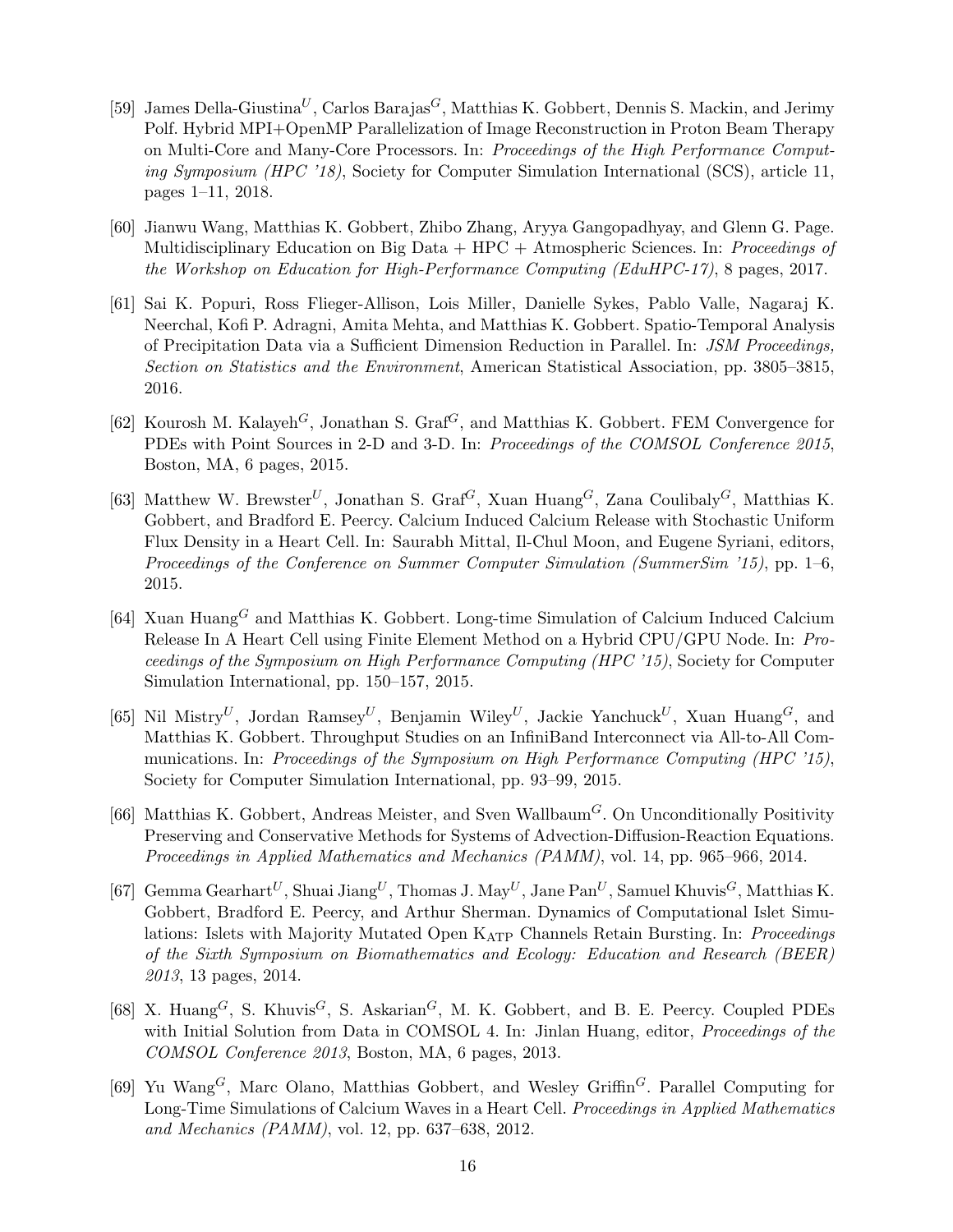- [70] Mattie Whitmore<sup>G</sup>, Bradford E. Peercy, Matthew E. Baker, Matthias K. Gobbert, and David W. Trott<sup>G</sup>. COMSOL Modeling of Groundwater Flow and Pollutant Transport in a Two-Dimensional Geometry With Heterogeneities. In: Yeswanth Rao, editor, Proceedings of the COMSOL Conference 2011, Boston, MA, 6 pages, 2011.
- [71] David W. Trott<sup>G</sup> and Matthias K. Gobbert. Finite Element Convergence for Time-Dependent PDEs with a Point Source in COMSOL 4. In: Yeswanth Rao, editor, Proceedings of the COMSOL Conference 2011, Boston, MA, 6 pages, 2011.
- [72] David W. Trott<sup>G</sup> and Matthias K. Gobbert. Conducting Finite Element Convergence Studies using COMSOL 4.0. In: Yeswanth Rao, editor, Proceedings of the COMSOL Conference 2010, Boston, MA, 6 pages, 2010.
- [73] Matthias K. Gobbert, Aaron Churchill<sup>G</sup>, Guan Wang<sup>G</sup>, and Thomas I. Seidman. COMSOL Multiphysics for Efficient Solution of a Transient Reaction-Diffusion System with Fast Reaction. In: Yeswanth Rao, editor, Proceedings of the COMSOL Conference 2009, Boston, MA, 7 pages, 2009.
- [74] Noemi  $Petra<sup>G</sup>$  and Matthias K. Gobbert. Parallel Performance Studies for COMSOL Multiphysics Using Scripting and Batch Processing. In: Yeswanth Rao, editor, Proceedings of the COMSOL Conference 2009, Boston, MA, 6 pages, 2009.
- [75] Matthias K. Gobbert and Shiming  $\text{Yang}^G$ . Numerical Demonstration of Finite Element Convergence for Lagrange Elements in COMSOL Multiphysics. In: Vineet Dravid, editor, Proceedings of the COMSOL Conference 2008, Boston, MA, 6 pages, 2008.
- [76] Matthias K. Gobbert. A Technique for the Quantitative Assessment of the Solution Quality on Particular Finite Elements in COMSOL Multiphysics. In: Vineet Dravid, editor, *Proceedings* of the COMSOL Conference 2007, Boston, MA, pp. 267–272, 2007.
- [77] Matthias K. Gobbert, Mark L. Breitenbach<sup> $G$ </sup>, and Timothy S. Cale. Cluster Computing for Transient Simulations of the Linear Boltzmann Equation on Irregular Three-Dimensional Domains. In: Vaidy S. Sunderam, Geert Dick van Albada, Peter M. A. Sloot, and Jack J. Dongarra, editors, *Computational Science* — *ICCS 2005*, Lecture Notes in Computer Science, vol. 3516, pp. 41–48, Springer-Verlag, 2005.
- [78] Timothy S. Cale, Max O. Bloomfield<sup>G</sup>, David F. Richards, Sofiane Soukane<sup>G</sup>, Kenneth E. Jansen, John A. Tichy, and Matthias K. Gobbert. Integrated Multiscale Process Simulation in Microelectronics. In: Naoufel Ben Abdallah, Anton Arnold, Pierre Degond, Irene M. Gamba, Robert T. Glassey, C. David Levermore, and Christian Ringhofer, editors, Dispersive Transport Equations and Multiscale Models, The IMA Volumes in Mathematics and its Applications, vol. 136, pp. 51–76, Springer-Verlag, 2004.
- [79] Matthias K. Gobbert and Christian Ringhofer. Mesoscopic Scale Modeling for Chemical Vapor Deposition in Semiconductor Manufacturing. In: Naoufel Ben Abdallah, Anton Arnold, Pierre Degond, Irene M. Gamba, Robert T. Glassey, C. David Levermore, and Christian Ringhofer, editors, Dispersive Transport Equations and Multiscale Models, The IMA Volumes in Mathematics and its Applications, vol. 136, pp. 133–149, Springer-Verlag, 2004.
- [80] Kevin P. Allen<sup>U</sup> and Matthias K. Gobbert. Coarse-Grained Parallel Matrix-Free Solution of a Three-Dimensional Elliptic Prototype Problem. In: Vipin Kumar, Marina L. Gavrilova, Chih Jeng Kenneth Tan, and Pierre L'Ecuyer, editors, Computational Science and Its Applications — ICCSA 2003, Lecture Notes in Computer Science, vol. 2668, pp. 290–299, Springer-Verlag, 2003.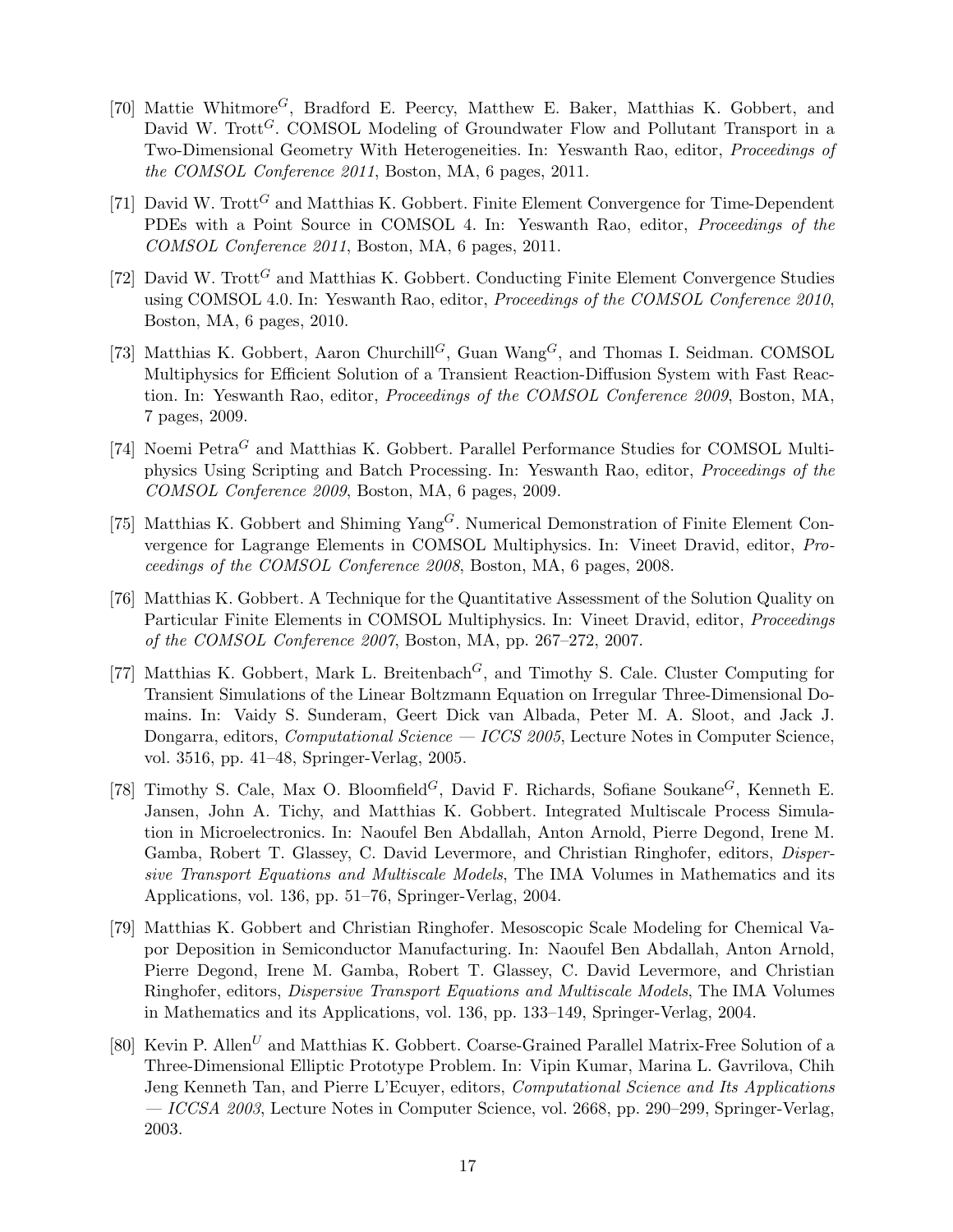- [81] Vinay Prasad, Matthias K. Gobbert, Max Bloomfield<sup>*G*</sup>, and Timothy S. Cale. Improving Pulse Protocols in Atomic Layer Deposition. In: B. M. Melnick, T. S. Cale, S. Zaima, and T. Ohta, editors, Advanced Metallization Conference 2002, pp. 709–715, Materials Research Society, 2003.
- [82] Samuel G. Webster<sup>G</sup>, Matthias K. Gobbert, and Timothy S. Cale. Transient 3-D/3-D Transport and Reactant-Wafer Interactions: Adsorption and Desorption. In: P. Timans, E. Gusev, F. Roozeboom, M. Ozturk, and D. L. Kwong, editors, Rapid Thermal and Other Short-Time Processing Technologies III, The Electrochemical Society Proceedings Series, vol. 2002–11, pp. 81–88, 2002.
- [83] Vinay Prasad, Matthias K. Gobbert, and Timothy S. Cale. Optimizing Pulse Protocols in Plasma-Enhanced Atomic Layer Deposition. In: G. S. Mathad, M. Yang, R. E. Sah, and M. D. Allendorf, editors, Plasma Processing XIV, The Electrochemical Society Proceedings Series, vol. 2002–17, pp. 25–34, 2002.
- [84] Samuel G. Webster<sup>G</sup>, Matthias K. Gobbert, Jean-François Remacle, and Timothy S. Cale. Parallel Numerical Solution of the Boltzmann Equation for Atomic Layer Deposition. In: Burkhard Monien and Rainer Feldmann, editors, Euro-Par 2002 Parallel Processing, Lecture Notes in Computer Science, vol. 2400, pp. 452–456, Springer-Verlag, 2002.
- [85] Vinay Prasad, Matthias K. Gobbert, and Timothy S. Cale. A Transport and Reaction Model for Atomic Layer Deposition. In: Andrew J. McKerrow, Yosi Shacham-Diamand, Shigeaki Zaima, and Takayuki Ohba, editors, Advanced Metallization Conference 2001, pp. 399–403, Materials Research Society, 2002.
- [86] Matthias K. Gobbert, Vinay Prasad, and Timothy S. Cale. A Feature Scale Model for Atomic Layer Deposition. In: T. Wade, editor, *Proceedings of the Eighteenth International VLSI* Multilevel Interconnection Conference, pp. 413–417, IMIC, 2001.
- [87] Matthias K. Gobbert and Timothy S. Cale. A Feature Scale Transport and Reaction Model for Atomic Layer Deposition. In: M. T. Swihart, M. D. Allendorf, and M. Meyyappan, editors, Fundamental Gas-Phase and Surface Chemistry of Vapor-Phase Deposition II, The Electrochemical Society Proceedings Series, vol. 2001–13, pp. 316–323, 2001.
- [88] T. S. Cale, T. P. Merchant, L. J. Borucki, M. K. Gobbert, and A. H. Labun. Integrated Multiscale Process Simulator for LPCVD. In: T. Wade, editor, Proceedings of the Seventeenth International VLSI Multilevel Interconnection Conference, pp. 233–242, IMIC, 2000.
- [89] Matthias K. Gobbert, Tushar P. Merchant, Leonard J. Borucki, and Timothy S. Cale. Vertical Integration of CVD Process Models. In: Mark D. Allendorf and Claude Bernard, editors, Chemical Vapor Deposition: Proceedings of the Fourteenth International Conference and EUROCVD–11, The Electrochemical Society Proceedings Series, vol. 97–25, pp. 254–261, 1997.
- [90] Matthias K. Gobbert, Tushar P. Merchant, Timothy S. Cale, and Leonard J. Borucki. Microloading in LPCVD: an Integrated Simulation Approach. In: Robert Havemann, John Schmitz, Hiroshi Komiyama, and Kazuo Tsubouchi, editors, Advanced Metallization and Interconnect Systems for ULSI Applications in 1996, pp. 511–515, Materials Research Society, 1997.
- [91] Matthias K. Gobbert, Timothy S. Cale, and Christian A. Ringhofer. One Approach to Combining Equipment Scale and Feature Scale Models. In: Meyya Meyyappan, Demetre J. Economou,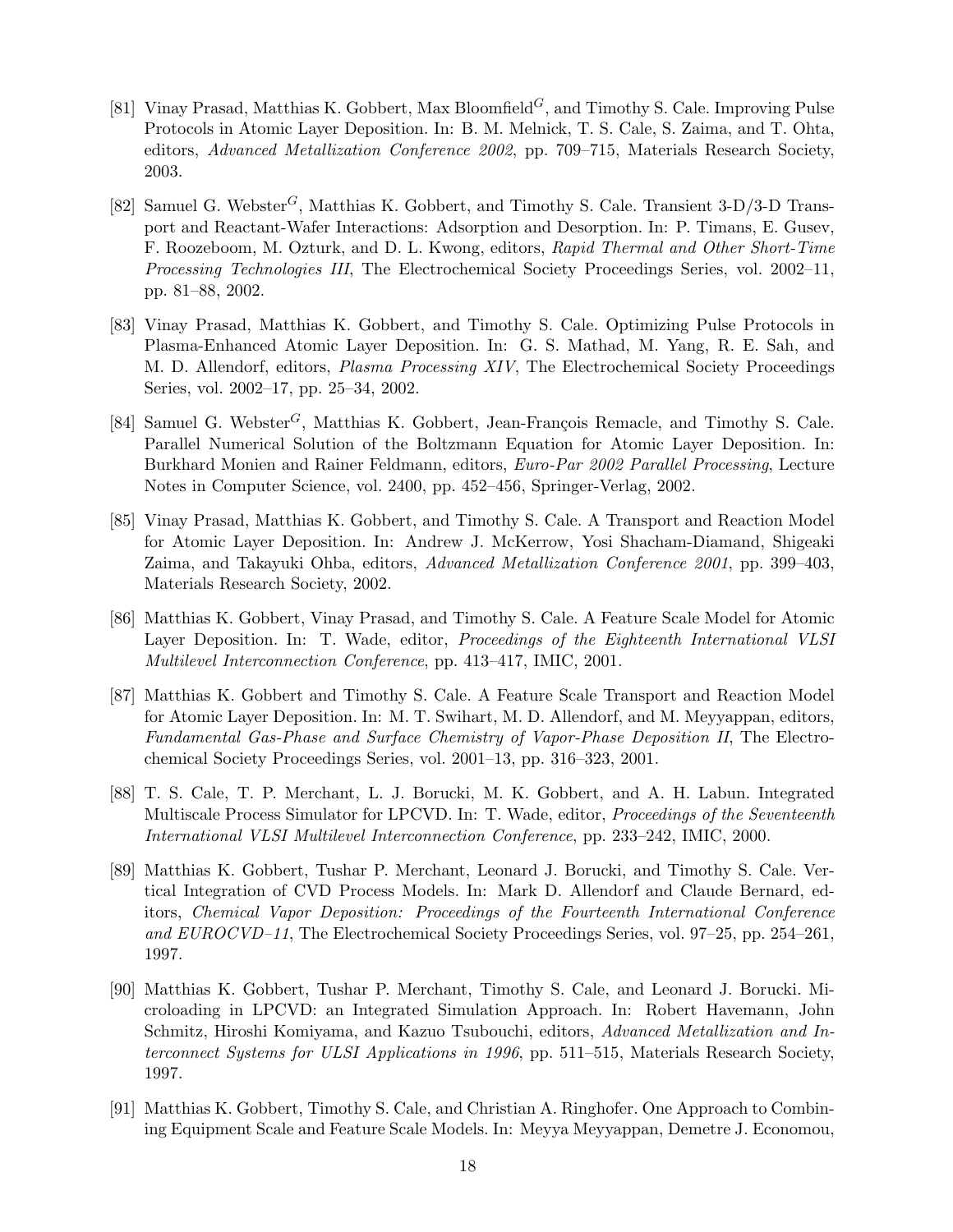and Stephanie W. Butler, editors, Process Control, Diagnostics, and Modeling in Semiconductor Manufacturing, The Electrochemical Society Proceedings Series, vol. 95–4, pp. 553–563, 1995.

### Other Publications

- [92] Alina M. Ali<sup>U</sup>, David C. Lashbrooke Jr.<sup>U</sup>, Rodrigo Yepez-Lopez<sup>U</sup>, Sokhna A. York<sup>U</sup>, Carlos A. Barajas<sup>G</sup>, Matthias K. Gobbert, and Jerimy C. Polf. Towards Optimal Configurations for Deep Fully Connected Neural Networks to Improve Image Reconstruction in Proton Radiotherapy. Technical Report HPCF–2021–12, UMBC High Performance Computing Facility, University of Maryland, Baltimore County, 2021.
- [93] Reetam Majumder<sup>G</sup>, Matthias K. Gobbert, Amita Mehta, and Nagaraj K. Neerchal Variational Bayes Estimation of Hidden Markov Models for Daily Precipitation with Semi-Continuous Emissions. Technical Report HPCF–2021–8, UMBC High Performance Computing Facility, University of Maryland, Baltimore County, 2021.
- [94] Carlos A. Barajas<sup>G</sup>, Gerson C. Kroiz<sup>U</sup>, Matthias K. Gobbert, and Jerimy C. Polf. Deep Learning Based Classification Methods of Compton Camera Based Prompt Gamma Imaging for Proton Radiotherapy. Technical Report HPCF–2021–1, UMBC High Performance Computing Facility, University of Maryland, Baltimore County, 2021.
- [95] Jonathan N. Basalyga<sup>U</sup>, Carlos A. Barajas<sup>G</sup>, Gerson C. Kroiz<sup>U</sup>, Matthias K. Gobbert, Paul Maggi, and Jerimy Polf. Improvements to the Deep Learning Classification of Compton Camera based Prompt Gamma Imaging for Proton Radiotherapy. Technical Report HPCF–2020– 29, UMBC High Performance Computing Facility, University of Maryland, Baltimore County, 2020.
- [96] Carlos A. Barajas<sup>G</sup>, Matthias K. Gobbert, and Jianwu Wang. Tornado Storm Data Synthesization using Deep Convolutional Generative Adversarial Network (DCGAN): Related Works and Implementation Details. Technical Report HPCF–2020–19, UMBC High Performance Computing Facility, University of Maryland, Baltimore County, 2020.
- [97] Brice Coffer, Michaela Kubacki, Yixin Wen, Ting Zhang, Carlos A. Barajas<sup> $G$ </sup>, and Matthias K. Gobbert. Using Machine Learning Techniques for Supercell Tornado Prediction with Environmental Sounding Data. Technical Report HPCF–2020–18, UMBC High Performance Computing Facility, University of Maryland, Baltimore County, 2020.
- [98] Jonathan N. Basalyga<sup>U</sup>, Gerson C. Kroiz<sup>U</sup>, Carlos A. Barajas<sup>G</sup>, Matthias K. Gobbert, Paul Maggi, and Jerimy Polf. Use of Deep Learning to Classify Compton Camera Based Prompt Gamma Imaging for Proton Radiotherapy. Technical Report HPCF–2020–14, UMBC High Performance Computing Facility, University of Maryland, Baltimore County, 2020.
- [99] Gerson C. Kroiz<sup>U</sup>, Jonathan N. Basalyga<sup>U</sup>, Uchendu Uchendu, Reetam Majumder<sup>G</sup>, Carlos A. Barajas<sup>G</sup>, Matthias K. Gobbert, Kel Markert, Amita Mehta, and Nagaraj K. Neerchal. Stochastic Precipitation Generation for the Potomac River Basin Using Hidden Markov Models. Technical Report HPCF–2020–11, UMBC High Performance Computing Facility, University of Maryland, Baltimore County, 2020.
- [100] Jinglong Sun<sup>G</sup> and Matthias K. Gobbert. Strong Performance Studies for the 2-D and 3-D Poisson Equations on the Taki 2018 Cluster. Technical Report HPCF–2020–1, UMBC High Performance Computing Facility, University of Maryland, Baltimore County, 2020.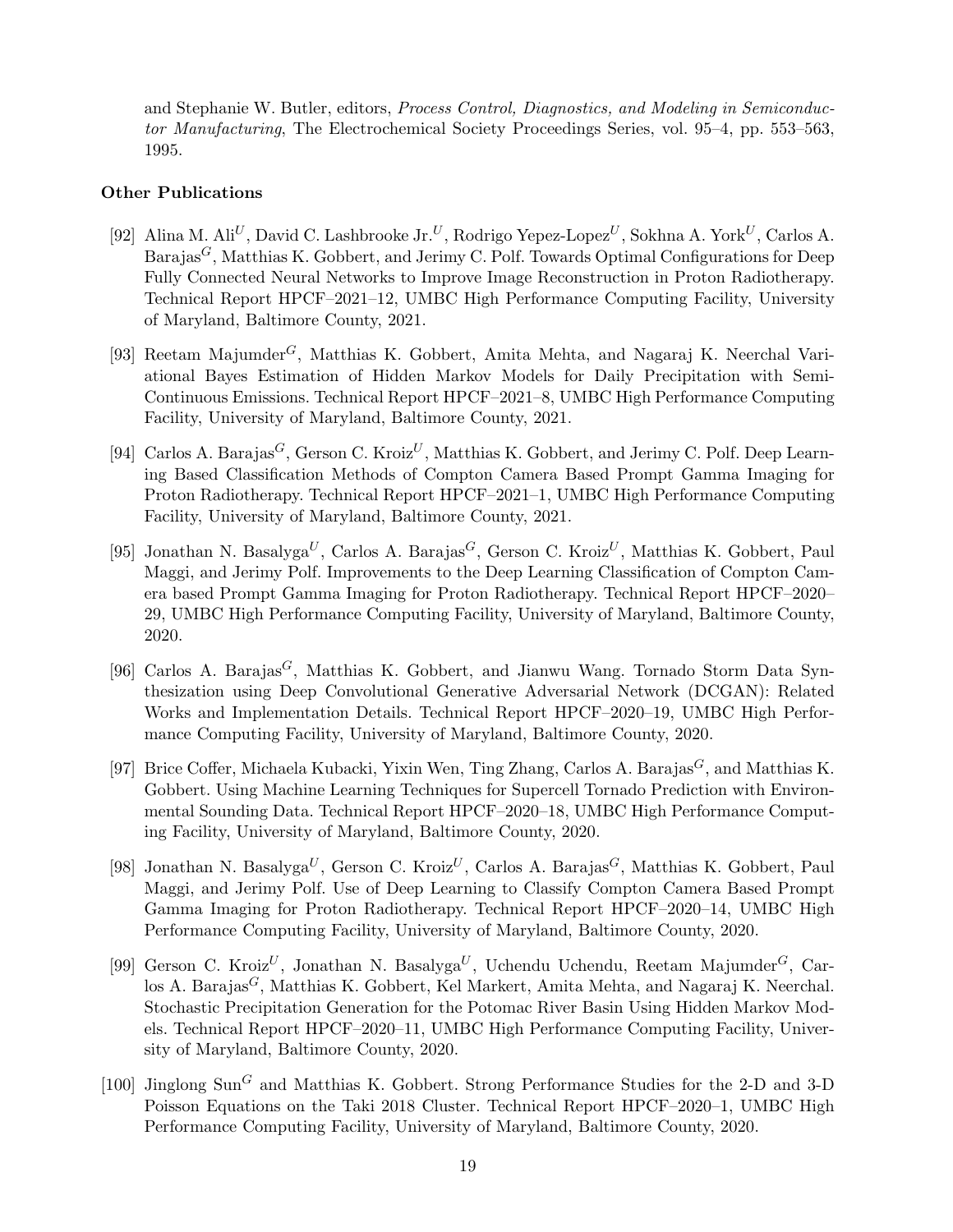- [101] Charlie Becker<sup>G</sup>, Will D. Mayfield<sup>G</sup>, Sarah Y. Murphy<sup>G</sup>, Bin Wang, Carlos Barajas<sup>G</sup>, and Matthias K. Gobbert. An Approach to Tuning Hyperparameters in Parallel: A Performance Study using Climate Data. Technical Report HPCF–2019–13, UMBC High Performance Computing Facility, University of Maryland, Baltimore County, 2019.
- [102] Reetam Majumder<sup>G</sup>, Redwan Walid<sup>G</sup>, Jianyu Zheng<sup>G</sup>, Carlos Barajas<sup>G</sup>, Pei Guo<sup>G</sup>, Chamara RajapaksheG, Aryya Gangopadhyay, Matthias K. Gobbert, Jianwu Wang, Zhibo Zhang, Kel Markert, Amita Mehta, and Nagaraj K. Neerchal. Assessing Water Budget Sensitivity to Precipitation Forcing Errors in Potomac River Basin using the VIC Hydrologic Model. Technical Report HPCF–2019–11, UMBC High Performance Computing Facility, University of Maryland, Baltimore County, 2019.
- [103] Carlos Barajas<sup>G</sup> and Matthias K. Gobbert. Strong and Weak Scalability Studies for the 3-D Poisson Equation on the Taki 2018 Cluster. Technical Report HPCF–2019–2, UMBC High Performance Computing Facility, University of Maryland, Baltimore County, 2019.
- [104] Carlos Barajas<sup>G</sup> and Matthias K. Gobbert. Strong and Weak Scalability Studies for the 2-D Poisson Equation on the Taki 2018 Cluster. Technical Report HPCF–2019–1, UMBC High Performance Computing Facility, University of Maryland, Baltimore County, 2019.
- [105] Richard Ebadi<sup>G</sup>, Carlos Barajas<sup>G</sup>, and Matthias K. Gobbert. Parallel Performance Studies for a 3-D Elliptic Test Problem on the 2018 Portion of the Taki Cluster. Technical Report HPCF– 2018–19, UMBC High Performance Computing Facility, University of Maryland, Baltimore County, 2018.
- [106] Carlos Barajas<sup>G</sup> and Matthias K. Gobbert. Parallel Performance Studies for an Elliptic Test Problem on the 2018 Portion of the Taki Cluster. Technical Report HPCF–2018–18, UMBC High Performance Computing Facility, University of Maryland, Baltimore County, 2018.
- [107] Noah Sienkiewicz<sup>G</sup>, Arjun Pandya<sup>G</sup>, Tim Brown<sup>G</sup>, Carlos Barajas<sup>G</sup>, and Matthias K. Gobbert. Numerical Methods for Parallel Simulation of Diffusive Pollutant Transport from a Point Source. Technical Report HPCF–2018–11, UMBC High Performance Computing Facility, University of Maryland, Baltimore County, 2018.
- [108] Kritesh Arora<sup>G</sup>, Carlos Barajas<sup>G</sup>, and Matthias K. Gobbert. Parallel Performance Studies for an Elliptic Test Problem on the Stampede2 Cluster and Comparison of Networks. Technical Report HPCF–2018–10, UMBC High Performance Computing Facility, University of Maryland, Baltimore County, 2018.
- [109] Johnlemuel Casilag<sup>U</sup>, James Della-Giustina<sup>U</sup>, Elizabeth Gregorio<sup>U</sup>, Aniebet Jacob<sup>U</sup>, Carlos Barajas<sup>G</sup>, Matthias K. Gobbert, Dennis S. Mackin, and Jerimy Polf. Development of Fast Reconstruction Techniques for Prompt Gamma Imaging During Proton Radiotherapy. Technical Report HPCF–2017–16, UMBC High Performance Computing Facility, University of Maryland, Baltimore County, 2017.
- [110] Kristen Deetz<sup>U</sup>, Nygel Foster<sup>U</sup>, Darius Leftwich<sup>U</sup>, Chad Meyer<sup>U</sup>, Shalin Patel<sup>U</sup>, Carlos Barajas<sup>G</sup>, Matthias K. Gobbert, and Zana Coulibaly. Developing the Coupling of the Mechanical to the Electrical and Calcium Systems in a Heart Cell. Technical Report HPCF–2017–15, UMBC High Performance Computing Facility, University of Maryland, Baltimore County, 2017.
- [111] Sai K. Popuri<sup>G</sup> and Matthias K. Gobbert. A Comparative Evaluation of Matlab, Octave, R, and Julia on Maya. Technical Report HPCF–2017–3, UMBC High Performance Computing Facility, University of Maryland, Baltimore County, 2017.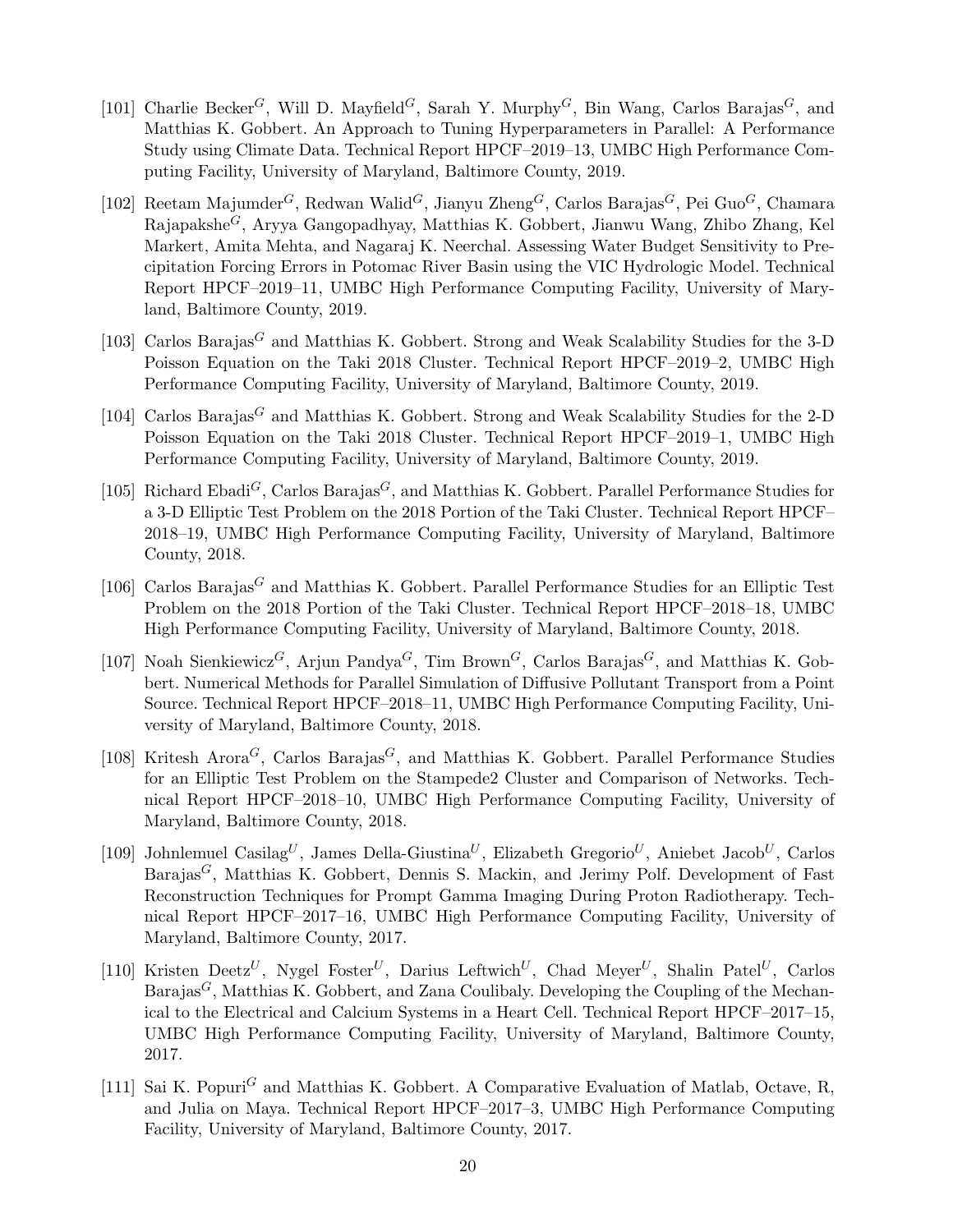- [112] Lai Wang<sup>G</sup>, Meilin Yu, and Matthias K. Gobbert. A Parallel Performance Study of the Highorder Compact Direct Flux Reconstruction Method for Conservation Laws on Maya Cluster. Technical Report HPCF–2017–1, UMBC High Performance Computing Facility, University of Maryland, Baltimore County, 2017.
- [113] Sergio Garcia Tapia<sup>U</sup>, Rebecca Hsu<sup>U</sup>, Alyssa Hu<sup>U</sup>, Darren Stevens II<sup>U</sup>, Jonathan S. Graf<sup>G</sup>, Matthias K. Gobbert, and Tyler Simon. Applications of Tensor Decompositions. Technical Report HPCF–2016–17, UMBC High Performance Computing Facility, University of Maryland, Baltimore County, 2016.
- [114] Ishmail A. Jabbie<sup>U</sup>, George Owen<sup>U</sup>, Benjamin Whiteley<sup>U</sup>, Jonathan S. Graf<sup>G</sup>, Matthias K. Gobbert, and Samuel Khuvis. Performance Comparison of a Two-Dimensional Elliptic Test Problem on Intel Xeon Phis. Technical Report HPCF–2016–16, UMBC High Performance Computing Facility, University of Maryland, Baltimore County, 2016.
- [115] Kallista Angeloff<sup>U</sup>, Carlos Barajas<sup>U</sup>, Alexander D. Middleton<sup>U</sup>, Uchenna Osia<sup>U</sup>, Jonathan S.  $Graf<sup>G</sup>$ , Matthias K. Gobbert, and Zana Coulibaly. Modeling the Links between the Chemical, Electrical, and Contractile Calcium Dynamics in a Heart Cell. Technical Report HPCF–2016– 15, UMBC High Performance Computing Facility, University of Maryland, Baltimore County, 2016.
- [116] Wesley Collins<sup>U</sup>, Daniel T. Martinez<sup>U</sup>, Michael Monaghan<sup>U</sup>, Alexey A. Munishkin<sup>U</sup>. Ari Rapkin Blenkhorn<sup>G</sup>, Jonathan S. Graf<sup>G</sup>, Samuel Khuvis<sup>G</sup>, Matthias K. Gobbert, and John C. Linford. Comparison of Performance Analysis Tools for Parallel Programs Applied to CombBLAS. Technical Report HPCF–2015–28, UMBC High Performance Computing Facility, University of Maryland, Baltimore County, 2015.
- [117] Fernando X. Avila-Soto $^U,$  Alec N. Beri $^U,$  Eric Valenzuela $^U,$  Abenezer Wudenhe $^U,$  Ari Rapkin Blenkhorn<sup>G</sup>, Jonathan S. Graf<sup>G</sup>, Samuel Khuvis<sup>G</sup>, Matthias K. Gobbert, and Jerimy Polf. Parallelization for Fast Image Reconstruction using the Stochastic Origin Ensemble Method for Proton Beam Therapy. Technical Report HPCF–2015–27, UMBC High Performance Computing Facility, University of Maryland, Baltimore County, 2015.
- [118] Changling Huang<sup>U</sup>, Christopher C. Lowman<sup>U</sup>, Brandon E. Osborne<sup>U</sup>, Gabrielle M. Salib<sup>U</sup>, Ari Rapkin Blenkhorn<sup>G</sup>, Jonathan S. Graf<sup>G</sup>, Samuel Khuvis<sup>G</sup>, Matthias K. Gobbert, Tylor Simon, and David J. Mountain. Performance Studies of the Blossom V Algorithm. Technical Report HPCF–2015–26, UMBC High Performance Computing Facility, University of Maryland, Baltimore County, 2015.
- [119] Kourosh M. Kalayeh<sup>G</sup>, Jonathan S. Graf<sup>G</sup>, and Matthias K. Gobbert. FEM Convergence Studies for 2-D and 3-D Elliptic PDEs with Smooth and Non-Smooth Source Terms in COMSOL 5.1. Technical Report number HPCF–2015–19, UMBC High Performance Computing Facility, University of Maryland, Baltimore County, 2015.
- [120] Xuan Huang<sup>G</sup> and Matthias K. Gobbert. Parallel Performance Studies for a Three-Species Application Problem on the Cluster maya. Technical Report number HPCF–2015–8, UMBC High Performance Computing Facility, University of Maryland, Baltimore County, 2015.
- [121] Jonathan Graf<sup>G</sup> and Matthias K. Gobbert. Parallel Performance Studies for a Parabolic Test Problem on the Cluster maya. Technical Report number HPCF–2015–7, UMBC High Performance Computing Facility, University of Maryland, Baltimore County, 2015.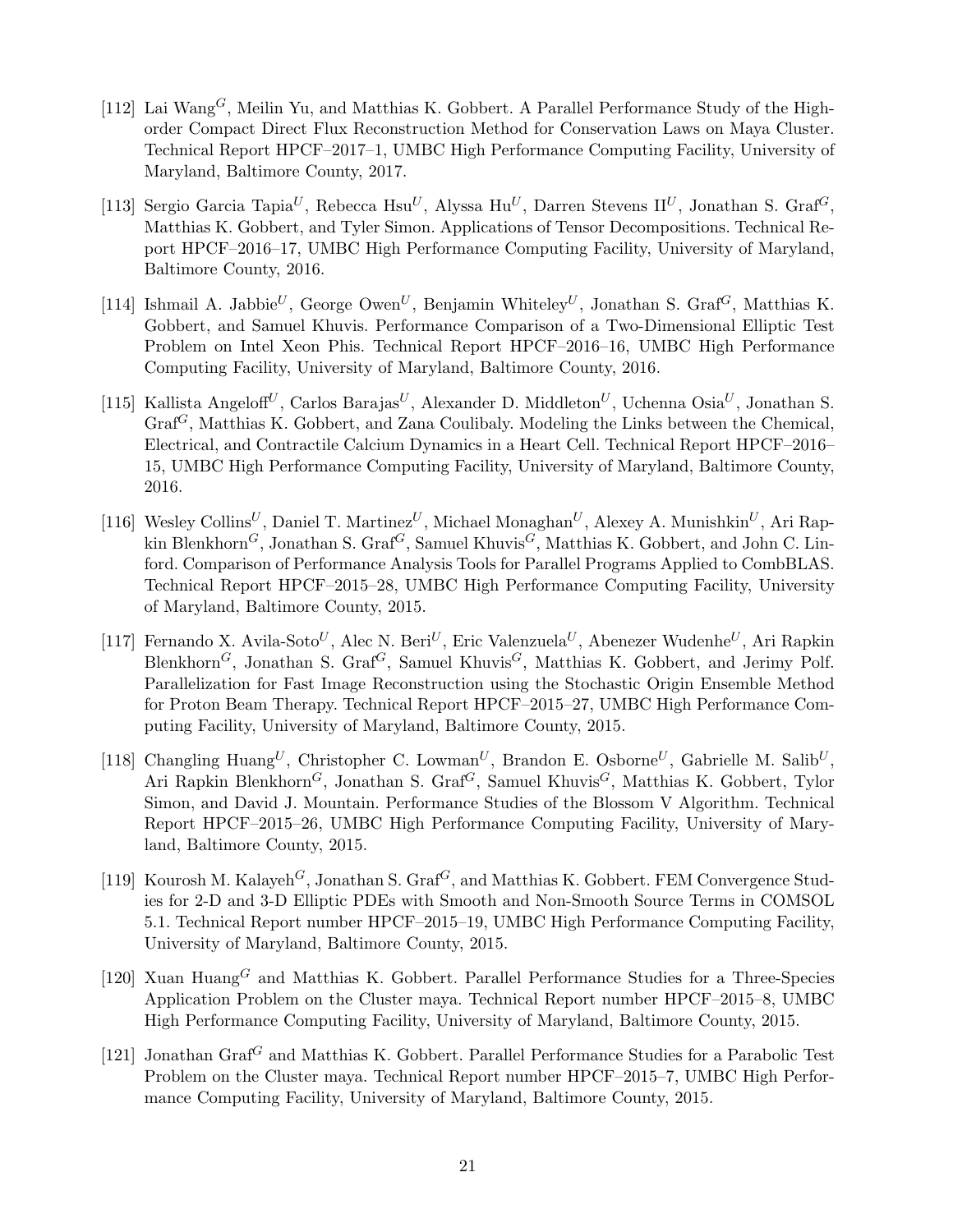- [122] Samuel Khuvis<sup>G</sup> and Matthias K. Gobbert. Parallel Performance Studies for an Elliptic Test Problem on the Cluster maya. Technical Report number HPCF–2015–6, UMBC High Performance Computing Facility, University of Maryland, Baltimore County, 2015.
- [123] Oluwapelumi Adenikinju<sup>U</sup>, Julian Gilyard<sup>U</sup>, Joshua Massey<sup>U</sup>, Thomas Stitt<sup>U</sup>, Jonathan  $Graf^G$ , Xuan Huang<sup>G</sup>, Samuel Khuvis<sup>G</sup>, Matthias K. Gobbert, Yu Wang<sup>G</sup>, and Marc Olano. Real Time Global Illumination Solutions to the Radiosity Algorithm using Hybrid CPU/GPU Nodes. Technical Report number HPCF–2014–15, UMBC High Performance Computing Facility, University of Maryland, Baltimore County, 2014.
- [124] Adam Cunningham<sup>U</sup>, Gerald Payton<sup>U</sup>, Jack Slettebak<sup>U</sup>, Jordi Wolfson-Pou<sup>U</sup>, Jonathan  $Graf^G$ , Xuan Huang<sup>G</sup>, Samuel Khuvis<sup>G</sup>, Matthias K. Gobbert, Thomas Salter, and David J. Mountain. Pushing the Limits of the Maya Cluster. Technical Report number HPCF–2014– 14, UMBC High Performance Computing Facility, University of Maryland, Baltimore County, 2014.
- [125] Sarah Swatski<sup>G</sup>, Samuel Khuvis<sup>G</sup>, and Matthias K. Gobbert. A Comparison of Solving the Poisson Equation Using Several Numerical Methods in Matlab and Octave on the Cluster maya. Technical Report number HPCF–2014–10, UMBC High Performance Computing Facility, University of Maryland, Baltimore County, 2014.
- [126] David Stonko<sup>G</sup>, Samuel Khuvis<sup>G</sup>, and Matthias K. Gobbert. Numerical Methods to Solve 2-D and 3-D Elliptic Partial Differential Equations Using Matlab on the Cluster maya. Technical Report number HPCF–2014–9, UMBC High Performance Computing Facility, University of Maryland, Baltimore County, 2014.
- [127] Xuan Huang<sup>G</sup> and Matthias K. Gobbert. Parallel Performance Studies for a Three-Species Application Problem on maya 2013. Technical Report number HPCF–2014–8, UMBC High Performance Computing Facility, University of Maryland, Baltimore County, 2014.
- [128] Jonathan Graf<sup>G</sup> and Matthias K. Gobbert. Parallel Performance Studies for a Parabolic Test Problem on maya 2013. Technical Report number HPCF–2014–7, UMBC High Performance Computing Facility, University of Maryland, Baltimore County, 2014.
- [129] Samuel Khuvis<sup>G</sup> and Matthias K. Gobbert. Parallel Performance Studies for an Elliptic Test Problem on maya 2013. Technical Report number HPCF–2014–6, UMBC High Performance Computing Facility, University of Maryland, Baltimore County, 2014.
- [130] Gemma Gearhart<sup>U</sup>, Shuai Jiang<sup>U</sup>, Thomas J. May<sup>U</sup>, Jane Pan<sup>U</sup>, Samuel Khuvis<sup>G</sup>, Matthias K. Gobbert, Bradford E. Peercy, and Arthur Sherman. Investigating Oscillation Loss in Computational Islets. Technical Report number HPCF–2013–14, UMBC High Performance Computing Facility, University of Maryland, Baltimore County, 2013.
- [131] Nil Mistry<sup>U</sup>, Jordan Ramsey<sup>U</sup>, Benjamin Wiley<sup>U</sup>, Jackie Yanchuck<sup>U</sup>, Xuan Huang<sup>G</sup>, Matthias K. Gobbert, Christopher Mineo, and David Mountain. Contention of Communications in Switched Networks with Applications to Parallel Sorting. Technical Report number HPCF–2013–13, UMBC High Performance Computing Facility, University of Maryland, Baltimore County, 2013.
- [132] Nil Mistry<sup>U</sup>, Jordan Ramsey<sup>U</sup>, Benjamin Wiley<sup>U</sup>, Jackie Yanchuck<sup>U</sup>, Xuan Huang<sup>G</sup>, Andrew  $\text{Raim}^G$ , Matthias K. Gobbert, Nagaraj K. Neerchal, and Philip J. Farabaugh. Clustering of Multidimensional Data Sets with Applications to Spatial Distributions of Ribosomal Proteins. Technical Report number HPCF–2013–10, UMBC High Performance Computing Facility, University of Maryland, Baltimore County, 2013.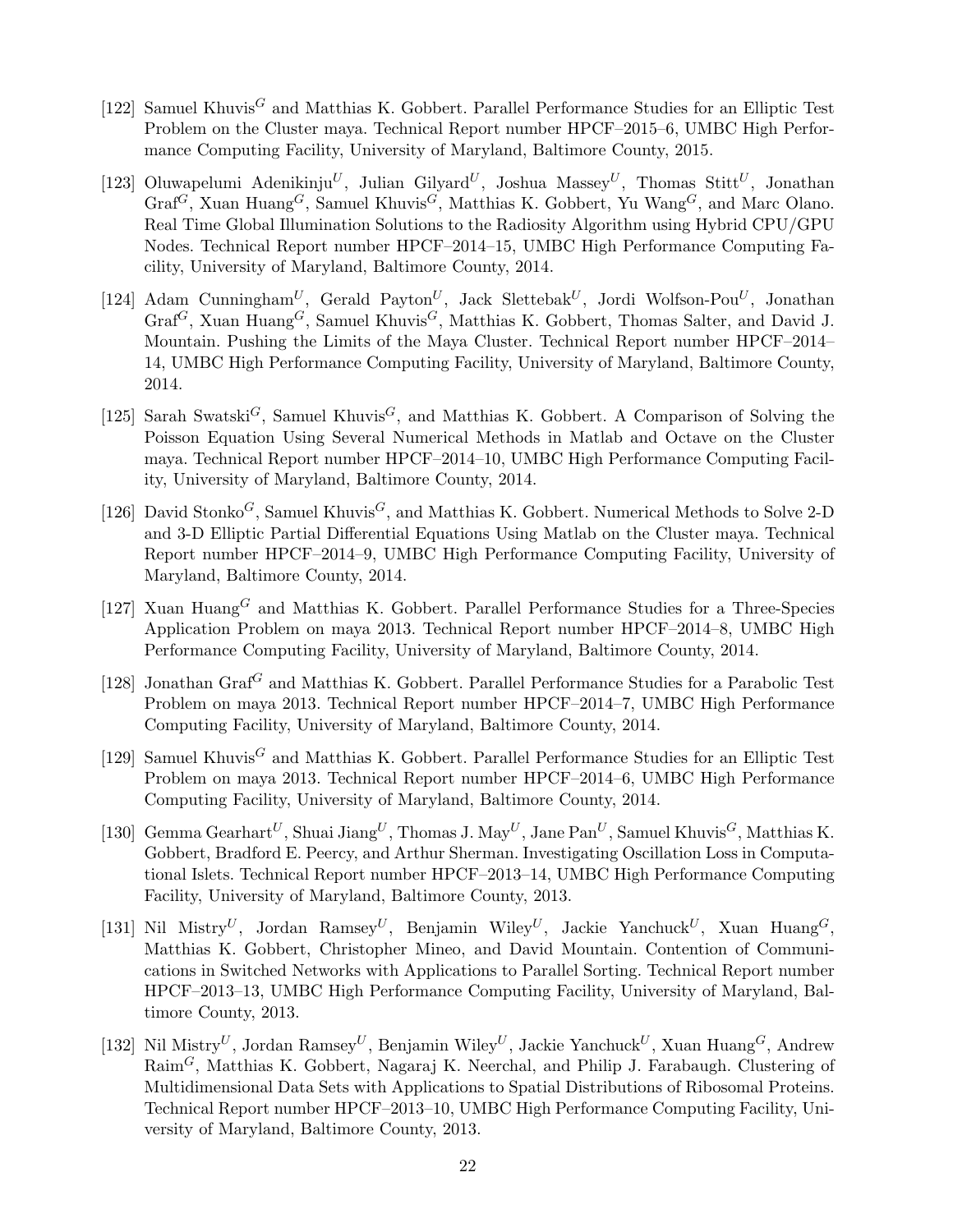- [133] Sai K. Popuri<sup>G</sup>, Andrew M. Raim<sup>G</sup>, Nagaraj K. Neerchal, and Matthias K. Gobbert. An Implementation of Binomial Method of Option Pricing using Parallel Computing. Technical Report number HPCF–2013–1, UMBC High Performance Computing Facility, University of Maryland, Baltimore County, 2013.
- [134] Ecaterina Coman<sup>U</sup>, Matthew W. Brewster<sup>U</sup>, Sai K. Popuri<sup>G</sup>, Andrew M. Raim<sup>G</sup>, and Matthias K. Gobbert. A Comparative Evaluation of Matlab, Octave, FreeMat, Scilab, R, and IDL on tara. Technical Report number HPCF–2012–15, UMBC High Performance Computing Facility, University of Maryland, Baltimore County, 2012.
- [135] Annie Castner<sup>U</sup>, Jenny Louthan<sup>U</sup>, Edwardo Rivera<sup>U</sup>, Christian Weigandt<sup>U</sup>, Jonathan S. McHenryG, Nagaraj K. Neerchal, Matthias K. Gobbert, and Michael Dillon. Simulation of a University as a Dynamical System. Technical Report number HPCF–2012–13, UMBC High Performance Computing Facility, University of Maryland, Baltimore County, 2012.
- [136] Jordan B. Angel<sup>U</sup>, Amy Flores<sup>U</sup>, Justine Heritage<sup>U</sup>, Nathan Wardrip<sup>U</sup>, Andrew M. Raim<sup>G</sup>, Matthias K. Gobbert, Richard C. Murphy, and David J. Mountain. Graph 500 Performance on a Distributed-Memory Cluster. Technical Report number HPCF–2012–11, UMBC High Performance Computing Facility, University of Maryland, Baltimore County, 2012.
- [137] Sai K. Popuri<sup>G</sup>, Andrew M. Raim<sup>G</sup>, Matthew W. Brewster<sup>U</sup>, and Matthias K. Gobbert. A Comparative Evaluation of Matlab, Octave, FreeMat, Scilab, and R on Tara. Technical Report number HPCF–2012–7, UMBC High Performance Computing Facility, University of Maryland, Baltimore County, 2012.
- [138] Yu Wang<sup>G</sup>, Marc Olano, Matthias K. Gobbert, and Wesley Griffin<sup>G</sup>. A GPU Memory System Comparison for an Elliptic Test Problem. Technical Report number HPCF–2012–1, UMBC High Performance Computing Facility, University of Maryland, Baltimore County, 2012.
- [139] Richard Adjogah<sup>U</sup>, Randal Mckissack<sup>U</sup>, Ekene Sibeudu<sup>U</sup>, Andrew M. Raim<sup>G</sup>, Matthias K. Gobbert, and Loring Craymer. Intel Concurrent Collections as a Method for Parallel Programming. Technical Report number HPCF–2011–14, UMBC High Performance Computing Facility, University of Maryland, Baltimore County, 2011.
- [140] Andrew Coates<sup>U</sup>, Alexey Ilchenko<sup>U</sup>, Matthias K. Gobbert, Nagaraj K. Neerchal, Patrick  $O'Neill<sup>G</sup>$ , and Ivan Erill. Optimization of Computations Used in Information Theory Applied to Base Pair Analysis. Technical Report number HPCF–2011–13, UMBC High Performance Computing Facility, University of Maryland, Baltimore County, 2011.
- [141] Matthew Brewster<sup>U</sup> and Matthias K. Gobbert. A Comparative Evaluation of Matlab, Octave, FreeMat, and Scilab on Tara. Technical Report number HPCF–2011–10, UMBC High Performance Computing Facility, University of Maryland, Baltimore County, 2011.
- [142] Joseph Cornish<sup>U</sup>, Robert Forder<sup>U</sup>, Ivan Erill, and Matthias K. Gobbert. Simulation of the Evolution of Information Content in Transcription Factor Binding Sites Using a Parallelized Genetic Algorithm. Technical Report number HPCF–2011–9, UMBC High Performance Computing Facility, University of Maryland, Baltimore County, 2011.
- [143] Sidafa Conde<sup>U</sup>, Teresa Lebair<sup>U</sup>, Christopher Raastad<sup>U</sup>, Virginia Smith<sup>U</sup>, Kyle Stern<sup>G</sup>, David  $Trot<sup>G</sup>$ , Matthias K. Gobbert, Bradford E. Peercy, and Arthur Sherman. Enabling Physiologically Representative Simulations of Pancreatic Beta Cells. Technical Report number HPCF– 2010–21, UMBC High Performance Computing Facility, University of Maryland, Baltimore County, 2010.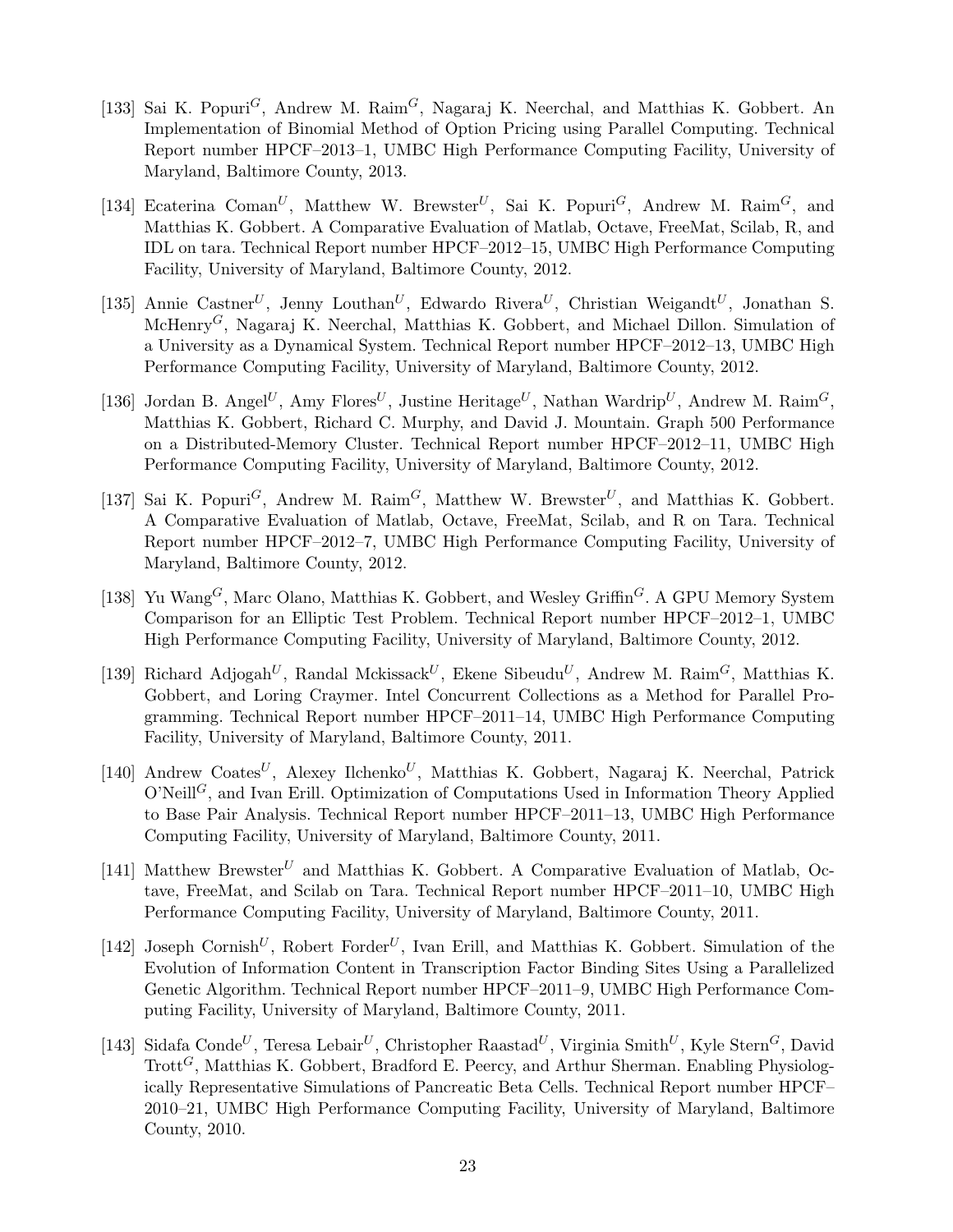- [144] David W. Trott<sup>G</sup> and Matthias K. Gobbert. Parallel Performance Studies for a Three-Species Application Problem on the Cluster tara, Technical Report number HPCF–2010–11, UMBC High Performance Computing Facility, University of Maryland, Baltimore County, 2010.
- [145] David W. Trott<sup>G</sup> and Matthias K. Gobbert. Finite Element Convergence Studies using COM-SOL 4.0a and LiveLink for MATLAB. Technical Report number HPCF–2010–8, UMBC High Performance Computing Facility, University of Maryland, Baltimore County, 2010.
- [146] Neeraj Sharma<sup>G</sup> and Matthias K. Gobbert. A Comparative Evaluation of Matlab, Octave, FreeMat, and Scilab for Research and Teaching. Technical Report number HPCF–2010–7, UMBC High Performance Computing Facility, University of Maryland, Baltimore County, 2010.
- [147] Hafez  $\text{Tari}^G$  and Matthias K. Gobbert. A Comparative Study of the Parallel Performance of the Blocking and Non-Blocking MPI Communication Commands on an Elliptic Test Problem on the Cluster tara. Technical Report number HPCF–2010–6, UMBC High Performance Computing Facility, University of Maryland, Baltimore County, 2010.
- [148] Michael Muscedere<sup>G</sup>, Andrew M. Raim<sup>G</sup>, and Matthias K. Gobbert. Parallel Performance Studies for a Parabolic Test Problem on the Cluster tara. Technical Report number HPCF– 2010–4, UMBC High Performance Computing Facility, University of Maryland, Baltimore County, 2010.
- [149] Andrew M.  $\text{Rain}^G$  and Matthias K. Gobbert. Parallel Performance Studies for an Elliptic Test Problem on the Cluster tara. Technical Report number HPCF–2010–2, UMBC High Performance Computing Facility, University of Maryland, Baltimore County, 2010.
- [150] Andrew M.  $\text{Rain}^G$  and Matthias K. Gobbert. Parallel Performance Studies for a Maximum Likelihood Estimation Problem Using TAO. Technical Report number HPCF–2009–8, UMBC High Performance Computing Facility, University of Maryland, Baltimore County, 2009.
- [151] Aaron Churchill<sup>G</sup>, Matthias K. Gobbert, and Thomas I. Seidman. Efficient Computation for a Reaction-Diffusion System with a Fast Reaction in Two Spatial Dimensions Using COMSOL Multiphysics. Technical Report number HPCF–2009–7, UMBC High Performance Computing Facility, University of Maryland, Baltimore County, 2009.
- [152] Zana Coulibaly<sup>U</sup>, Michael Muscedere<sup>G</sup>, Matthias K. Gobbert, and Bradford E. Peercy. Long-Time Simulation of Calcium Waves in a Heart Cell to Study the Effects of Calcium Release Flux Density and of Coefficients in the Pump and Leak Mechanisms on Self-Organizing Wave Behavior. Technical Report number HPCF–2009–6, UMBC High Performance Computing Facility, University of Maryland, Baltimore County, 2009.
- [153] Guan Wang<sup>G</sup> and Matthias K. Gobbert. Performance Comparison between Blocking and Non-Blocking Communications for a Three-Dimensional Poisson Problem. Technical Report number HPCF–2009–5, UMBC High Performance Computing Facility, University of Maryland, Baltimore County, 2009.
- [154] Noemi  $Petra<sup>G</sup>$  and Matthias K. Gobbert. Performance Studies with COMSOL Multiphysics via Scripting and Batch Processing. Technical Report number HPCF–2009–4, UMBC High Performance Computing Facility, University of Maryland, Baltimore County, 2009.
- [155] Guan Wang<sup>G</sup>, Aaron Churchill<sup>G</sup>, Matthias K. Gobbert, and Thomas I. Seidman. Efficient Computation for a Reaction-Diffusion System with a Fast Reaction with Continuous and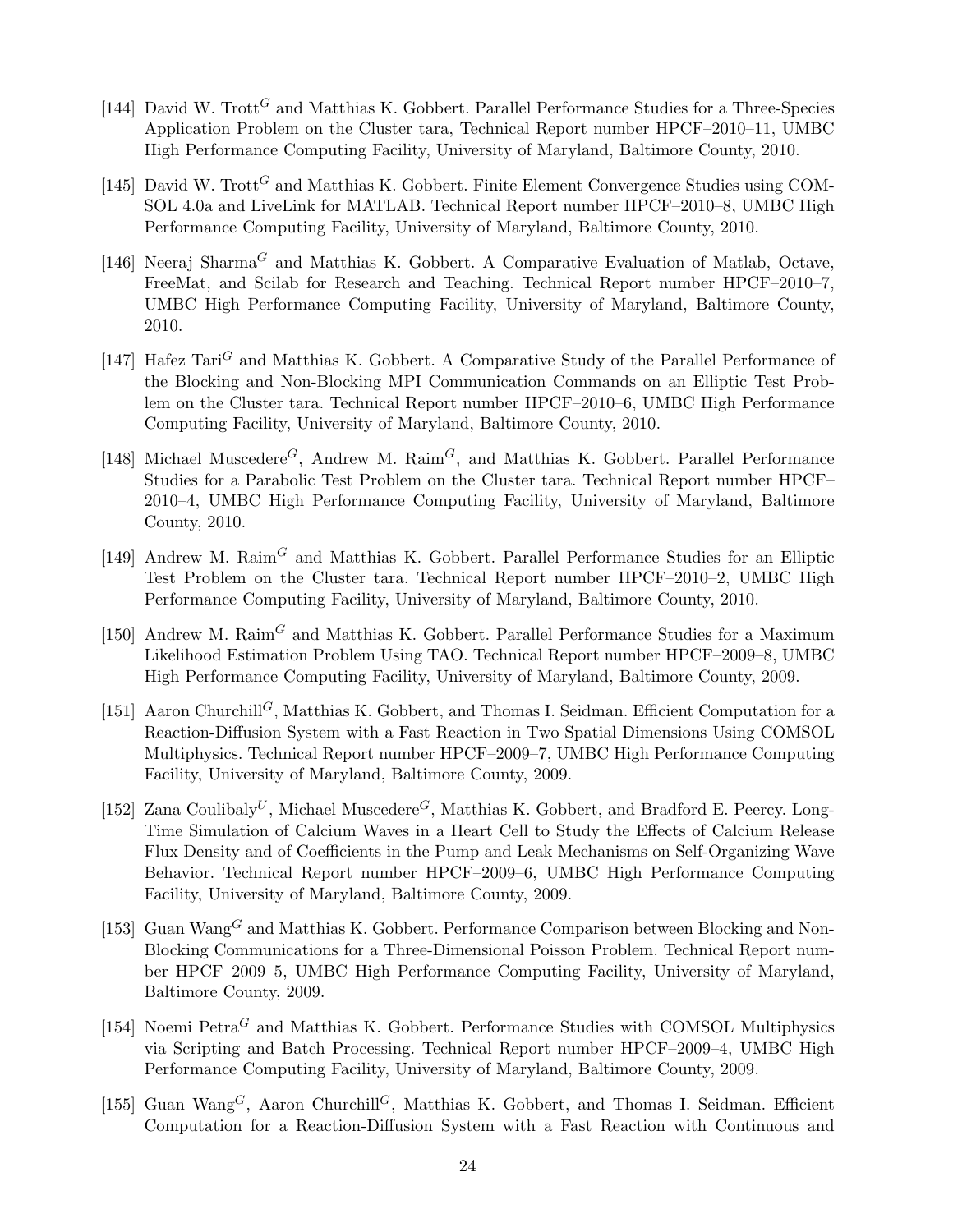Discontinuous Initial Data Using COMSOL Multiphysics. Technical Report number HPCF– 2009–3, UMBC High Performance Computing Facility, University of Maryland, Baltimore County, 2009.

- [156] Amanda K. Gassman<sup>G</sup> and Matthias K. Gobbert. Solving a Two-Dimensional Elliptic Model Problem with the Conjugate Gradient Method Using Matrix-Free SSOR Preconditioning in Matlab. Technical Report number HPCF–2009–2, UMBC High Performance Computing Facility, University of Maryland, Baltimore County, 2009.
- [157] Neeraj Sharma<sup>G</sup> and Matthias K. Gobbert. Performance Studies for Multithreading in Matlab with Usage Instructions on hpc. Technical Report number HPCF–2009–1, UMBC High Performance Computing Facility, University of Maryland, Baltimore County, 2009.
- [158] Robin Blasberg and Matthias K. Gobbert. MVAPICH2 vs. OpenMPI for a Clustering Algorithm. Technical Report number HPCF–2008–7, UMBC High Performance Computing Facility, University of Maryland, Baltimore County, 2008.
- [159] Robin Blasberg and Matthias K. Gobbert. Parallel Performance Studies for a Clustering Algorithm. Technical Report number HPCF–2008–5, UMBC High Performance Computing Facility, University of Maryland, Baltimore County, 2008.
- [160] Shiming  $\text{Yang}^G$  and Matthias K. Gobbert. Convergence Order Studies for Elliptic Test Problems with COMSOL Multiphysics. Technical Report number HPCF–2008–4, UMBC High Performance Computing Facility, University of Maryland, Baltimore County, 2008.
- [161] Michael J. Reid<sup>U</sup> and Matthias K. Gobbert. Parallel Performance Studies for a Hyperbolic Test Problem. Technical Report number HPCF–2008–3, UMBC High Performance Computing Facility, University of Maryland, Baltimore County, 2008.
- [162] Michael Muscedere<sup>G</sup> and Matthias K. Gobbert. Parallel Performance Studies for a Parabolic Test Problem. Technical Report number HPCF–2008–2, UMBC High Performance Computing Facility, University of Maryland, Baltimore County, 2008.
- [163] Matthias K. Gobbert. Parallel Performance Studies for an Elliptic Test Problem. Technical Report number HPCF–2008–1, UMBC High Performance Computing Facility, University of Maryland, Baltimore County, 2008.
- [164] Yushu Yang<sup>G</sup>, Michael Muscedere<sup>G</sup>, and Matthias K. Gobbert. Numerical Studies of the Asymptotic Behavior of a Reaction-Diffusion System with a Fast Reaction. Technical Report number TR2008–4, Department of Mathematics and Statistics, University of Maryland, Baltimore County, 2008.
- [165] Matthias K. Gobbert and Nagaraj K. Neerchal. Preparing Graduate Students for Interdisciplinary Careers. Computing in Science and Engineering, Education Department, vol. 10, no. 1, pp. 93–95, January/February 2008.
- [166] Alen Agheksanterian<sup>G</sup> and Matthias K. Gobbert. Modeling the Spread of Epidemic Cholera: an Age-Structured Model. Technical Report number TR2007–9, Department of Mathematics and Statistics, University of Maryland, Baltimore County, 2007.
- [167] Shiming Yang<sup>G</sup> and Matthias K. Gobbert. The Optimal Relaxation Parameter for the SOR Method Applied to a Classical Model Problem. Technical Report number TR2007–6, Department of Mathematics and Statistics, University of Maryland, Baltimore County, 2007.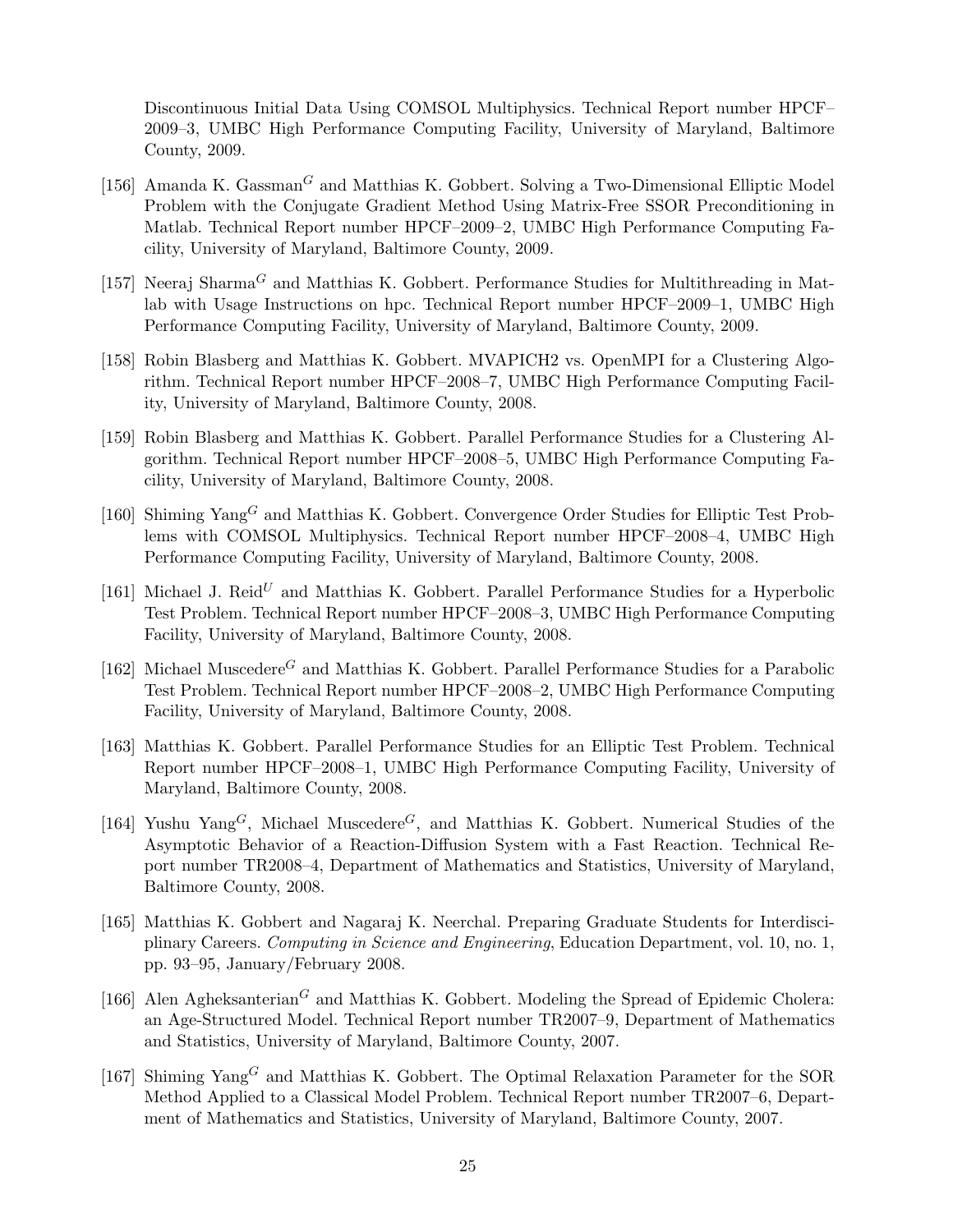- [168] Matthias K. Gobbert, Kathleen A. Hoffman, and Jinglai Shen. Advances in Control of Partial Differential Equations in Honor of Thomas I. Seidman. IEEE Control Systems Magazine, vol. 27, no. 2, pp. 92–93, April 2007.
- [169] Ana Maria Soane<sup>G</sup>, Matthias K. Gobbert, and Thomas I. Seidman. Design of an effective numerical method for a reaction-diffusion system with internal and transient layers. Technical Report number 2006, Institute for Mathematics and its Applications (IMA), University of Minnesota, 2004.
- [170] Kevin P. Allen<sup>U</sup> and Matthias K. Gobbert. A Matrix-Free Conjugate Gradient Method for Cluster Computing. Technical Report, University of Maryland, Baltimore County, 2003.
- [171] Matthias K. Gobbert, Samuel G. Webster<sup>G</sup>, Jean-François Remacle, and Timothy S. Cale. A Spectral Galerkin Ansatz for the Deterministic Solution of the Boltzmann Equation on Irregular Domains. Technical Report, University of Maryland, Baltimore County, 2002.
- [172] Alexander L. Hanhart<sup>G</sup>, Matthias K. Gobbert, and Leighton T. Izu. Coarse-Grained Parallel Solution for a System of Reaction Diffusion Equations. Technical Report, University of Maryland, Baltimore County, 2002.
- [173] Steven C. Foster<sup>U</sup>, Matthias K. Gobbert, and Jean-François Remacle. Performance Studies on the Discontinuous Galerkin Method for Solving the Scalar Transport Equation. Technical Report, University of Maryland, Baltimore County, 2002.
- [174] Matthias K. Gobbert. Numerical Simulation of Real-World Engineering Applications. Development and Perspectives, no. 1, pp. 65–74, Peust & Gutschmidt Verlag, Göttingen (Germany), 2001.
- [175] Matthias K. Gobbert. A Homogenization Technique for the Development of Mesoscopic Scale Models for Chemical Vapor Deposition. Dissertation Summaries in Mathematics, vol. 1, no. 1– 2, pp. 299–306, Fall 1996.
- [176] Matthias K. Gobbert. A Homogenization Technique for the Development of Mesoscopic Scale Models for Chemical Vapor Deposition. Ph.D. Thesis, Arizona State University, May 1996.
- [177] Matthias K. Gobbert. Robertson's Example for Stiff Differential Equations. Technical Report, Arizona State University, 1996.

#### Student Publications

- [178] Gerson C. Kroiz<sup>U</sup>, Alexandre Bardakoff, Timothy Blattner, and Walid Keyrouz. Study of Exploiting Coarse-Grained Parallelism in Block-Oriented Numerical Linear Algebra Routines. Proceedings in Applied Mathematics and Mechanics (PAMM), vol. 20, no. 1, 2 pages, 2020.
- [179] Ishmail A. Jabbie<sup>U</sup>, George Owen<sup>U</sup>, and Benjamin Whiteley<sup>U</sup>. Performance Comparison of Intel Xeon Phi Knights Landing. SIAM Undergraduate Research Online (SIURO), vol. 10, 2017.
- [180] Jack Slettebak<sup>U</sup>. Pushing the Limits of the Maya Supercomputer with the HPCG Benchmark. UMBC Review: Journal of Undergraduate Research, vol. 17, pp. 162–175, 2016.
- [181] Kourosh M. Kalayeh<sup>G</sup>. Finite Element Convergence Studies of a Time-Dependent Test Problem Using COMSOL 5.1. Technical Report number HPCF–2015–30, UMBC High Performance Computing Facility, University of Maryland, Baltimore County, 2015.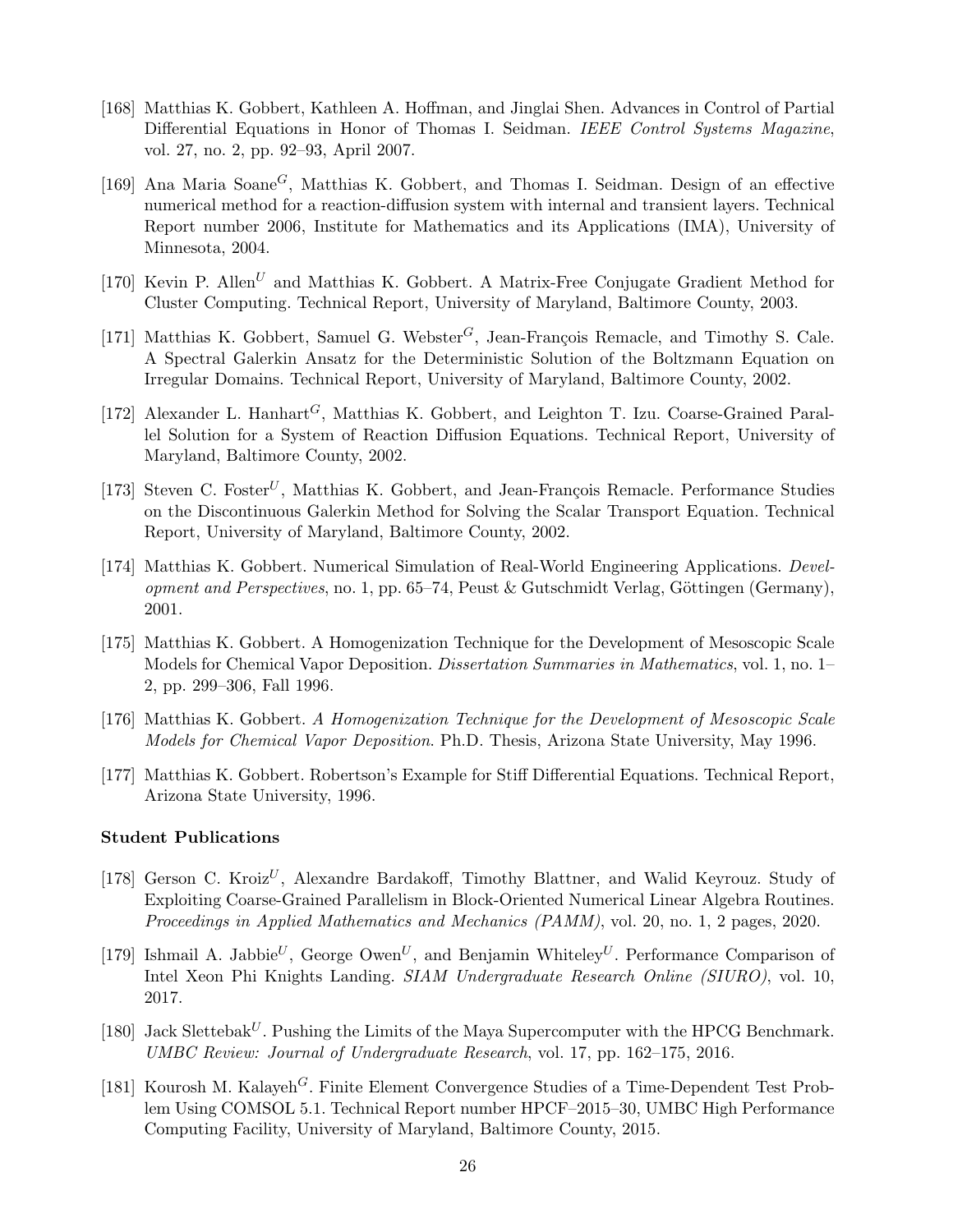- [182] Oluwapelumi Adenikinju<sup>U</sup>, Julian Gilyard<sup>U</sup>, Joshua Massey<sup>U</sup>, Thomas Stitt<sup>U</sup>. Concurrent Solutions to Linear Systems using Hybrid CPU/GPU Nodes. SIAM Undergraduate Research Online (SIURO), vol. 8, 2015.
- [183] Kourosh M. Kalayeh<sup>G</sup>. Parallel Performance Studies for an Elliptic Test Problem on the Cluster maya 2013: Using 1-D and 2-D Domain Subdivisions. Technical Report number HPCF– 2014–25, UMBC High Performance Computing Facility, University of Maryland, Baltimore County, 2014.
- [184] Sarah Swatski<sup>G</sup>. Investigating the Use of pMatlab to Solve the Poisson Equation on the Cluster maya. Technical Report number HPCF–2014–24, UMBC High Performance Computing Facility, University of Maryland, Baltimore County, 2014.
- [185] Jane Pan<sup>U</sup>, Gemma Gearhart<sup>U</sup>, Shuai Jiang<sup>U</sup>, and Thomas J. May<sup>U</sup>. Loss of Metabolic Oscillations in a Multicellular Computational Islet of the Pancreas. UMBC Review: Journal of Undergraduate Research, vol. 15, pp. 31–53, 2014.
- [186] Rosemary K. Le<sup>U</sup>, Christopher V. Rackauckas<sup>U</sup>, Anne S. Ross<sup>U</sup>, and Nehemias Ulloa<sup>U</sup>. Assessment of Statistical Methods for Water Quality Monitoring in Maryland's Tidal Waterways. SIAM Undergraduate Research Online (SIURO), vol. 6, 2013.
- [187] Matthew Brewster<sup>U</sup>. Alternatives to the Mathematical Software Package MATLAB in Research and Education. UMBC Review: Journal of Undergraduate Research, vol. 14, pp. 50–65, 2013.
- [188] Jonas Schäfer<sup>G</sup>. Performance Studies for the Two-Dimensional Poisson Problem Discretized by Finite Differences. Technical Report number HPCF–2012–6, UMBC High Performance Computing Facility, University of Maryland, Baltimore County, 2012.
- [189] Matthew W. Brewster<sup>U</sup>. Study of Free Alternative Numerical Computation Packages.  $SIAM$ Undergraduate Research Online (SIURO), vol. 5, 2012.
- [190] Michael Curtis<sup>U</sup>. A Collaborative Filtering Model: Statistical Properties of Alternating Least Squares. UMBC Review: Journal of Undergraduate Research, vol. 13, pp. 10–21, 2012.
- [191] Robert Forder<sup>U</sup>. A Parallel Simulation of the Evolution of Transcription Factor Binding Sites. Technical Report number HPCF–2011–1, UMBC High Performance Computing Facility, University of Maryland, Baltimore County, 2011.
- [192] Michael J. Reid<sup>U</sup>. Parallel Performance Studies for a Numerical Simulator of Atomic Layer Deposition. UMBC Review: Journal of Undergraduate Research, vol. 11, pp. 30–41, 2010.
- [193] Kevin P. Allen<sup>U</sup>. Efficient Parallel Computing for Solving Linear Systems of Equations. UMBC Review: Journal of Undergraduate Research and Creative Works, vol. 5, pp. 8–17, 2004.
- [194] Steven C. Foster<sup>U</sup>. Performance Studies for the Discontinuous Galerkin Method Applied to the Scalar Transport Equation. UMBC Review: Journal of Undergraduate Research and Creative Works, vol. 4, pp. 36–47, 2003.

### Student Theses Supervised

[195] Gerson C. Kroiz<sup>U</sup>. A Comparison of Stochastic Precipitation Generation Models for the Potomac River Basin. Senior Thesis, Department of Mathematics and Statistics, University of Maryland, Baltimore County, 2020.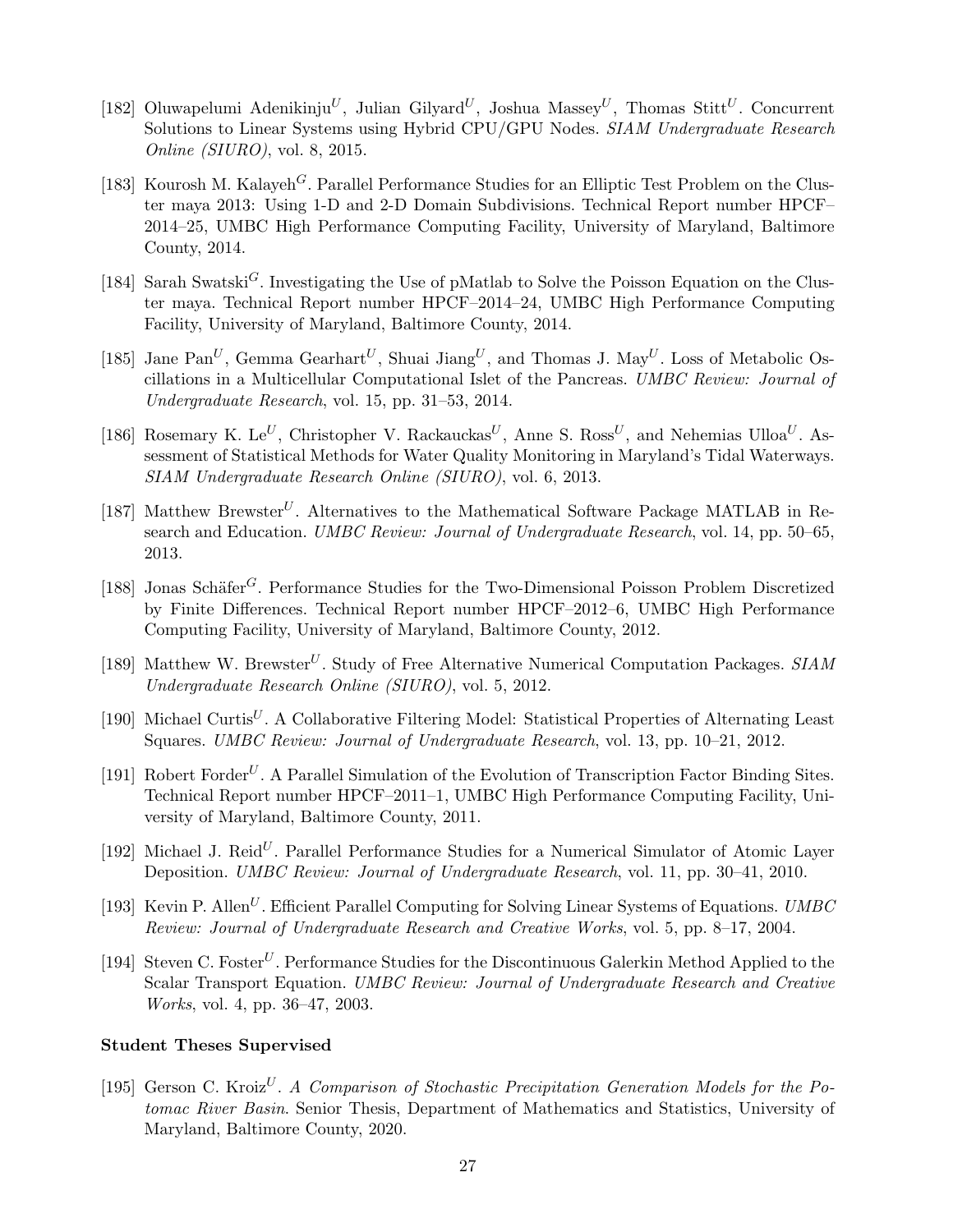- [196] Jonathan N. Basalyga<sup>U</sup>. Parallel Hyperparameter Tuning of Accuracy for Deep Learning based Tornado Predictions. Senior Thesis, Department of Mathematics and Statistics, University of Maryland, Baltimore County, 2020.
- [197] Carlos A. Barajas<sup>G</sup>. An Approach to Tuning Hyperparameters in Parallel: A Performance Study Using Climate Data. M.S. Thesis, Department of Mathematics and Statistics, University of Maryland, Baltimore County, 2019.
- [198] Jonathan S. Graf<sup>G</sup>. Parallel Performance of Numerical Simulations for Applied Partial Differential Equation Models on the Intel Xeon Phi Knights Landing Processor. Ph.D. Thesis, Department of Mathematics and Statistics, University of Maryland, Baltimore County, 2017.
- [199] Ryan D. Day<sup>G</sup>. Parallel Performance Studies for a Linear Parabolic Test Problem Using the Intel Xeon Phi. M.S. Thesis, Department of Mathematics and Statistics, University of Maryland, Baltimore County, 2016.
- [200] Samuel Khuvis<sup>G</sup>. Porting and Tuning Numerical Kernels in Real-World Applications to Many-Core Intel Xeon Phi Accelerators. Ph.D. Thesis, Department of Mathematics and Statistics, University of Maryland, Baltimore County, 2016.
- [201] Jack Slettebak<sup>U</sup>. The HPCG Benchmark for Cluster Computing. Senior Thesis, Department of Mathematics and Statistics, University of Maryland, Baltimore County, 2015.
- [202] Xuan Huang<sup>G</sup>. An MPI-CUDA Implementation of a Model for Calcium Induced Calcium Release in a Three-Dimensional Heart Cell on a Hybrid CPU/GPU Cluster. Ph.D. Thesis, Department of Mathematics and Statistics, University of Maryland, Baltimore County, 2015.
- [203] Jonathan McHenry<sup>G</sup>. Parallel Regularized Maximum Likelihood Estimation for Proportional Odds Models. Ph.D. Thesis, Department of Mathematics and Statistics, University of Maryland, Baltimore County, 2014.
- [204] Matthew W. Brewster<sup>U</sup>. The Influence of Stochastic Parameters on Calcium Waves in a Heart Cell. Senior Thesis, Department of Mathematics and Statistics, University of Maryland, Baltimore County, 2014.
- [205] Samuel Khuvis<sup>G</sup>. Efficiency Improvements in Numerical Methods for Studying Connectivity in a Model of a Pancreatic Islet of Heterogeneous Beta Cells. M.S. Thesis, Department of Mathematics and Statistics, University of Maryland, Baltimore County, 2013.
- [206] Randal Mckissack<sup>U</sup>. Cluster Computing using Intel Concurrent Collections. Senior Thesis, Department of Mathematics and Statistics, University of Maryland, Baltimore County, 2012.
- [207] Ecaterina Coman<sup>U</sup>. *IDL: A Possible Alternative to Matlab?* Senior Thesis, Department of Mathematics and Statistics, University of Maryland, Baltimore County, 2012.
- [208] Robert Forder<sup>U</sup>. Simulating the Evolution of Transcriptional Regulatory Motifs. Senior Thesis, Department of Mathematics and Statistics, University of Maryland, Baltimore County, 2012.
- [209] Neeraj Sharma<sup>G</sup>. A Comparative Study of Several Numerical Computational Packages. M.S. Thesis, Department of Mathematics and Statistics, University of Maryland, Baltimore County, 2010.
- [210] Peter Hinkey<sup>U</sup>. Improvement of Numerically Integrated Satellite Orbits by Inclusion of Temporal Variations in Earth's Gravitational Field from GRACE. Senior Thesis, Department of Mathematics and Statistics, University of Maryland, Baltimore County, 2008.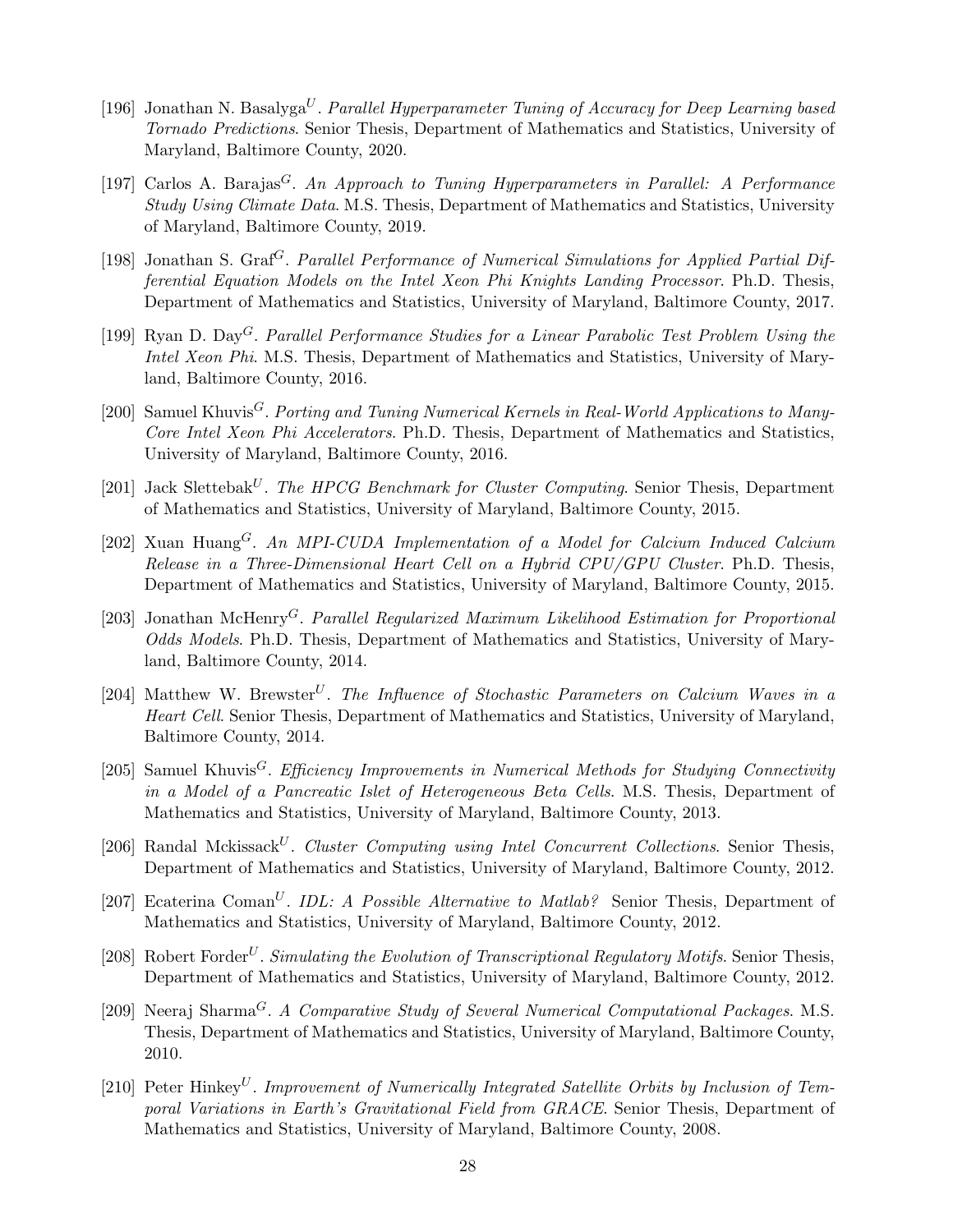- [211] Michael J. Reid<sup>U</sup>. Comparison of Parallel Performance between MVAPICH2 and OpenMPI Applied to a Hyperbolic Test Problem. Senior Thesis, Department of Mathematics and Statistics, University of Maryland, Baltimore County, 2008.
- [212] Zhibin Sun<sup>G</sup>. Geomagnetic Data Assimilation Using Ensemble Methods to Estimate Forecast Error Covariance. Ph.D. Thesis, Department of Mathematics and Statistics, University of Maryland, Baltimore County, 2007.
- [213] Samuel G. Webster<sup>G</sup>. Stability and Convergence of a Spectral Galerkin Method for the Linear Boltzmann Equation. Ph.D. Thesis, Department of Mathematics and Statistics, University of Maryland, Baltimore County, 2004.
- [214] Steven C. Foster<sup>U</sup>. Performance Studies for the Discontinuous Galerkin Method Applied to the Scalar Transport Equation. Senior Thesis, Department of Mathematics and Statistics, University of Maryland, Baltimore County, 2003.
- [215] Kevin P. Allen<sup>U</sup>. A Parallel Matrix-Free Implementation of the Conjugate Gradient Method for the Poisson Equation. Senior Thesis, Department of Mathematics and Statistics, University of Maryland, Baltimore County, 2003.
- [216] Alexander L. Hanhart<sup>G</sup>. Coarse-Grained Parallel Solution of a Three-Dimensional Model for Calcium Concentration in Human Heart Cells. M.S. Thesis, Department of Mathematics and Statistics, University of Maryland, Baltimore County, 2002.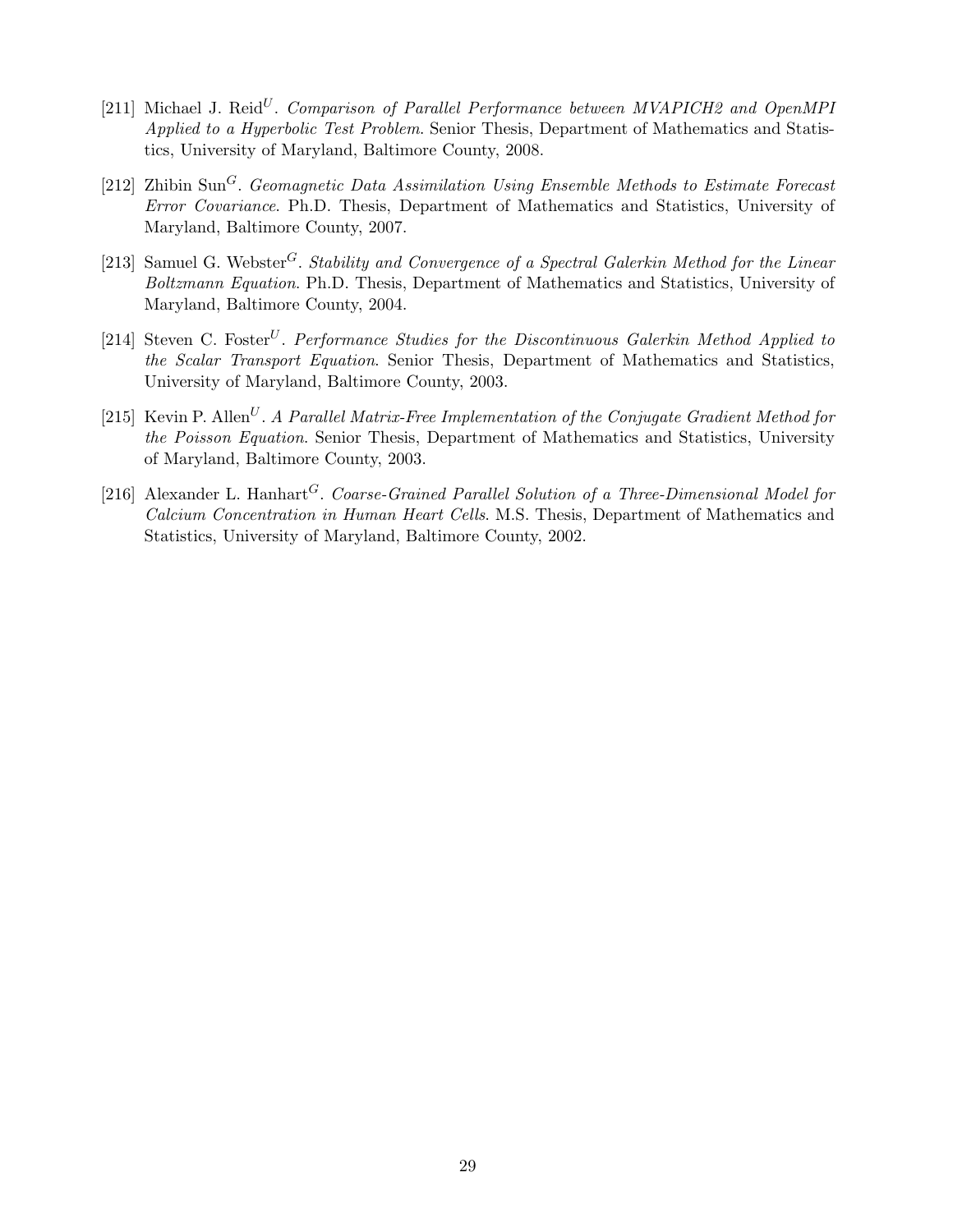## LECTURES AND PRESENTATIONS

## Conference Presentations

- 1. Contributed talk. Matthias K. Gobbert and Jianwu Wang. Lessons from an Online Multidisciplinary Undergraduate Summer Research Program. The 17th International Conference on Frontiers in Education: Computer Science & Computer Engineering (FECS'21), Las Vegas, NV, July 26–29, 2021.
- 2. Contributed talk. Gerson C. Kroiz<sup>U</sup>, Carlos A. Barajas<sup>G</sup>, Matthias K. Gobbert, and Jerimy C. Polf. Exploring Deep Learning to Improve Compton Camera Based Prompt Gamma Image Reconstruction for Proton Radiotherapy. The 17th International Conference on Data Science (ICDATA'21), Las Vegas, NV, July 26–29, 2021.
- 3. Poster presentation. Matthias K. Gobbert, Jianwu Wang, Aryya Gangopadhyay, and Zhibo Zhang. Online Training in Team-Based Multidisciplinary Research on Big Data + High-Performance Computing + Atmospheric Sciences under the CyberTraining Initiative. SIAM Conference on Computational Science & Engineering, online, March 01–05, 2021.
- 4. Contributed talk. Jianwu Wang, Matthias K. Gobbert, Zhibo Zhang, and Aryya Gangopadhyay. Team-Based Online Multidisciplinary Education on Big Data + High-Performance Computing + Atmospheric Sciences. The 16th International Conference on Frontiers in Education: Computer Science & Computer Engineering (FECS'20), Las Vegas, NV, July 27–30, 2020.
- 5. Invited talk. Reetam Majumder<sup>G</sup>, Redwan Walid<sup>G</sup>, Jianyu Zheng<sup>G</sup>, Carlos Barajas<sup>G</sup>, Pei Guo<sup>G</sup>, Chamara Rajapakshe<sup>G</sup>, Aryya Gangopadhyay, Matthias K. Gobbert, Jianwu Wang, Zhibo Zhang, Kel Markert, Amita Mehta, and Nagaraj K. Neerchal. High-Performance Computing for Analysis and Simulation of Rainfall in the Potomac River Basin. 6th African International Conference on Statistics, Adama, Ethiopia, May 27–30, 2019.
- 6. Poster presentation. Carlos Barajas, Reetam Majumder, and Matthias K. Gobbert. The UMBC High Performance Computing Facility. NIMBioS Investigative Workshop Scientific Collaboration Enabled by High Performance Computing, National Institute for Mathematical and Biological Synthesis (NIMBioS), University of Tennessee, Knoxville, TN, May 13–15, 2019.
- 7. Contributed talk. Carlos Barajas<sup>G</sup>, Stefan Kopecz, Andreas Meister, Bradford E. Peercy, and Matthias K. Gobbert. Simulation of Calcium Waves in a Heart Cell on Modern Multi-Core Parallel Computing Platforms. 90th Annual Meeting of the International Association of Applied Mathematics and Mechanics (GAMM), Vienna, Austria, February 18–22, 2019.
- 8. Contributed talk. Carlos Barajas<sup>G</sup>, Matthias K. Gobbert, and Samuel Khuvis. Challenges and Opportunities for the Simulations of Calcium Waves on Modern Multi-Core and Many-Core Parallel Computing Platforms. INdAM Workshop "Mathematical and Numerical Modeling of the Cardiovascular System" at the Istituto Nazionale di Alta Matematica (INdAM), Rome, Italy, April 16–19, 2018,
- 9. Contributed talk. Jianwu Wang, Matthias K. Gobbert, Zhibo Zhang, Aryya Gangopadhyay, and Glenn G. Page. Multidisciplinary Education on Big Data + HPC + Atmospheric Sciences. EduHPC-17: Workshop on Education for High-Performance Computing, Supercomputing 2017, Denver, CO, November 13, 2017.
- 10. Invited talk. Matthias K. Gobbert. Challenges and Opportunities in Real-World Simulations on Modern Parallel Computing Platforms. 5th Regional Undergraduate Mathematics Research Conference, Towson University, Towson, MD, April 08, 2017.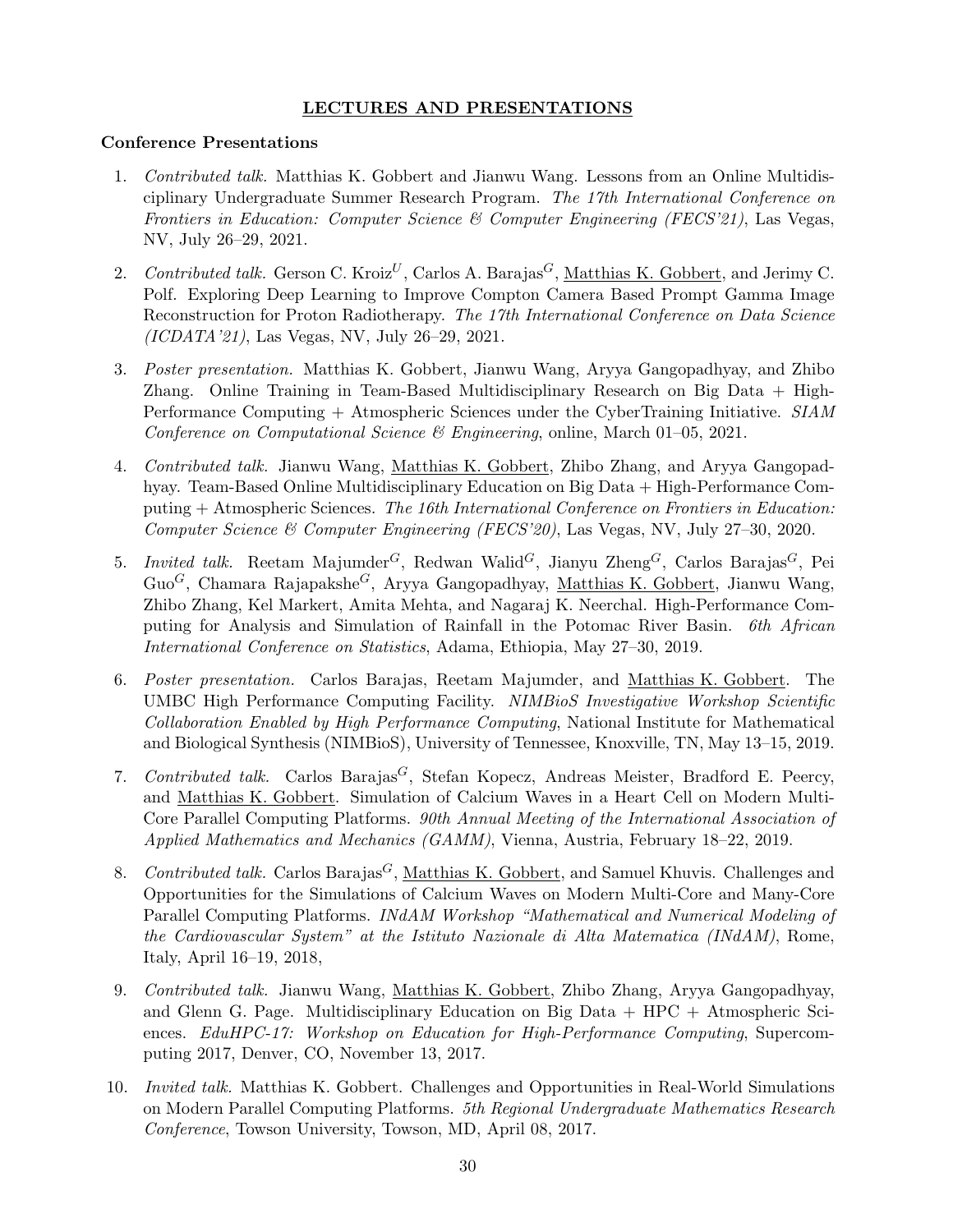- 11. *Minisymposterium poster.* Ishmail Jabbie<sup>U</sup>, George Owen<sup>U</sup>, Benjamin Whiteley<sup>U</sup>, Jonathan Graf<sup>G</sup>, Xuan Huang, Matthias K. Gobbert, and Samuel Khuvis. Performance Comparisons of Application Codes on Modern Computer Architectures. SIAM Conference on Computational Science & Engineering, PP105 Minisymposterium: Parallel Computing for Models using Partial Differential Equations, Atlanta, GA, February 27–March 03, 2017.
- 12. Minisymposium talk. Matthias Gobbert, Nagaraj Neerchal, Bradford Peercy, Kofi Adragni. REU Site: Interdisciplinary Program in High Performance Computing. SIAM Conference on Applied Mathematics Education, MS13 Experience of REU Site Directors in Applied Mathematics, Philadelphia, PA, September 30–October 02, 2016.
- 13. Minisymposium talk. Matthias K. Gobbert, Jonathan S. Graf<sup>G</sup>, Ryan D. Day<sup>G</sup>, Xuan Huang<sup>G</sup>, and Samuel Khuvis<sup>G</sup>. Overview and Contrast of Modern Computer Architectures including the Intel Phi. SIAM Annual Meeting, MS30 Parallel Computing on Hybrid Nodes with Multiple CPUs, GPUs, and Intel Xeon Phi, Boston, MA, July 11–15, 2016.
- 14. Invited talk. Matthias K. Gobbert. Challenges and Opportunities in Long-Time Simulations of PDEs on Modern Parallel Computing Platforms. Workshop on Recent Developments in the Numerics of Nonlinear Hyperbolic Conservation Laws, Mathematical Research Institute Oberwolfach, Germany, September 14–18, 2015.
- 15. Invited talk. Matthias K. Gobbert. The UMBC High Performance Computing Facility. Spring 2015 Research Forum: High-Performance Computing, University of Maryland, Baltimore County, May 01, 2015.
- 16. Contributed talk. Matthias K. Gobbert, Raji Baradwaj, Elizabeth Stanwyck, and Nagaraj K. Neerchal. Course Redesign as Strategic Tool to Consolidate Foundation Courses. Spring 2014 Meeting of the MD–DC–VA Section of the MAA, James Madison University, April 26, 2014.
- 17. Invited special session talk. Matthias K. Gobbert and Nagaraj K. Neerchal. Undergraduate Research on the Fast Track: From Nothing to Publication in Eight Weeks. AMS Spring Eastern Eastern Sectional Meeting, SS 12A: Special Session on Undergraduate Research and its Impact on Students and Faculty, University of Maryland, Baltimore County, March 29–30, 2014.
- 18. Invited special session talk. Matthias K. Gobbert. Numerical Methods for Long-Time Simulations of Partial Differential Equations on Modern Parallel Computing Platforms. AMS Southeastern Sectional Meeting, SS 17A: Special Session on Scientific Computing, Numerical Analysis, and Mathematical Modeling, University of Tennessee, Knoxville, March 21–23, 2014.
- 19. Conference presentation. Xuan Huang<sup>G</sup>, Samuel Khuvis<sup>G</sup>, Matthias K. Gobbert. Finite Element and Finite Volume Methods for Problems with Advection and Non-Smooth Source. Finite Element Circus, University of Delaware, October 18–19, 2013.
- 20. Invited talk and panel discussion. Matthias K. Gobbert. Medium-Size Campus Clusters in Research and Education. Enabling Discovery and Product Innovation with Dell HPC Solutions, Philadelphia, PA, April 02, 2013.
- 21. Minisymposium talk. Matthias K. Gobbert, Xuan Huang, Stefan Kopecz, Philipp Birken, and Andreas Meister. Parallel Computing for Long-Time Simulations of Calcium Waves in a Heart Cell. SIAM Conference on Computational Science & Engineering, MS54 Numerical Methods for Partial Differential Equations on Modern Parallel Computing Platforms, Boston, MA, February 25–March 01, 2013.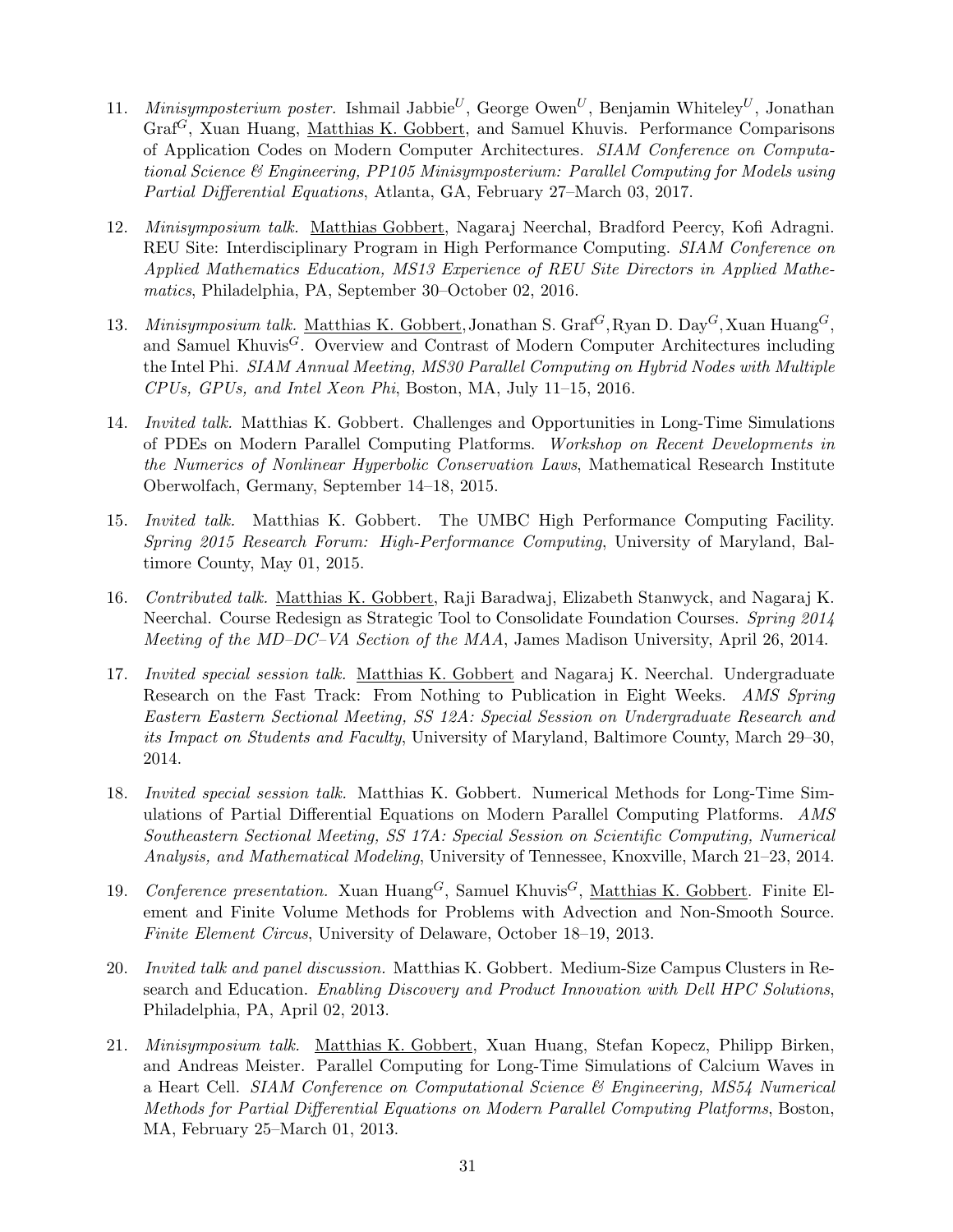- 22. Minisymposium talk. Matthias K. Gobbert and Nagaraj K. Neerchal. Undergraduate Research on the Fast Track: From Nothing to Publication in Eight Weeks. SIAM Conference on Computational Science & Engineering, MS129 Techniques for Workforce Development in Applied Mathematics and Computational Science, Boston, MA, February 25–March 01, 2013.
- 23. Minisymposium talk. Matthias K. Gobbert and Nagaraj K. Neerchal. Undergraduate Research on the Fast Track: From Nothing to Publication in Eight Weeks. SIAM Annual Meeting, MS98 Best Practices for Introducing Undergraduate Students to Computational and Interdisciplinary Research, Minneapolis, MN, July 09–13, 2012.
- 24. Contributed talk. Yu Wang<sup>G</sup>, Marc Olano, Matthias K. Gobbert, and Wesley Griffin<sup>G</sup>. Parallel Computing for Long-Time Simulations of Calcium Waves in a Heart Cell. 83rd Annual Meeting of the International Association of Applied Mathematics and Mechanics (GAMM), Darmstadt, Germany, March 26–30, 2012.
- 25. Minisymposium talk. Matthias K. Gobbert and Nagaraj K. Neerchal. Career Preparation of Undergraduate and Graduate Students through an Interdisciplinary Consulting Approach. SIAM Conference on Computational Science & Engineering, MS137 Training Students in Skills for CS&E, Reno, NV, February 28–March 04, 2011.
- 26. Conference presentation. David W. Trott<sup>G</sup> and Matthias K. Gobbert. Conducting Finite Element Convergence Studies using COMSOL 4.0. COMSOL Conference 2010, Boston, MA, October 07–09, 2010.
- 27. *Minisymposium talk.* Matthias K. Gobbert and Nagaraj K. Neerchal. Career Preparation of Undergraduate and Graduate Students through an Interdisciplinary Consulting Approach. SIAM Annual Meeting, MS65 Educational Strategies for Training Students for Interdisciplinary Applications and Research, Pittsburgh, PA, July 12–16, 2010.
- 28. Contributed talk. Matthias K. Gobbert. Efficient and Accurate Long-Time Simulations of Calcium Waves in a Cardiac Cell. SIAM Annual Meeting, Denver, CO, July 06–10, 2009.
- 29. Conference presentation. Aaron Churchill<sup>G</sup>, Guan Wang<sup>G</sup>, Matthias K. Gobbert, and Thomas I. Seidman. Efficient Simulations for a Reaction-Diffusion System with a Fast Reaction in the Asymptotic Limit. Finite Element Circus, University of Delaware, April 24–25, 2009.
- 30. Contributed talk. Matthias K. Gobbert. Parallel Computing for Long-Time Simulations of Calcium Waves in a Heart Cell. SIAM Conference on Computational Science  $\mathcal{C}$  Engineering, Miami, FL, March 02–06, 2009.
- 31. Minisymposium talk. Matthias K. Gobbert and Nagaraj K. Neerchal. Career Preparation of Mathematics and Statistics Students through Interdisciplinary Research and Consulting. Joint Mathematics Meetings, Washington, D.C., January 05–08, 2009.
- 32. Conference presentation. Matthias K. Gobbert, Guan Wang<sup>G</sup>, and Thomas I. Seidman. Equivalent Smooth Model for a Reaction-Diffusion System with a Fast Reaction. Finite Element Circus, Rensselaer Polytechnic Institute, October 24–25, 2008.
- 33. Conference presentation. Matthias K. Gobbert and Shiming  $\text{Yang}^G$ . Finite Element Convergence in COMSOL Multiphysics for Smooth and Non-Smooth Elliptic Test Problems. COM-SOL Conference 2008, Boston, MA, October 09–11, 2008.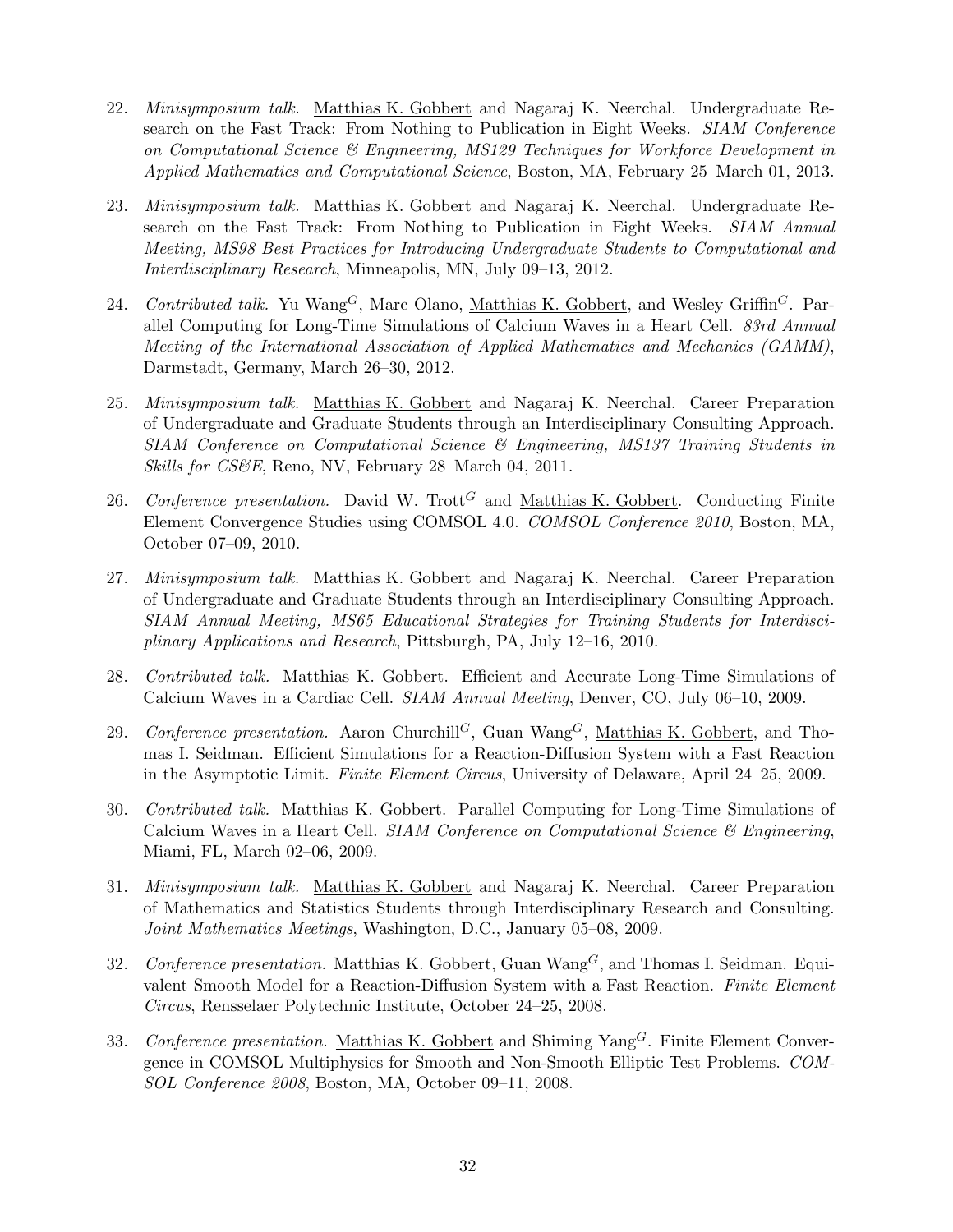- 34. Minisymposium talk. Matthias K. Gobbert. Numerical Methods for a Model of Calcium Waves in a Human Heart Cell. SIAM Annual Meeting, MS56 Electrical and Reaction-Diffusion Modeling of Biological Cells, San Diego, CA, July 07–11, 2008.
- 35. Invited talk. Matthias K. Gobbert and Michael Muscedere<sup>G</sup>. Efficient and Physically Accurate Numerical Methods for a Model of Calcium Waves in a Human Heart Cell. 6th International Conference on Differential Equations and Dynamical Systems, Morgan State University, Baltimore, MD, May 22–26, 2008.
- 36. Poster presentation. Matthias K. Gobbert. Scientific Computing for Large-Scale Time-Dependent Models. Undergraduate Years and Beyond 2007, UMBC, October 20, 2007.
- 37. Conference presentation. Matthias K. Gobbert. A Technique for the Quantitative Assessment of the Solution Quality on Particular Finite Elements in COMSOL Multiphysics. COMSOL Conference 2007, Boston, MA, October 04–06, 2007.
- 38. Conference presentation. Matthias K. Gobbert. Screen Capture of Mathematics Examples with Voice Over using a Tablet Laptop. Maryland Blackboard Users Group (MDBUG) Conference, UMBC Technology Center, October 02, 2007.
- 39. Invited plenary talk. Matthias K. Gobbert and Timothy S. Cale. Modeling Multi Scale Effects on Transients During Chemical Vapor Deposition. EuroCVD-16: Sixteenth European Conference on Chemical Vapor Deposition, Den Haag (Scheveningen), The Netherlands, September 16–21, 2007.
- 40. Conference presentation. Matthias K. Gobbert. Efficient Cluster Computing for a Model of Calcium Flow in Heart Cells. Finite Element Circus, University of Maryland, College Park, April 20–21, 2007.
- 41. Conference presentation. Matthias K. Gobbert, Thomas I. Seidman, and Raymond J. Spiteri. A Non-Negativity Preserving Newton Method for High-Order Implicit Time-Stepping. Finite Element Circus, Pennsylvania State University, State College, PA, November 03–04, 2006.
- 42. Minisymposium talk. Matthias K. Gobbert. Efficient Cluster Computing for Time-Dependent Reaction-Diffusion Equations on High Resolution Meshes. SIAM Annual Meeting, MS33 Parallel Computing for the Numerical Solution of Partial Differential Equations on Extremely Fine Meshes, Boston, MA, July 10–14, 2006.
- 43. Minisymposium talk. Matthias K. Gobbert, Thomas I. Seidman, and Raymond J. Spiteri. Maintaining the Non-Negativity of Numerical Solutions of Time-Dependent Reaction-Diffusion Problems. SIAM Annual Meeting, MS14 Numerical Techniques and Software for the Efficient Solution of Partial Differential Equations, Boston, MA, July 10–14, 2006.
- 44. Minisymposium talk. Matthias K. Gobbert. A Kinetic Transport and Reaction Model for Process Models in Microelectronics Manufacturing. SIAM Conference on Analysis of Partial Differential Equations, MS6 Quantum and Kinetic Transport Phenomena, Boston, MA, July 10–12, 2006.
- 45. Minisymposium talk. Matthias K. Gobbert. Cluster Computing for a System of Time-Dependent Reaction-Diffusion Equations on a Three-Dimensional Domain with High Resolution. 12th SIAM Conference on Parallel Processing for Scientific Computing, MS Tools for High-Performance Scientific Computation in Cluster Environments, San Francisco, CA, February 22–24, 2006.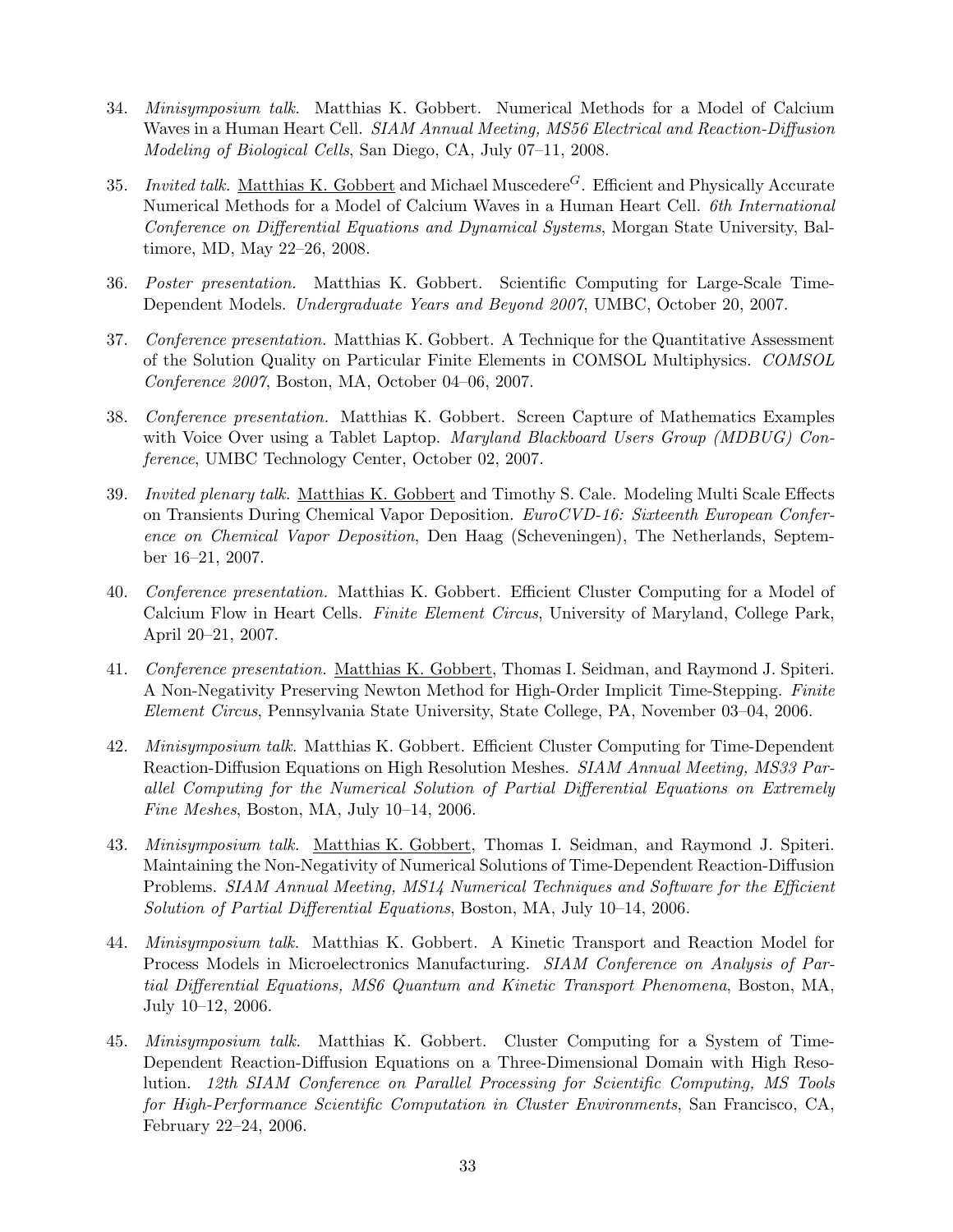- 46. Conference presentation. Matthias K. Gobbert. Towards a Non-Negativity Preserving Method for Systems of Reaction-Diffusion Equations. Finite Element Circus, Rutgers University, Piscataway, NJ, October 21–22, 2005.
- 47. Contributed talk. Matthias K. Gobbert, Mark L. Breitenbach<sup> $G$ </sup>, and Timothy S. Cale. Cluster Computing for Transient Simulations of the Linear Boltzmann Equation on Irregular Three-Dimensional Domains. *International Conference on Computational Science (ICCS 2005)*, Atlanta, GA, May 22–25, 2005.
- 48. Minisymposium talk. Matthias K. Gobbert. Examples of Student Research Projects in CSE. SIAM Conference on Computational Science & Engineering, MS20 CSE Undergraduate Programs, Orlando, FL, February 12–15, 2005.
- 49. Contributed talk. Matthias K. Gobbert, Samuel G. Webster<sup>G</sup>, and Timothy S. Cale. Parallel Deterministic Numerical Simulations of the Linear Boltzmann Equation on Irregular Domains. SIAM Conference on Computational Science & Engineering, Orlando, FL, February 12–15, 2005.
- 50. Contributed poster. Matthias K. Gobbert, Ana Maria Soane<sup>G</sup>, and Leighton T. Izu. Parallel Simulations of a System of Reaction-Diffusion Equations Modeling Calcium Waves in a Human Heart Cell. 16th International Conference on Domain Decomposition Methods, New York University, New York, NY, January 12–15, 2005.
- 51. Contributed poster. Matthias K. Gobbert. Multiscale Models for Production Processes in Microelectronics Manufacturing. IMA Workshop: Future Challenges in Multiscale Modeling and Simulation, Institute for Mathematics and its Applications (IMA), University of Minnesota, Minneapolis, MN, November 18–20, 2004.
- 52. Minisymposium talk. Matthias K. Gobbert. Configuration and Performance of a Beowulf Cluster with High-Performance Interconnect. SIAM Annual Meeting, MS48 Parallel Computing on Beowulf Clusters: Performance and Applications, Portland, OR, July 12–16, 2004.
- 53. Contributed talk. Matthias K. Gobbert, Kevin P. Allen<sup>U</sup>, Ana Maria Soane<sup>G</sup>, and Leighton T. Izu. Numerical Modeling of Cellular Calcium Flow Involving Highly Non-Smooth Forcing Terms. SIAM Conference on the Life Sciences, Portland, OR, July 11–14, 2004.
- 54. Conference presentation. Ana Maria Soane<sup>G</sup>, Matthias K. Gobbert, and Thomas I. Seidman. Numerical Studies of a Reaction-Diffusion System with a Fast Reaction. Finite Element Circus, University of Pittsburgh, Pittsburgh, PA, April 16–17, 2004.
- 55. Conference presentation. Matthias K. Gobbert. Numerical Simulations of the Boltzmann Equation for Applications in Microelectronics Manufacturing. Finite Element Circus, Cornell University, Ithaca, NY, November 07–08, 2003.
- 56. Contributed talk. Matthias K. Gobbert, Samuel G. Webster<sup>G</sup>, and Timothy S. Cale. Numerical Simulations of the Boltzmann Transport Equation for Applications in Microelectronics Manufacturing. SIAM Annual Meeting, Montreal, Canada, June 16–20, 2003.
- 57. Invited talk. Matthias K. Gobbert. Numerical Simulations of the Boltzmann Transport Equation for Applications in Microelectronics Manufacturing. Analysis and Numerics for Modeling Semiconductor Devices and Biological Channels, Center for Scientific Computation and Mathematical Modeling (CSCAMM), University of Maryland, College Park, MD, May 19–23, 2003.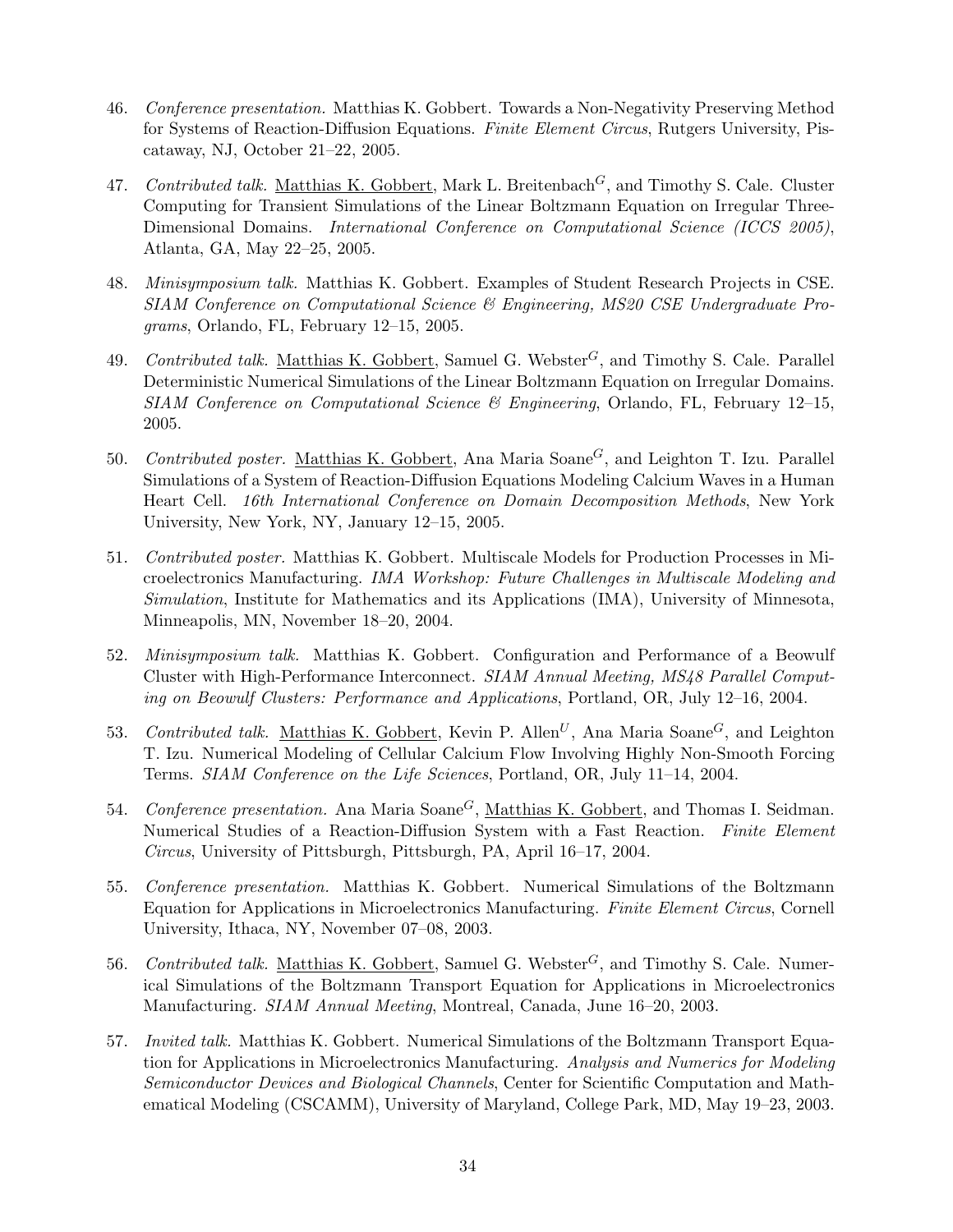- 58. Contributed talk. Kevin P. Allen<sup>U</sup> and Matthias K. Gobbert. Coarse-Grained Parallel Matrix-Free Solution of a Three-Dimensional Elliptic Prototype Problem. 2003 International Conference on Computational Science and its Applications (ICCSA 2003), Montreal, Canada, May 18–21, 2003.
- 59. Conference presentation. Matthias K. Gobbert. Parallel Numerical Simulations of the Linear Boltzmann Equation on Irregular Three-Dimensional Domains. Finite Element Circus, Pennsylvania State University, State College, PA, October 25–26, 2002.
- 60. Contributed talk. Matthias K. Gobbert, Alexander L. Hanhart<sup>G</sup>, Kevin P. Allen<sup>U</sup>, and Leighton Izu. Parallel Computation for a Three-Dimensional Model of Calcium Waves. SIAM Symposium on Computational Models and Simulation for Intra-Cellular Processes, Washington, D.C., October 04, 2002.
- 61. Contributed talk. Samuel G. Webster<sup>G</sup>, Matthias K. Gobbert, Jean-François Remacle, and Timothy S. Cale. Parallel Numerical Solution of the Boltzmann Equation for Atomic Layer Deposition. Euro-Par 2002, Paderborn, Germany, August 29, 2002.
- 62. Minisymposium talk. Matthias K. Gobbert. A Transport and Reaction Model for Semiconductor Manufacturing Processes. SIAM Annual Meeting, MS34 Non Classical Applications of Kinetic Theory, Philadelphia, PA, July 09, 2002.
- 63. Conference presentation. Matthias K. Gobbert. Parallel Numerical Solution of the Boltzmann Equation for Atomic Layer Deposition. Finite Element Circus, University of Maryland, College Park, MD, March 09, 2002.
- 64. Conference presentation. Matthias K. Gobbert. A Feature Scale Transport and Reaction Model for Atomic Layer Deposition. Finite Element Circus, University of Delaware, Newark, DE, March 30, 2001.
- 65. Contributed talk. Matthias K. Gobbert and Timothy S. Cale. A Feature Scale Transport and Reaction Model for Atomic Layer Deposition. 199th Meeting of The Electrochemical Society, Washington, D.C., March 28, 2001.
- 66. Contributed talk. Matthias K. Gobbert and Christian Ringhofer. A Homogenization Technique for the Boltzmann Equation for Low Pressure Chemical Vapor Deposition. SIAM Annual Meeting, Puerto Rico, July 2000.
- 67. Invited talk. Matthias K. Gobbert and Christian Ringhofer. A Homogenization Technique for the Boltzmann Equation for Low Pressure Chemical Vapor Deposition. IMA Workshop: Multiscale Models for Surface Evolution and Reacting Flows, Institute for Mathematics and its Applications (IMA), University of Minnesota, Minneapolis, MN, June 2000.
- 68. Contributed talk. Matthias K. Gobbert and Andreas Prohl. A Comparison of Classical and Discontinuous Finite Element Methods for the Computation of Laminate Microstructure. Third SIAM Conference on Mathematical Aspects of Materials Science, Philadelphia, PA, May 2000.
- 69. Conference presentation. Matthias K. Gobbert. Models for the interaction of reactor and feature scale phenomena in CVD processes. Finite Element Circus, Cornell University, Ithaca, NY, October 1999.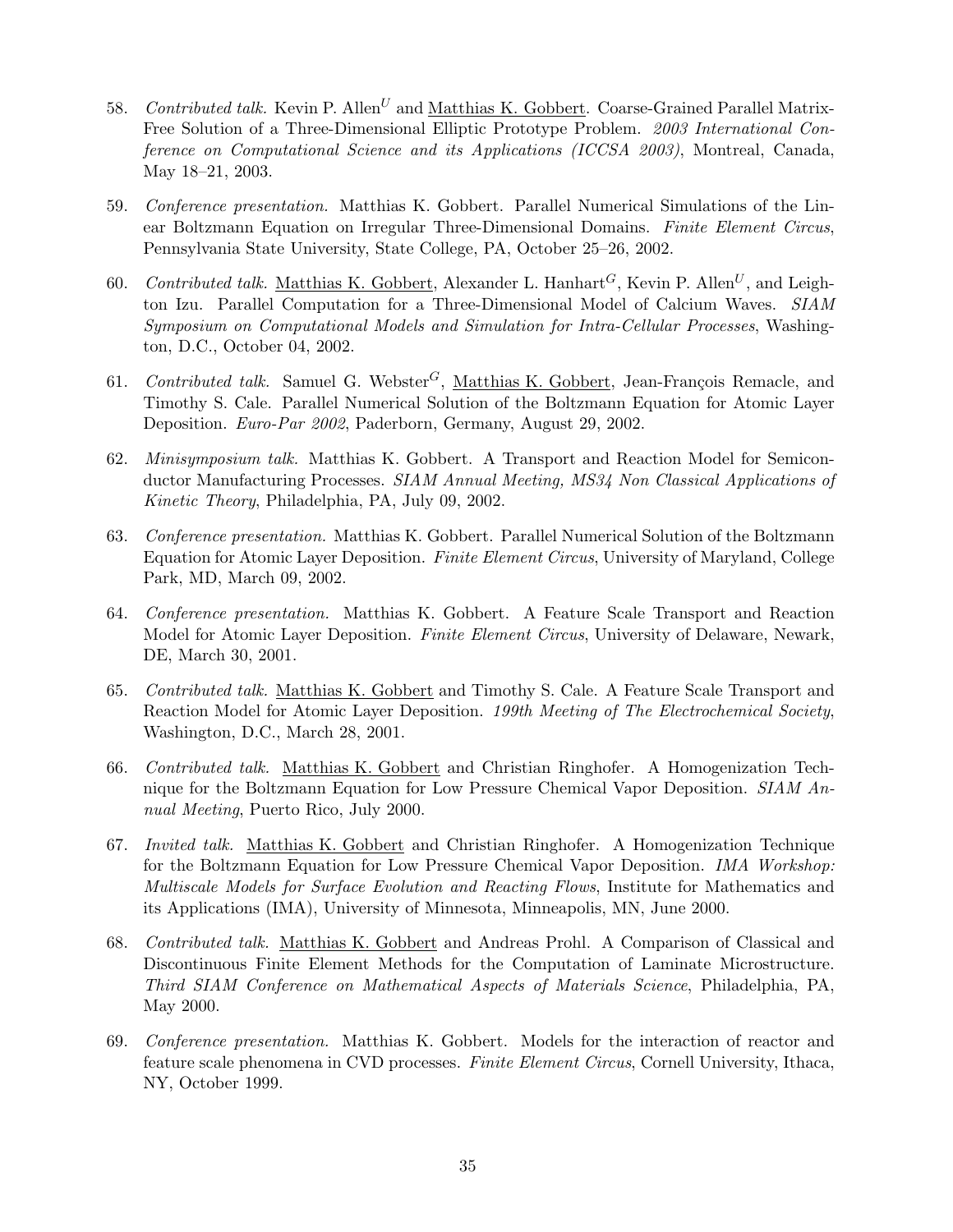- 70. Minisymposium talk. Matthias K. Gobbert and Christian Ringhofer. A Homogenization Technique for a Kinetic Model of Chemical Vapor Deposition. The Fourth International Congress on Industrial and Applied Mathematics, Edinburgh, Scotland, July 1999.
- 71. Invited talk. Matthias K. Gobbert and Andreas Prohl. A Survey of Finite Elements for the Computation of Crystalline Microstructure. Workshop on Numerics for Microstructures, Mathematical Research Institute Oberwolfach, Germany, April 1999.
- 72. Conference presentation. Matthias K. Gobbert and Andreas Prohl. A New Finite Element Method for the Computation of Crystalline Microstructure. Finite Element Circus, University of Maryland, College Park, MD, November 1998.
- 73. Contributed poster. Matthias K. Gobbert, Tushar P. Merchant, Timothy S. Cale, and Leonard J. Borucki. Microloading in LPCVD: An integrated simulation approach. Advanced Metalization and Interconnect Systems for ULSI Applications, Boston, MA, October 1996.
- 74. Conference presentation. Matthias K. Gobbert. Robertson's example for stiff differential equations. Volterra Centennial, Tempe, AZ, May 1996.
- 75. Conference presentation. Matthias K. Gobbert, Timothy S. Cale, and Christian A. Ringhofer. Models for the interaction of reactor and feature scale phenomena in CVD processes. Fourth International Workshop on Computational Electronics, Tempe, AZ, November 1995.
- 76. Contributed talk. Matthias K. Gobbert, Timothy S. Cale, and Christian A. Ringhofer. One approach to combining equipment scale and feature scale models. 187th Meeting of The Electrochemical Society, Reno, NV, May 1995.

## Seminar and Colloquium Talks

- 77. Seminar talk. Gerson C. Kroiz, Carlos A. Barajas, Matthias K. Gobbert, and Bradford E. Peercy. Long-Time Simulation of Calcium Waves in a Heart Cell on Modern Multi-Core Parallel Computing Platforms. Applied Mathematics and Scientific Computing Seminar, Department of Mathematics, Temple University, January 15, 2020.
- 78. Seminar talk. Matthias K. Gobbert. Challenges and Opportunities in Real-World Simulations on Modern Parallel Computing Platforms. Differential Equations Seminar, Department of Mathematics and Statistics, University of Maryland, Baltimore County, April 24, 2017.
- 79. Colloquium talk. Matthias K. Gobbert. Challenges and Opportunities in Real-World Simulations on Modern Parallel Computing Platforms. Department of Mathematics, Morehouse College, March 02, 2017.
- 80. Colloquium talk. Matthias K. Gobbert. REU Site: Interdisciplinary Program in High Performance Computing. Salisbury University and University of Maryland Eastern Shore, February 06, 2017.
- 81. Colloquium talk. Matthias K. Gobbert. Challenges and Opportunities in Real-World Simulations on Modern Parallel Computing Platforms. Salisbury University and University of Maryland Eastern Shore, January 28, 2016.
- 82. Seminar talk. Matthias K. Gobbert. Numerical Methods for Long-Time Simulations of Parabolic PDEs on Modern Parallel Computing Platforms. Oberseminar Analysis und Angewandte Mathematik, Institut für Mathematik, Universität Kassel, Kassel, Germany, July 14, 2015.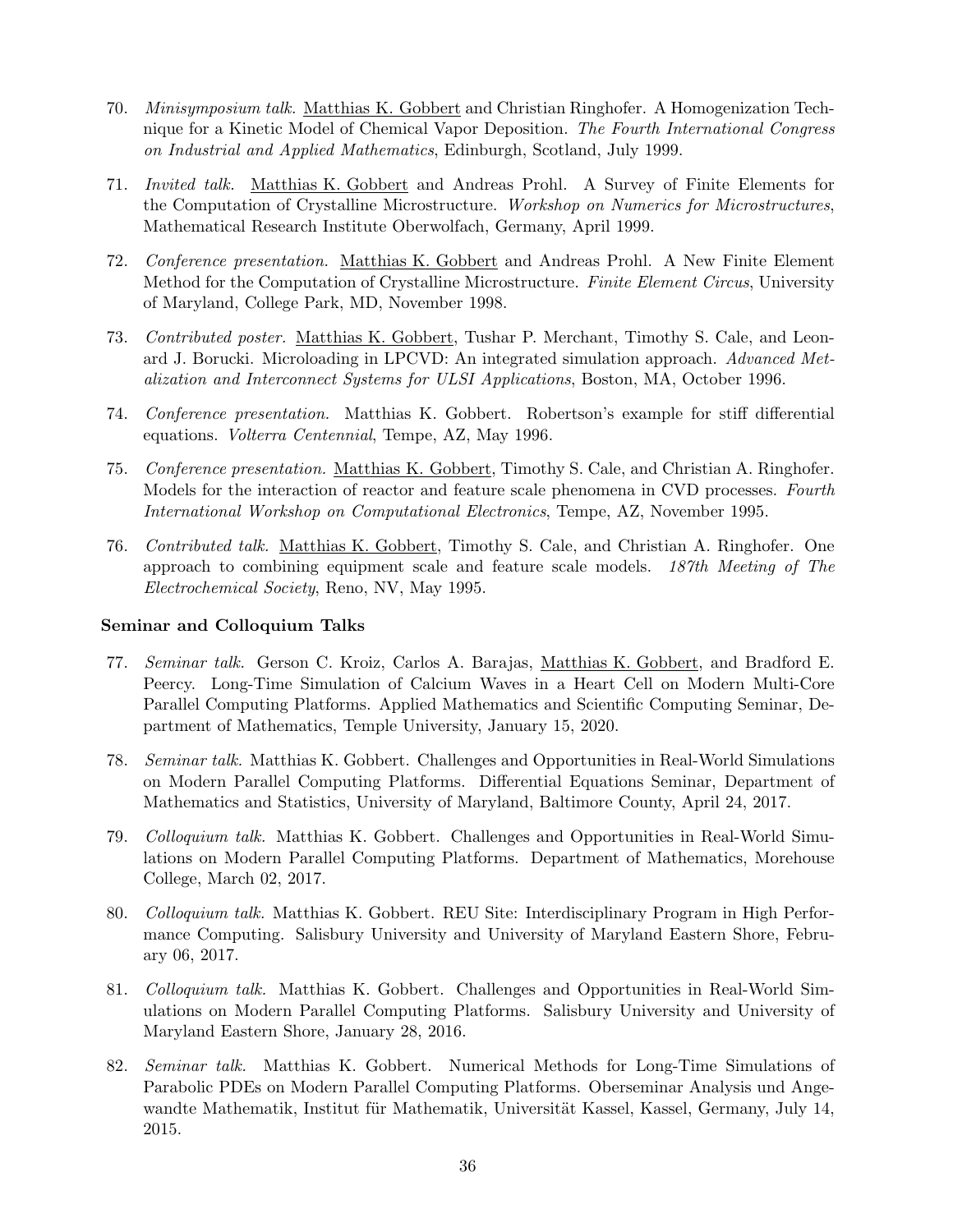- 83. Colloquium talk. Matthias K. Gobbert. Long-Time Simulations of Partial Differential Equations on Modern Parallel Computing Platforms. Departmental Colloquium, Department of Mathematics and Statistics, University of Maryland, Baltimore County, April 04, 2014.
- 84. Seminar talk. Matthias K. Gobbert. Career Preparation of Students and Positive Recognition of a Mathematics Program through an Interdisciplinary Consulting Approach. Oberseminar Analysis und Angewandte Mathematik, Institut für Mathematik, Universität Kassel, Kassel, Germany, May 21, 2012.
- 85. Colloquium talk. Matthias K. Gobbert. Parallel Computing on Distributed-Memory Clusters for Long-Time Simulations of Calcium Waves in a Heart Cell. Lehrstuhl für Simulation and Zentralinstitut für Scientific Computing, University Erlangen-Nürnberg, Erlangen, Germany, May 18, 2012.
- 86. Colloquium talk. Matthias K. Gobbert. Modeling and Simulations of Calcium Waves in a Heart Cell. Institutskolloquium, Institut für Mathematik, Universität Kassel, Kassel, Germany, April 23, 2012.
- 87. Colloquium talk. Matthias K. Gobbert. Parallel Computing on Distributed-Memory Clusters for Long-Time Simulations of Calcium Waves in a Heart Cell. Kolloquium of the SFB Scientific Computing in strömungstechnischen Anwendungen, Universität Kassel, Kassel, Germany, December 08, 2011.
- 88. Seminar talk. Matthias K. Gobbert. Scientific and Parallel Computing for Problems in Science and Engineering. Differential Equations Seminar, Department of Mathematics and Statistics, University of Maryland, Baltimore County, October 24, 2011.
- 89. Colloquium talk. Matthias K. Gobbert. Efficient Parallel Computing of Finite Element Methods for Long-Time Simulations of Calcium Waves in a Heart Cell. Departmental Colloquium, Department of Mathematics, Towson University, October 19, 2011.
- 90. Seminar talk. Matthias K. Gobbert. Training Students for Skills in CS&E. Differential Equations Seminar, Department of Mathematics and Statistics, University of Maryland, Baltimore County, April 04, 2011.
- 91. Colloquium talk. Matthias K. Gobbert. Parallel Computing on Distributed-Memory Clusters for Long-Time Simulations of Calcium Waves in a Heart Cell. Colloquium of the Computational Materials Science Center, George Mason University, Fairfax, VA, March 21, 2011.
- 92. Colloquium talk. Matthias K. Gobbert. Parallel Computing for Long-Time Simulations of Calcium Waves in a Heart Cell. Departmental Colloquium, Department of Physics, University of Maryland, Baltimore County, October 20, 2010.
- 93. Colloquium talk. Matthias K. Gobbert. Parallel Computing for Long-Time Simulations of Calcium Waves in a Heart Cell. Departmental Colloquium, Department of Mathematics, Howard University, Washington, D.C., September 24, 2010.
- 94. Seminar talk. Matthias K. Gobbert. Parallel Computing for a Model of Calcium Waves in a Human Heart Cell. Oberseminar Analysis und Angewandte Mathematik, Institut für Mathematik, Universität Kassel, Kassel, Germany, May 31, 2010.
- 95. Seminar talk. Matthias K. Gobbert. COMSOL Multiphysics Features in Scripting and Batch Processing. Differential Equations Seminar, Department of Mathematics and Statistics, University of Maryland, Baltimore County, April 06, 2009.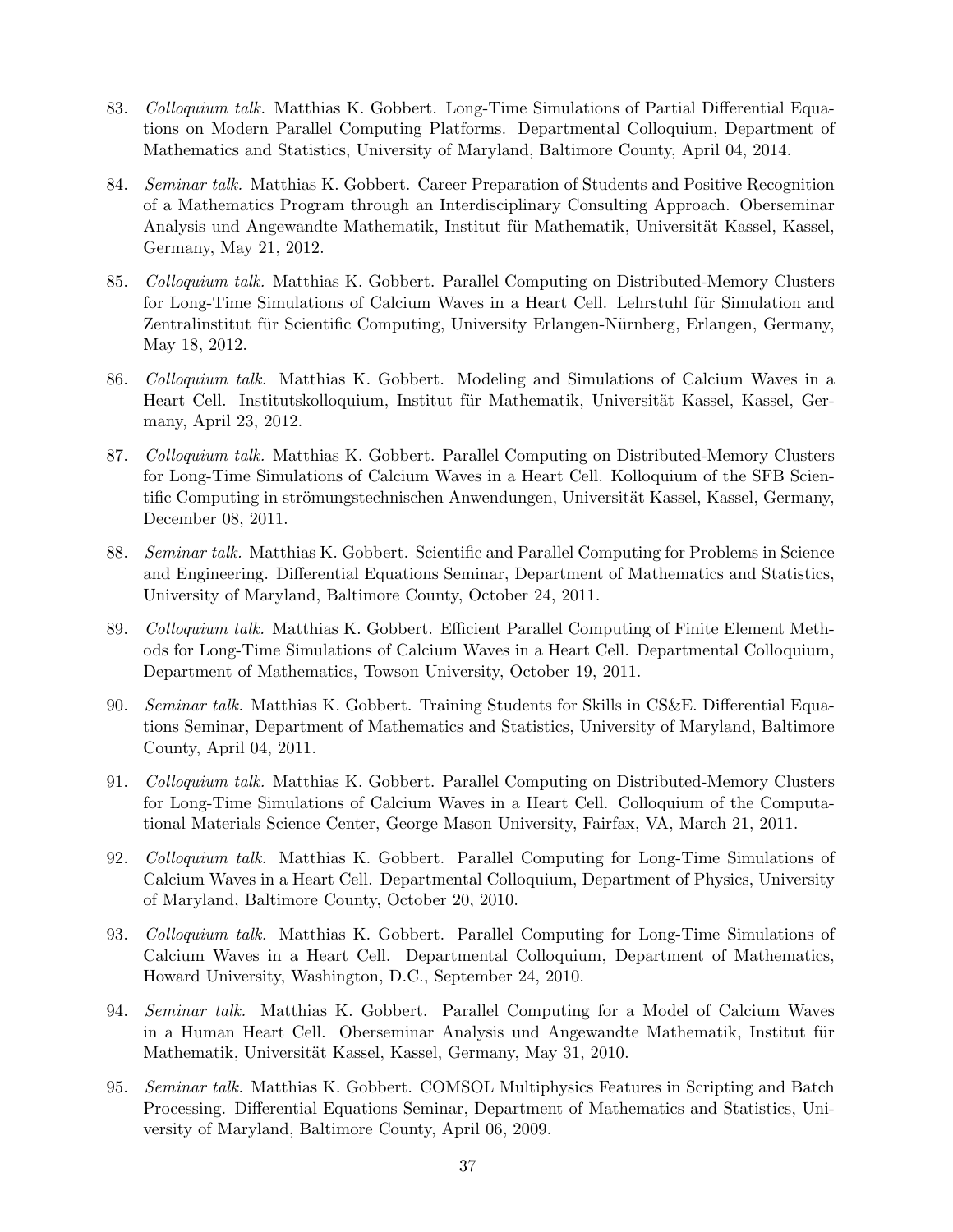- 96. Seminar talk. Matthias K. Gobbert. Parallel Computing for Long-Time Simulations of Calcium Waves in a Heart Cell. Numerical Analysis Seminar, Department of Mathematics, University of Maryland, College Park, March 03, 2009.
- 97. Seminar talk. Matthias K. Gobbert. Parallel Computing on the Distributed-Memory Cluster hpc for Large-Scale Simulations of Transient Partial Differential Equations. Research seminar, Department of Biological Sciences, University of Maryland, Baltimore County, September 10, 2008.
- 98. Colloquium talk. Matthias K. Gobbert. Parallel Computing for Long-Time Simulations of a Model for Calcium Waves in a Heart Cell. Departmental Colloquium, Department of Mathematics and Statistics, University of Maryland, Baltimore County, September 05, 2008.
- 99. Seminar talk. Matthias K. Gobbert. Parallel Computing for a Model of Calcium Waves in a Human Heart Cell. Research group seminar, National Institutes of Health, March 11, 2008.
- 100. Colloquium talk. Matthias K. Gobbert. Parallel Computing on Distributed-Memory Clusters for Large-Scale Simulations of Transient Partial Differential Equations. Departmental Colloquium, Department of Physics, University of Maryland, Baltimore County, March 05, 2008.
- 101. Seminar talk. Matthias K. Gobbert and Shiming  $\text{Yang}^G$ . A Tutorial Introduction to COM-SOL Multiphysics. Departmental seminar, Department of Mathematics, U.S. Naval Academy, January 31, 2008.
- 102. Colloquium talk. Matthias K. Gobbert. Efficient Non-Negativity Preserving High-Order Implicit Time-Stepping for Reaction-Diffusion Equations. Departmental Colloquium, Department of Mathematics and Statistics, University of Maryland, Baltimore County, September 28, 2007.
- 103. Seminar talk. Matthias K. Gobbert. Efficient Cluster Computing for Reaction-Diffusion Equations on High Resolution Meshes. Analysis and PDE Seminar, Department of Mathematical Sciences, University of Delaware, April 13, 2006.
- 104. Seminar talk. Matthias K. Gobbert. MATLAB's ode15s Function and the Efficient and Effective Solution of Time-Dependent Reaction-Diffusion Equations Using It. Differential Equations Seminar, Department of Mathematics and Statistics, University of Maryland, Baltimore County, December 05, 2005.
- 105. Seminar talk. Matthias K. Gobbert. Configuration and Performance of a Beowulf Cluster with High-Performance Interconnect. Department of Statistics, Iowa State University, Ames, IA, December 03, 2004.
- 106. Seminar talk. Matthias K. Gobbert. Parallel Simulations of the Linear Boltzmann Equation for Models in Microelectronics Manufacturing. Applied Mathematics and Numerical Analysis Seminar, School of Mathematics, University of Minnesota, Minneapolis, MN, December 02, 2004.
- 107. Colloquium talk. Matthias K. Gobbert. Numerical Simulations of Process Models in Microelectronics Manufacturing on Beowulf Clusters with High-Performance Networks. Departmental Colloquium, Department of Mathematics, Boise State University, Boise, ID, October 15, 2004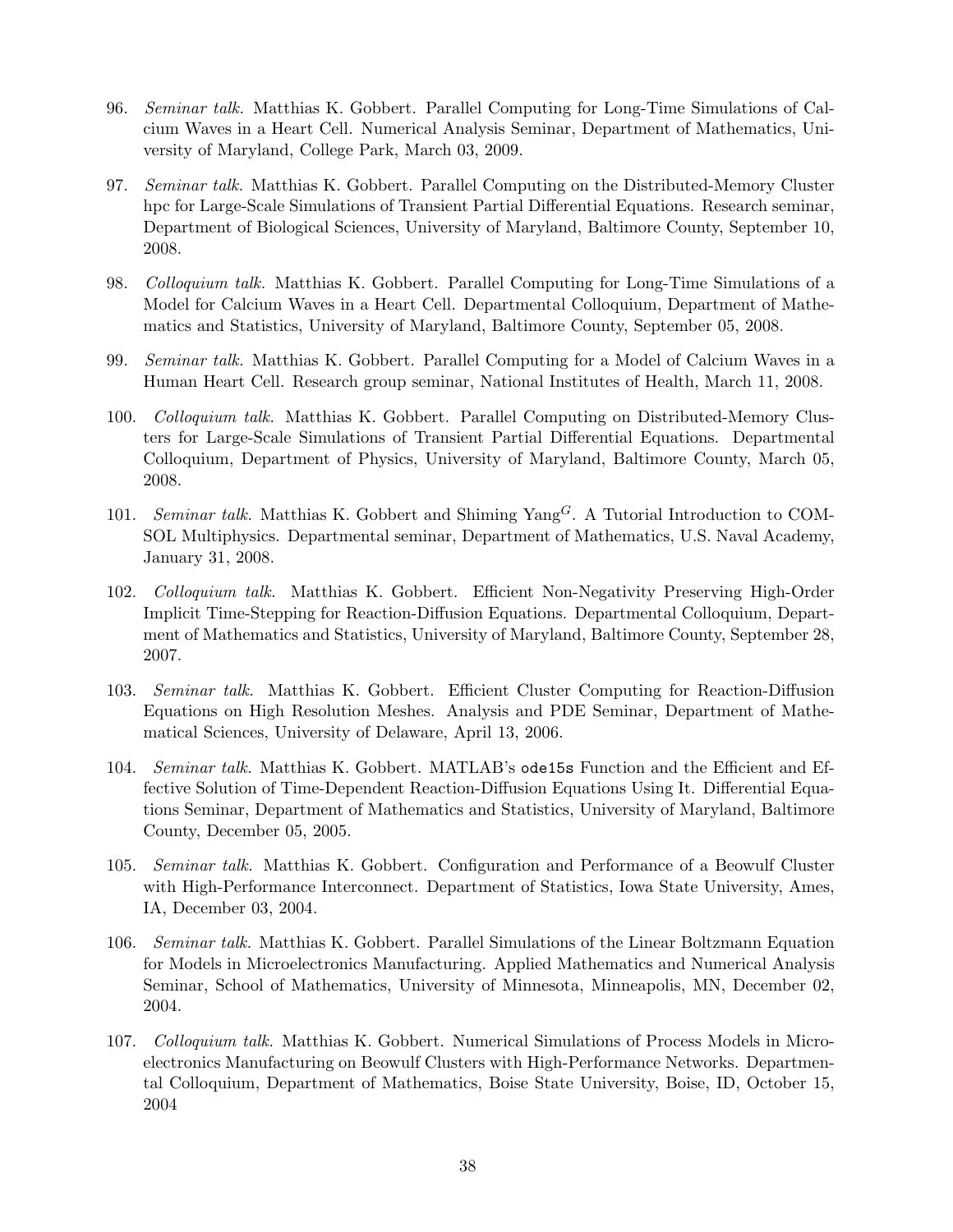- 108. Seminar talk. Matthias K. Gobbert. Configuration and Performance of the Math Department's SCREMS Cluster. Differential Equations Seminar, Department of Mathematics and Statistics, University of Maryland, Baltimore County, October 13, 2003.
- 109. Invited panel participant. Matthias Gobbert, Sue Dwyer, Tim Brennan, and Philip Rous. Panel Discussion: Teaching First Year Seminars: Experiences from the Program's First Year. TLT Brownbag Workshop, University of Maryland, Baltimore County, September 29, 2003.
- 110. Seminar talk. Matthias K. Gobbert. Parallel Numerical Simulation of Calcium Waves in Human Heart Cells. Computational and Applied Mathematics Proseminar, Department of Mathematics and Statistics, Arizona State University, Tempe, AZ, January 23, 2003.
- 111. Seminar talk. Matthias K. Gobbert. A Taste of MPI and Some General Lessons for Parallel Computing. Differential Equations Seminar, Department of Mathematics and Statistics, University of Maryland, Baltimore County, October 14, 2002.
- 112. Colloquium talk. Matthias K. Gobbert. Parallel Numerical Simulations of the Linear Boltzmann Equation. Departmental Colloquium, Department of Mathematics and Statistics, University of Maryland, Baltimore County, September 27, 2002.
- 113. Colloquium talk. Matthias K. Gobbert. Mathematical Modeling of Deposition Processes in Semiconductor Manufacturing. Departmental Colloquium, Department of Mathematics and Statistics, University of Maryland, Baltimore County, October 12, 2001.
- 114. Seminar talk. Matthias K. Gobbert. Mathematical Modeling of Deposition Processes in Semiconductor Manufacturing. Numerical Analysis Seminar, Department of Mathematics, University of Maryland, College Park, May 03, 2001.
- 115. Seminar talk. Matthias K. Gobbert. Some Show-and-Tell on FEMLAB. Differential Equations Seminar, Department of Mathematics and Statistics, University of Maryland, Baltimore County, May 01, 2001.
- 116. Seminar talk. Matthias K. Gobbert. Mathematical Modeling of Deposition Processes in Semiconductor Manufacturing. Numerical and Applied Mathematics Seminar, Department of Mathematics, University of Tennessee, Knoxville, TN, April 30, 2001.
- 117. Seminar talk. Matthias K. Gobbert. A Feature Scale Transport and Reaction Model for Atomic Layer Deposition. Differential Equations Seminar, Department of Mathematics and Statistics, University of Maryland, Baltimore County, March 27, 2001.
- 118. Colloquium talk. Matthias K. Gobbert. Mesoscopic Scale Modeling for Chemical Vapor Deposition. Departmental Colloquium, Department of Mathematics and Computer Science, Clarkson University, Potsdam, NY, November 2000.
- 119. Seminar talk. Matthias K. Gobbert. A Numerical Solution of the 2-D/2-D Linear Boltzmann Equation, a series of three talks. Differential Equations Seminar, Department of Mathematics and Statistics, University of Maryland, Baltimore County, April 2000.
- 120. Invited lecture. Matthias K. Gobbert. Homogenization Techniques for the Development of Mesoscopic Scale Models for Chemical Vapor Deposition. Bell Laboratories, Lucent Technologies, Morristown, NJ, December 03, 1999.
- 121. Colloquium talk. Matthias K. Gobbert and Andreas Prohl. Discontinuous Finite Element Methods for Martensitic Phase Transformations. Departmental Colloquium, Department of Mathematics and Computer Science, Clarkson University, Potsdam, NY, September 1999.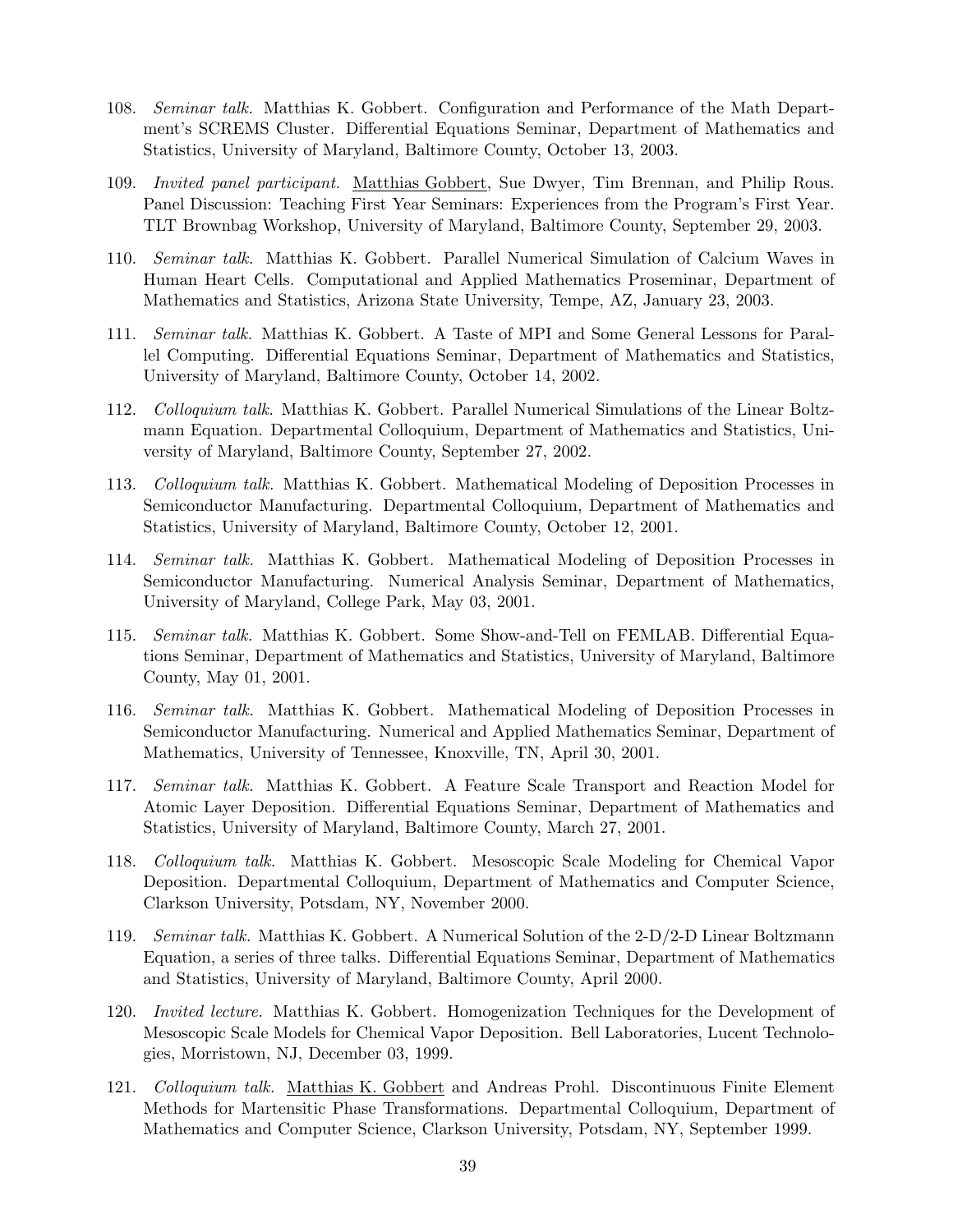- 122. Seminar talk. Matthias K. Gobbert. A Homogenization Technique for the Derivation of Mesoscopic Scale Models for Chemical Vapor Deposition. Numerical Analysis Seminar, Department of Mathematics, University of Kiel, Germany, January 1998.
- 123. Seminar talk. Matthias K. Gobbert. A Homogenization Technique for the Development of Mesoscopic Scale Models for Chemical Vapor Deposition. Graduate Seminar, Department of Computer Science and Electrical Engineering, University of Maryland, Baltimore County, December 1997.
- 124. Seminar talk. Matthias K. Gobbert. A New Finite Element Method for Computing Crystalline Microstructure. Numerical Analysis Seminar, Department of Mathematics, University of Maryland, College Park, October 1997.
- 125. Colloquium talk. Matthias K. Gobbert. A New Finite Element Method for Computing Crystalline Microstructure. Departmental Colloquium, Department of Mathematics and Statistics, University of Maryland, Baltimore County, September 1997.
- 126. Colloquium talk. Matthias K. Gobbert. A New Finite Element Method for Computing Crystalline Microstructure. Departmental Colloquium, Department of Mathematical Sciences, George Mason University, Fairfax, VA, September 1997.
- 127. Seminar talk. Matthias K. Gobbert. An Integrated Simulation Procedure for Chemical Vapor Deposition in Semiconductor Manufacturing. Numerical Analysis Seminar, School of Mathematics, University of Minnesota, Minneapolis, MN, October 1996.
- 128. Seminar talk. Matthias K. Gobbert. A Homogenization Technique for the Derivation of Mesoscopic Scale Models for Chemical Vapor Deposition. Applied Math Modelling Seminar, Department of Mathematics, University of Arizona, Tucson, AZ, April 1996.
- 129. Invited lecture. Matthias K. Gobbert. A Homogenization Technique for the Derivation of Mesoscopic Scale Models for Chemical Vapor Deposition. SGS-Thomson Microelectronics Research Center and Department of Mathematics, Università dì Catania, Catania, Italy, January 1996.
- 130. Seminar talk. Matthias K. Gobbert. A Homogenization Technique for the Derivation of Mesoscopic Scale Models for Chemical Vapor Deposition. Department of Mathematics, Technische Universität Berlin, Berlin, Germany, December 1995.
- 131. Seminar talk. Matthias K. Gobbert. A Homogenization Technique for the Derivation of Mesoscopic Scale Models for Chemical Vapor Deposition. Advanced Modeling Group, Motorola, Mesa, AZ, December 1995.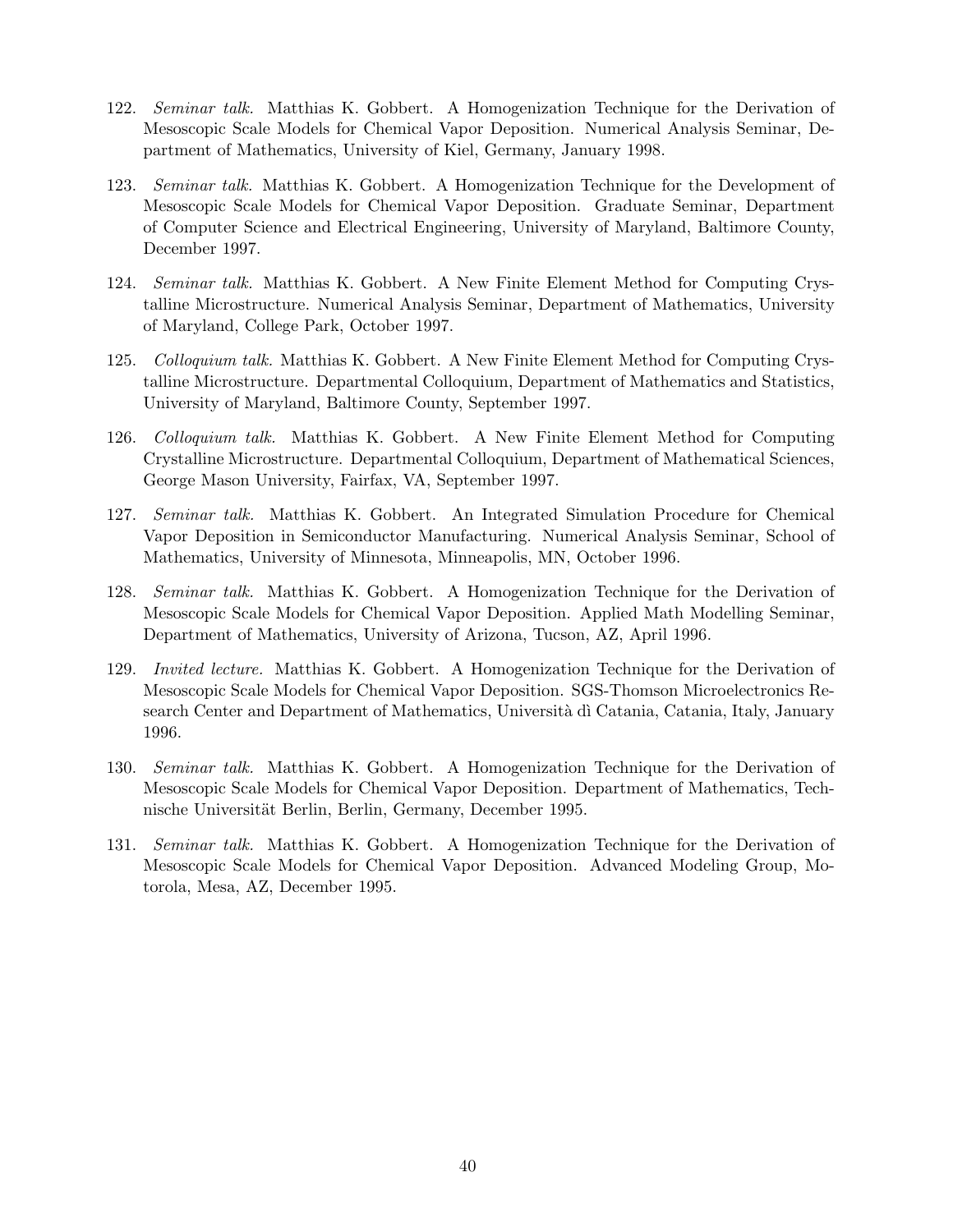# LIST OF COURSES TAUGHT

| Spring 2022:        | Math 225 Introduction to Differential Equations<br>Math 341 Computational Methods                                                                                                                                                           |
|---------------------|---------------------------------------------------------------------------------------------------------------------------------------------------------------------------------------------------------------------------------------------|
| Fall 2021:          | Math 441 Introduction to Numerical Analysis<br>Math 447/627 Introduction to Parallel Computing                                                                                                                                              |
| <b>Summer 2021:</b> | Math 341 Computational Methods<br>Math 447/627 Introduction to Parallel Computing                                                                                                                                                           |
| Spring 2021:        | Math 225 Introduction to Differential Equations<br>Math 630 Numerical Linear Algebra                                                                                                                                                        |
| Winter 2021:        | Math 447 Introduction to Parallel Computing                                                                                                                                                                                                 |
| Fall 2020:          | Math 620 Numerical Analysis<br>Math 447/627 Introduction to Parallel Computing                                                                                                                                                              |
| <b>Summer 2020:</b> | Math 341 Computational Methods                                                                                                                                                                                                              |
| Spring 2020:        | Math 225 Introduction to Differential Equations<br>Math 341 Computational Methods<br>Math 700 / IS 698 / PHYS 650 CyberTraining: Big Data + HPC + Atmospheric Physics,<br>team-taught with Jianwu Wang, Zhibo Zhang, and Aryya Gangopadhyay |
| Fall 2019:          | Math 441 Introduction to Numerical Analysis<br>Math 627 Introduction to Parallel Computing                                                                                                                                                  |
| <b>Spring 2019:</b> | Sabbatical leave<br>Math 700 / IS 698 / PHYS 650 CyberTraining: Big Data + HPC + Atmospheric Physics,<br>team-taught with Jianwu Wang, Zhibo Zhang, and Aryya Gangopadhyay                                                                  |
| Fall 2018:          | Math 620 Numerical Analysis<br>Math 447/627 Introduction to Parallel Computing                                                                                                                                                              |
| Spring 2018:        | Rotator at the National Science Foundation<br>Math 700 / IS 698 / PHYS 650 CyberTraining: Big Data + HPC + Atmospheric Physics,<br>team-taught with Jianwu Wang, Zhibo Zhang, and Aryya Gangopadhyay                                        |
| Fall 2017:          | Rotator at the National Science Foundation                                                                                                                                                                                                  |
| Spring 2017:        | Math 341 Computational Methods<br>Math 621 Numerical Methods for Partial Differential Equations                                                                                                                                             |
| Fall 2016:          | Math 441 Introduction to Numerical Analysis<br>Math 447/627 Introduction to Parallel Computing                                                                                                                                              |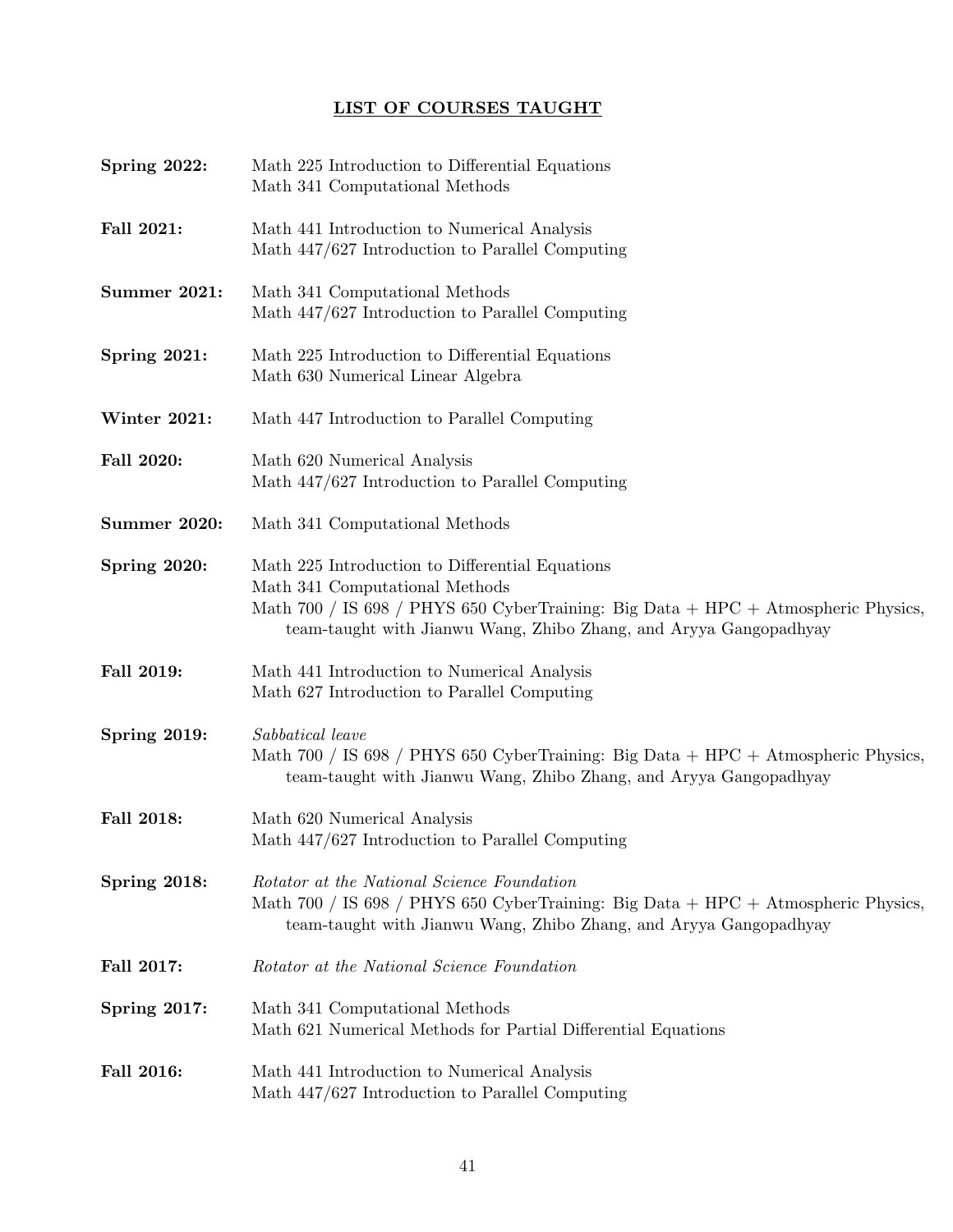| Spring 2016:        | Introduction to Parallel Computing, at the Universität Kassel, Germany                                                                                                                           |
|---------------------|--------------------------------------------------------------------------------------------------------------------------------------------------------------------------------------------------|
| Fall 2015:          | Math 225 Introduction to Differential Equations<br>Math 441 Introduction to Numerical Analysis<br>Math 627 Introduction to Parallel Computing                                                    |
| <b>Spring 2015:</b> | Math 621 Numerical Methods for Partial Differential Equations                                                                                                                                    |
| Fall 2014:          | Math 627 Introduction to Parallel Computing                                                                                                                                                      |
| Summer 2014:        | Math 447 Introduction to Parallel Computing (REU Site)                                                                                                                                           |
| Spring 2014:        | Math 630 Numerical Linear Algebra                                                                                                                                                                |
| Fall 2013:          | Math 620 Numerical Analysis, team-taught with Andreas Meister<br>Math 627 Introduction to Parallel Computing                                                                                     |
| <b>Summer 2013:</b> | Math 447 Introduction to Parallel Computing (REU Site)                                                                                                                                           |
| <b>Spring 2013:</b> | Math 621 Numerical Methods for Partial Differential Equations                                                                                                                                    |
| Fall 2012:          | Math 627 Introduction to Parallel Computing                                                                                                                                                      |
| Summer 2012:        | Math 447 Introduction to Parallel Computing (REU Site)                                                                                                                                           |
| Spring 2012:        | Sabbatical leave<br>Parallel Computing for Partial Differential Equations, at the Universität Kassel, Germany<br>Seminar: Applications of Parallel Computing, at the Universität Kassel, Germany |
| Fall 2011:          | Sabbatical leave<br>Introduction to Parallel Computing, at the Universität Kassel, Germany                                                                                                       |
| Summer 2011:        | Math 447 Introduction to Parallel Computing (REU Site)                                                                                                                                           |
| Spring 2011:        | Math 225 Introduction to Differential Equations<br>Math 627 Introduction to Parallel Computing                                                                                                   |
| Fall 2010:          | Math 621 Numerical Methods for Partial Differential Equations                                                                                                                                    |
| <b>Summer 2010:</b> | Math 447 Introduction to Parallel Computing (REU Site)                                                                                                                                           |
| <b>Spring 2010:</b> | Math 225 Introduction to Differential Equations<br>Math 627 Introduction to Parallel Computing                                                                                                   |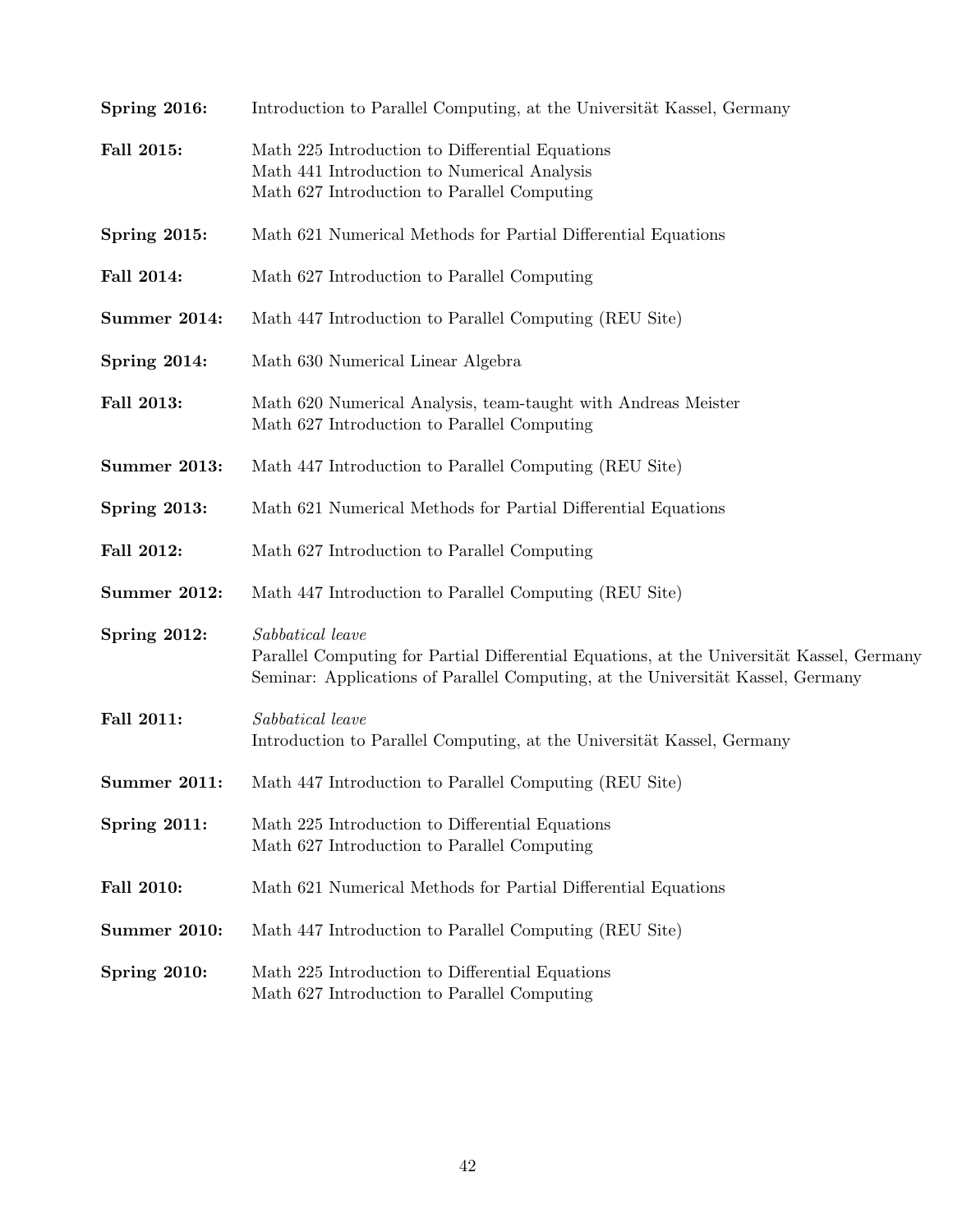| Fall 2009:          | Math 225 Introduction to Differential Equations<br>Math 441 Introduction to Numerical Analysis                                                                                                                                                      |
|---------------------|-----------------------------------------------------------------------------------------------------------------------------------------------------------------------------------------------------------------------------------------------------|
| <b>Spring 2009:</b> | Math 627 Introduction to Parallel Computing                                                                                                                                                                                                         |
| Fall 2008:          | Math 225 Introduction to Differential Equations<br>Math 620 Numerical Analysis I                                                                                                                                                                    |
| Spring 2008:        | Math 221 Introduction to Linear Algebra<br>Math 627 Introduction to Parallel Computing                                                                                                                                                              |
| Fall 2007:          | Math 441 Introduction to Numerical Analysis<br>Math 621 Numerical Analysis II:<br>Numerical Methods for Partial Differential Equations                                                                                                              |
| <b>Summer 2007:</b> | Math 221 Introduction to Linear Algebra                                                                                                                                                                                                             |
| <b>Spring 2007:</b> | Math 630 Matrix Analysis                                                                                                                                                                                                                            |
| Fall 2006:          | Math 221 Introduction to Linear Algebra<br>Math 627 Introduction to Parallel Computing                                                                                                                                                              |
| <b>Summer 2006:</b> | Math 221 Introduction to Linear Algebra                                                                                                                                                                                                             |
| Spring 2006:        | Math 621 Numerical Analysis II:<br>Numerical Methods for Partial Differential Equations                                                                                                                                                             |
| Fall 2005:          | Math 221 Introduction to Linear Algebra<br>Math 441 Introduction to Numerical Analysis<br>Math 620 Numerical Analysis I                                                                                                                             |
| <b>Summer 2005:</b> | Math 426 Introduction to Mathematical Software Packages: Matlab                                                                                                                                                                                     |
| Spring 2005:        | Sabbatical leave                                                                                                                                                                                                                                    |
| Fall 2004:          | Sabbatical leave                                                                                                                                                                                                                                    |
| Spring 2004:        | Math 627 Introduction to Parallel Computing<br>Math/Stat 750 Introduction to Interdisciplinary Consulting,<br>team-taught with Nagaraj K. Neerchal                                                                                                  |
| Fall 2003:          | Math 621 Numerical Analysis II:<br>Numerical Methods for Partial Differential Equations<br>Math/Stat 750 Introduction to Interdisciplinary Consulting,<br>team-taught with Nagaraj K. Neerchal<br>Math $441/620$ Introduction to Numerical Analysis |
| Spring 2003:        | FYS 101A First-Year Seminar: Technological Disasters and Their Causes,<br>team-taught with Ted M. Foster                                                                                                                                            |